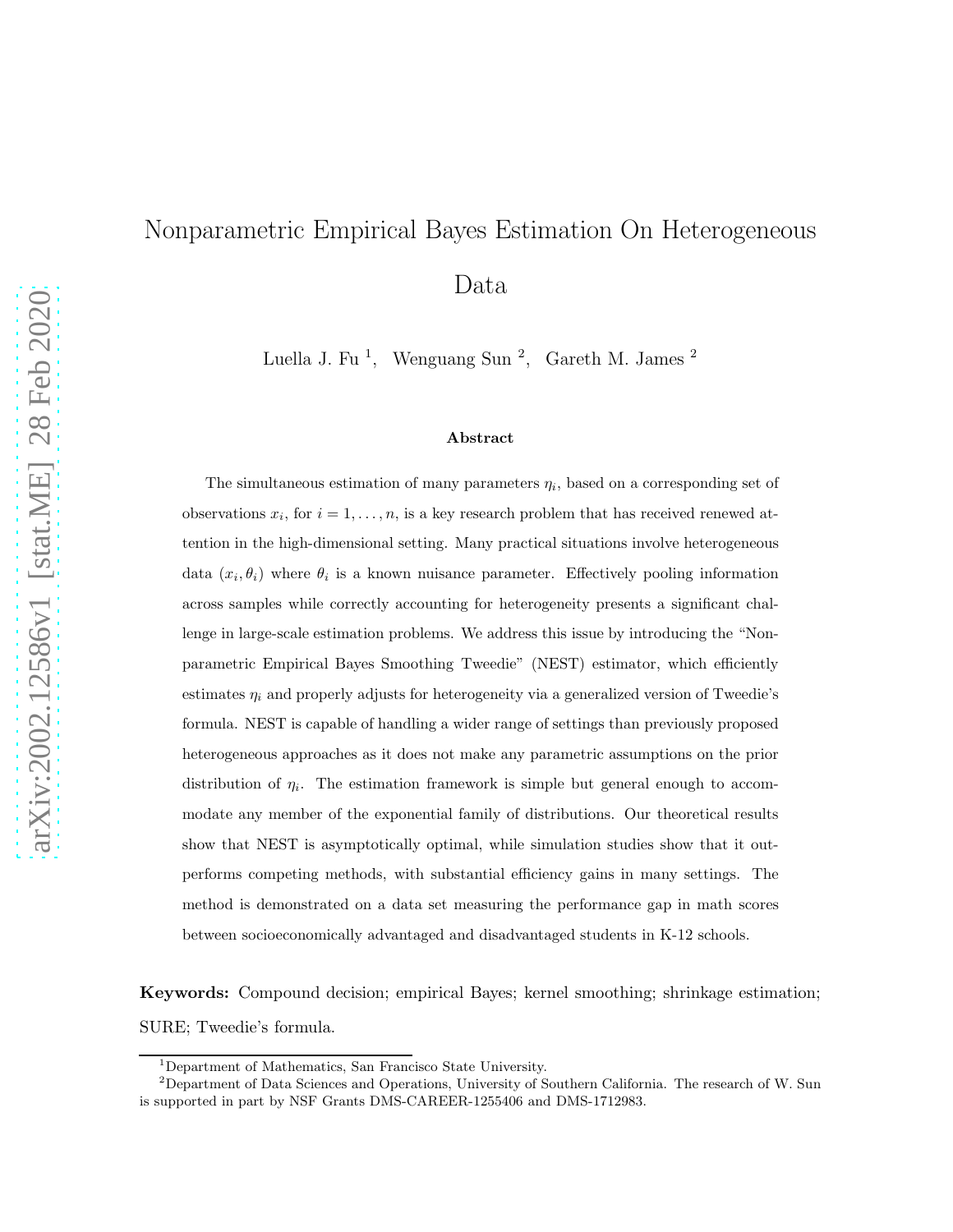### <span id="page-1-0"></span>1 Introduction

Suppose that we are interested in estimating a population vector of parameters  $\boldsymbol{\eta} = (\eta_1, \dots, \eta_n)$ based on a vector of summary statistics  $\mathbf{X} = (X_1, \dots, X_n)^T$ . The setting where  $\eta_i = \mu_i$  and  $X_i | \mu_i \sim N(\mu_i, \sigma^2)$  is the most well-known example, but this problem occurs in a wide range of applications. Other common examples include the compound estimation of Poisson parameters  $\lambda_i$  and Binomial parameters  $p_i$ .

This fundamental problem has recently become a key research question in the highdimensional setting. In modern large-scale applications it is often of interest to perform simultaneous or selective inference [\(Benjamini and Yekutieli](#page-28-0), [2011](#page-28-0); [Berk et al.](#page-28-1), [2013](#page-28-1); [Weinstein et al.](#page-31-0), [2013](#page-31-0)). For example, there has been recent work on approaches for the construction of simultaneous confidence intervals after a selection procedure is applied [\(Lee et al.](#page-30-0), [2016](#page-30-0)). In multiple testing as well as related ranking and selection problems, it is often desirable to incorporate estimates of the effect sizes  $\eta_i$  in the decision process to prioritize the selection of more scientifically meaningful hypotheses [\(Benjamini and Hochberg](#page-28-2), [1997](#page-28-2); [Sun and McLain,](#page-31-1) [2012](#page-31-1); [He et al.](#page-29-0), [2015](#page-29-0); [Henderson and Newton, 2016](#page-29-1); [Basu et al.](#page-27-0), [2017\)](#page-27-0).

However, the simultaneous inference of thousands of means, or other parameters, is challenging because, as described in [Efron \(2011\)](#page-29-2), the large scale of the problem introduces selection bias, wherein some data points are large merely by chance, causing traditional estimators to overestimate the corresponding means. Shrinkage estimation, exemplified by the seminal work of [James and Stein \(1961](#page-29-3)), has been widely used in simultaneous inference. There are several popular classes of methods, including linear shrinkage estimators [\(James and Stein, 1961](#page-29-3); [Efron and Morris](#page-29-4), [1975](#page-29-4); [Berger, 1976](#page-28-3)), non–linear thresholding–based estimators motivated by sparse priors [\(Donoho and Jonhstone](#page-29-5), [1994](#page-29-5); [Johnstone and Silverman, 2004](#page-30-1); [Abramovich et al.](#page-27-1), [2006](#page-27-1)), and full Bayes or empirical Bayes (EB) estimators with unspecified priors [\(Brown and Greenshtein](#page-28-4), [2009](#page-28-4); [Jiang and Zhang,](#page-30-2) [2009](#page-30-2); [Castillo and van der Vaart, 2012](#page-28-5)). This article focuses on a class of estimators based on Tweedie's formula, which first appeared in [Robbins \(1956](#page-30-3)). Tweedie's formula is an el-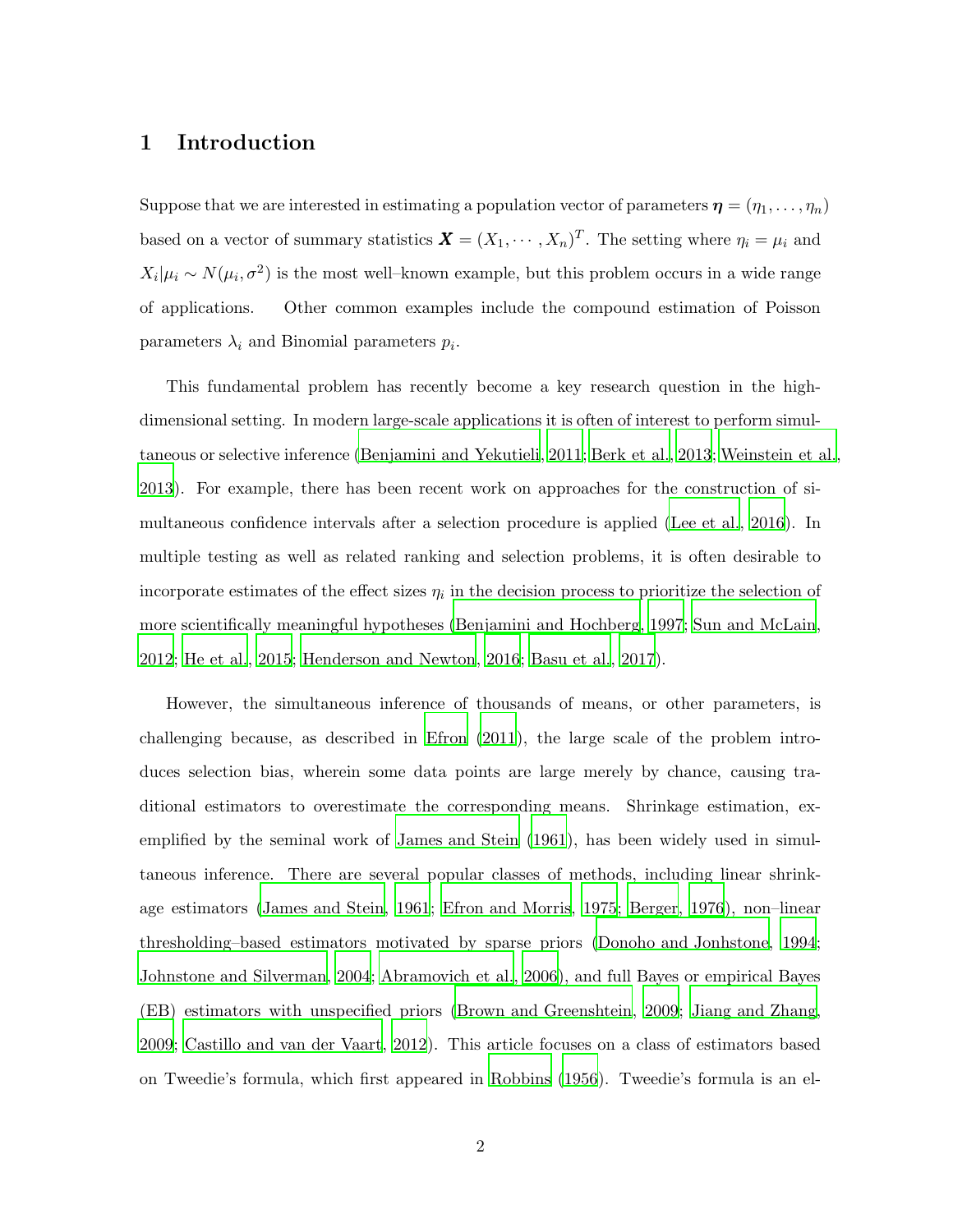egant shrinkage estimator, for distributions from the exponential family, that has recently received renewed interest [\(Brown and Greenshtein](#page-28-4), [2009;](#page-28-4) [Efron](#page-29-2), [2011;](#page-29-2) [Koenker and Mizera](#page-30-4), [2014](#page-30-4)). The formula is simple and intuitive since its implementation in the empirical Bayes setting only requires the estimation of the marginal density of  $X_i$ . This property is particularly appealing for large–scale estimation problems where nonparametric density estimates can be easily constructed from data. The resultant EB estimator enjoys optimality properties [\(Brown and Greenshtein, 2009](#page-28-4)) and delivers superior numerical performance [\(Efron](#page-29-2), [2011](#page-29-2); [Koenker and Mizera, 2014](#page-30-4)). The work of [Efron \(2011\)](#page-29-2) further convincingly demonstrates that Tweedie's formula provides an effective bias correction tool when estimating thousands of parameters simultaneously.

Most of the research in this area has been restricted to models of the form  $f(x_i|\eta_i)$  where the distribution of  $X_i$  is only a function of  $\eta_i$ . In situations involving a nuisance parameter  $\theta$  it is generally assumed to be known and identical for all  $X_i$ . For example, homoscedastic Gaussian models of the form  $X_i | \mu_i, \sigma \stackrel{ind}{\sim} N(\mu_i, \sigma^2)$  involve a common nuisance parameter  $\theta = \sigma^2$  for all *i*. However, in large-scale studies the data are often collected from heterogeneous sources; hence the nuisance parameters often vary over the n observations. Perhaps the most common example, and the setting we concentrate most on, involves heteroscedastic errors, where  $\sigma^2$  varies over  $X_i$ . Microarray data [\(Erickson and Sabatti](#page-29-6), [2005](#page-29-6); [Chiaretti et](#page-29-7) al., [2004](#page-29-7)), returns on mutual funds [\(Brown et al., 1992](#page-28-6)), and the state-wide school performance gaps, considered in Section [5.3,](#page-24-0) are all instances of large-scale data where genes, funds, or schools have heterogeneous variances. Heteroscedastic errors also arise in ANOVA analysis and linear regression [\(Weinstein et al.](#page-31-2), [2018](#page-31-2)). Moreover, in compound Binomial problems, the heterogeneity is reflected by unequal sample sizes across different study units. In Section [5.2,](#page-22-0) we demonstrate that the conventional Tweedie's formula cannot eliminate selection bias for heterogeneous data. Moreover, failing to account for heterogeneity leads to invalid false discovery rate methods [\(Efron, 2008](#page-29-8); [Cai and Sun, 2009](#page-28-7)), unstable multiple testing procedures [\(Tusher et al.](#page-31-3), [2001](#page-31-3)) and inefficient ranking and selection algorithms [\(Henderson and Newton, 2016](#page-29-1)), exacerbating the replicability crisis in large-scale studies.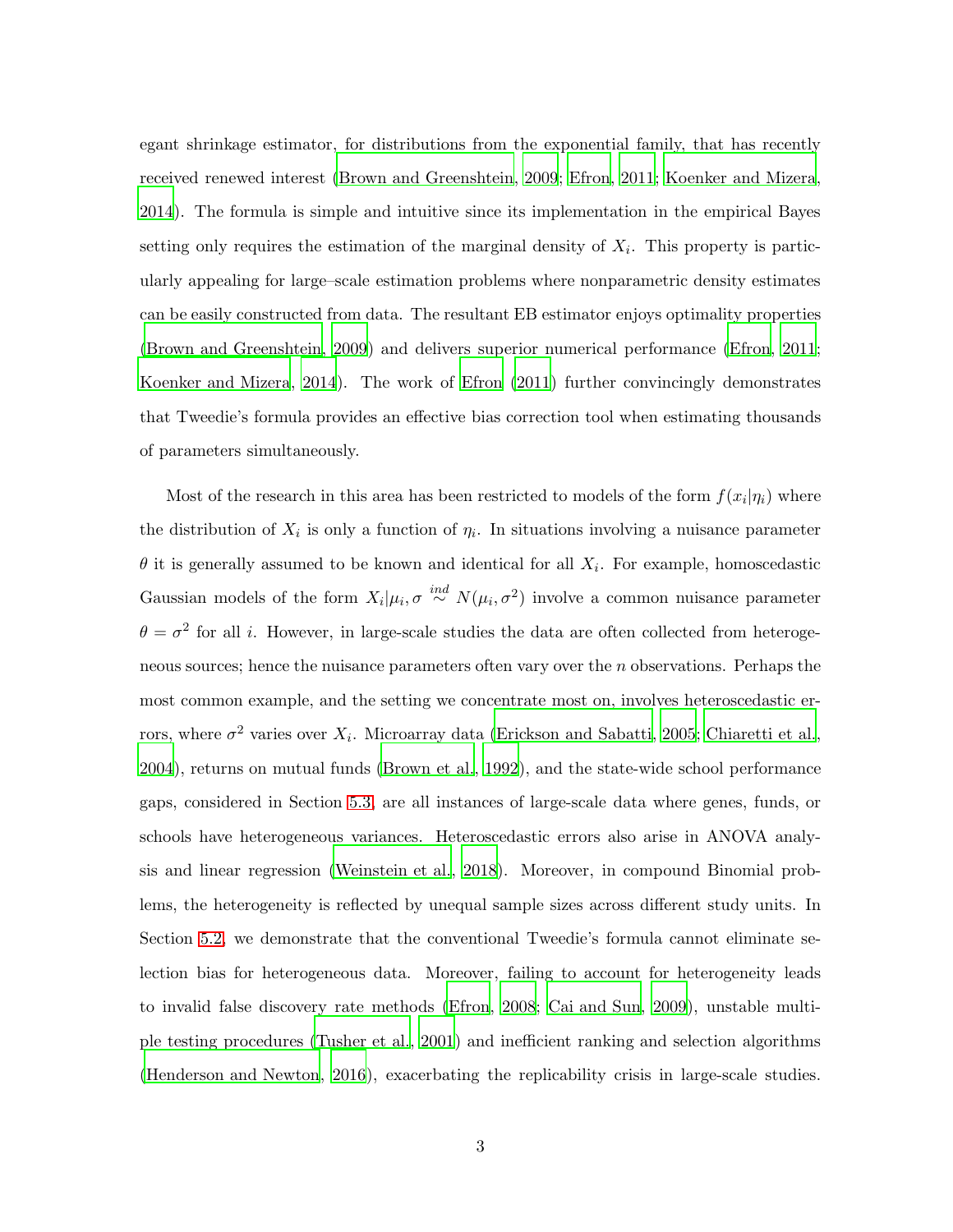However, relatively few methodologies are available to address this issue.

The heterogeneity setting can be formulated using a hierarchical approach. For n parallel studies, the data for the *i*th study is summarized by  $X_i$  which is modeled as coming from a member of the exponential family of distributions

<span id="page-3-0"></span>
$$
f_{\theta_i}(x_i|\eta_i) \stackrel{ind}{=} \exp \{ \eta_i x_i - \psi_{\theta_i}(\eta_i) \} h_{\theta_i}(x_i), \quad i = 1, \dots, n,
$$
\n(1.1)

where  $\eta_i$  and  $\theta_i$  are independent and drawn from unspecified priors

<span id="page-3-1"></span>
$$
\eta_i \stackrel{iid}{\sim} G_\eta(\cdot), \ \theta_i \stackrel{iid}{\sim} G_\theta(\cdot). \tag{1.2}
$$

Many common families of distributions fall into this framework, including the Binomial (with  $\eta_i = \log\{p_i/(1 - p_i)\}\$  and  $\theta_i = n_i$ ), Gamma (with  $\eta_i = \alpha_i$  and  $\theta_i = \beta_i$ ), and Beta (with  $\eta_i = \alpha_i$  and  $\theta_i = \beta_i$ ). In particular, the heteroscedastic normal mean problem is a special case of [\(1.1\)](#page-3-0) and [\(1.2\)](#page-3-1) where  $\eta_i = \mu_i$ ,  $\theta_i = \sigma_i^2$ , and  $X_i | \mu_i, \sigma_i^2$  follows a normal distribution. A common goal is then to find the estimator, or make the decision, that minimizes the expected squared error loss. Following tradition, we assume  $\sigma_i^2$ , or in general  $\theta_i$ , are known (take for example, [Robbins \(1951](#page-30-5)), [Brown and Greenshtein \(2009](#page-28-4)), [Xie et al. \(2012](#page-31-4)), and [Weinstein et al. \(2018](#page-31-2))) and for implementation, use a consistent estimator, as discussed in [Weinstein et al. \(2018](#page-31-2)). An alternative to estimating the nuisance parameter involves placing an objective prior on  $\theta_i$  as done in [Jing et al. \(2016\)](#page-30-6), which extends the model in [Xie et](#page-31-4) al. [\(2012\)](#page-31-4) with known variance to the case of unknown variance.

A plausible–seeming solution to the heteroscedastic problem might be to scale each  $X_i$ by  $\sigma_i$  so that a homoscedastic method could be applied to  $X_i^{sc} = X_i/\sigma_i$ , before undoing the scaling on the final estimate of  $\mu_i$ . Indeed, this is essentially the approach taken whenever we compute standardized test statistics, such as t– or z–scores. A similar standardization is performed when we compute  $\hat{p}_i = X_i/n_i$  in the Binomial setting. However, perhaps somewhat surprisingly, we demonstrate in both our theoretical and empirical results that this approach disregards important structural information so is inefficient. More advanced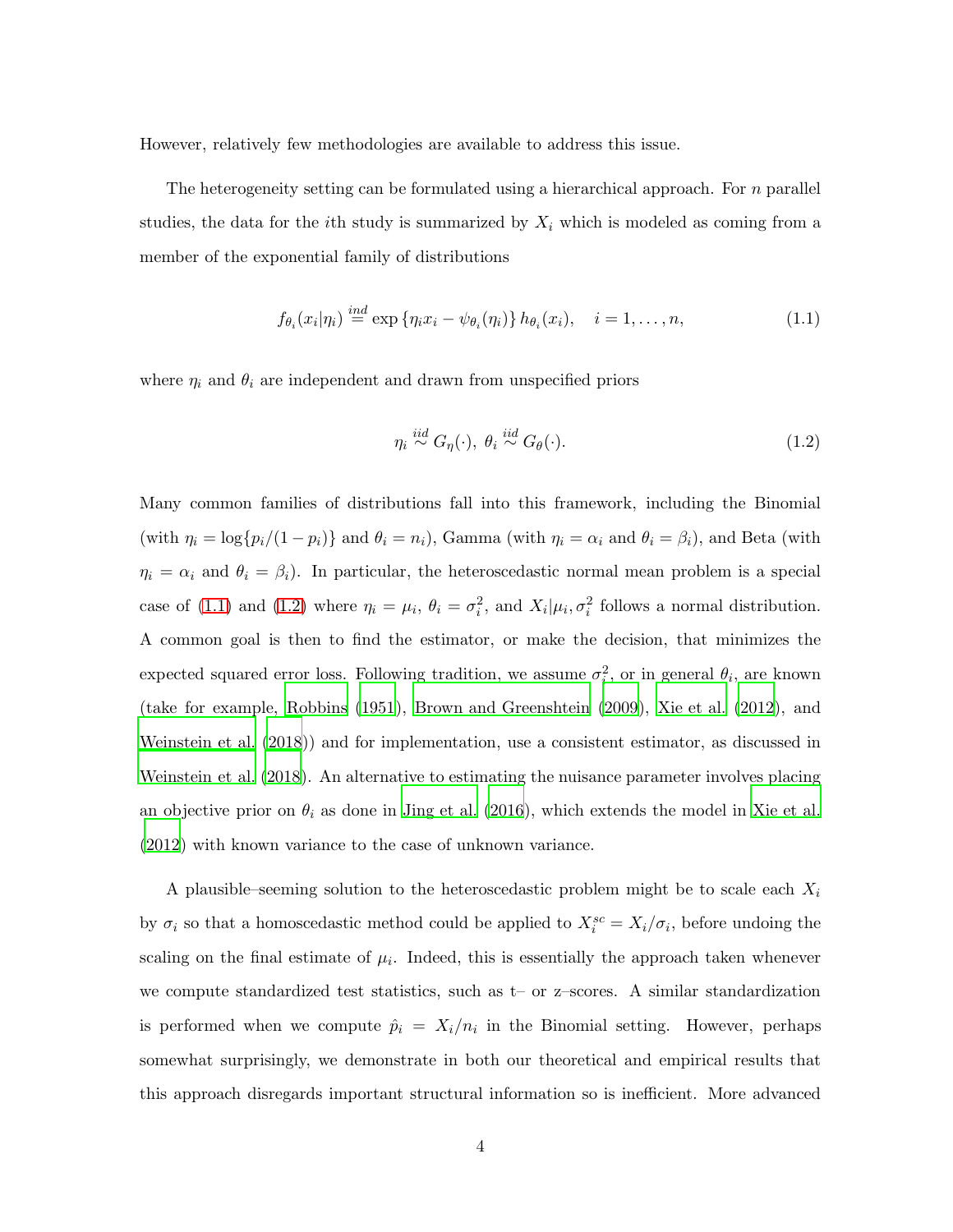methods have been developed, but all suffer from various limitations. For instance, the methods proposed by [Xie et al. \(2012](#page-31-4)), [Tan \(2015](#page-31-5)), [Jing et al.](#page-30-6) [\(2016\)](#page-30-6), [Kou and Yang \(2017](#page-30-7)), and [Zhang and Bhattacharya \(2017](#page-32-0)) are designed for heteroscedastic data but assume a parametric Gaussian prior or semi-parametric Gaussian mixture prior, which leads to loss of efficiency when the prior is misspecified.

By contrast, we propose a two–step approach, "Nonparametric Empirical Bayes Smoothing Tweedie" (NEST), which first estimates the marginal distribution of  $X_i$ ,  $f_\theta(x)$ , and second predicts  $\eta_i$  using a generalized version of Tweedie's formula. Hence, NEST departs from linear shrinkage and other techniques that focus on specific forms of the prior distribution. A significant challenge in the heterogeneous setting is that  $f_{\theta}(x)$  varies with  $\theta$ , so we must estimate a two–dimensional function. NEST addresses this issue using a kernel which weights observations by their distance in both the x and  $\theta$  dimensions. The intuition here is that the density function should change smoothly as a function of  $\theta$ , so observations with variability close to  $\theta$  can be used to estimate  $f_{\theta}(x)$ . Once we obtain this two–dimensional density function, we simply apply Tweedie's formula to estimate the parameter corresponding to any particular combination of x and  $\theta$ . Compared to grouping methods [\(Weinstein et al.,](#page-31-2) [2018](#page-31-2)), which group data according to  $\theta_i$  and then apply linear estimators within each group, NEST is not only nonparametric but also capable of pooling information from all samples to construct a more efficient estimator.

NEST has four clear advantages. First, it is both easy to understand and compute but nevertheless handles general settings. Second, NEST does not rely on any parametric assumptions on  $G_{\eta}(\eta)$ . In fact it makes no explicit assumptions about the prior since it directly estimates the marginal density  $f_{\theta}(x)$  using a nonparametric kernel method. Third, we prove that NEST only requires a few simple assumptions to achieve asymptotic optimality for a broad class of models. Additionally, we develop a Stein-type unbiased risk estimate (SURE) criterion for bandwidth tuning, which explicitly resolves the bias–variance tradeoff issue in compound estimation. Finally, we demonstrate numerically that NEST can provide high levels of estimation accuracy relative to a host of benchmark comparison methods.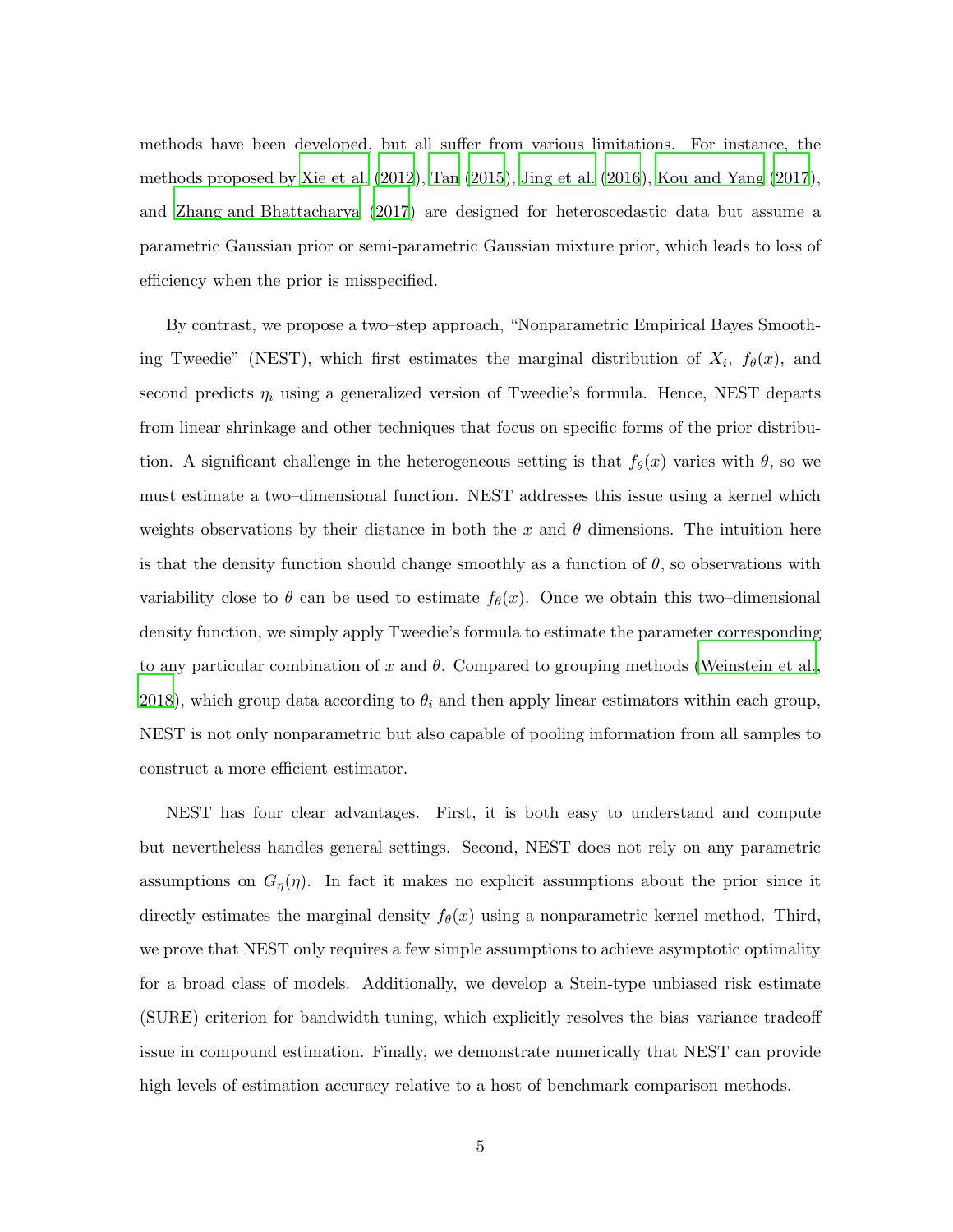The rest of the paper is structured as follows. Section [2](#page-5-0) develops a generalization of Tweedie's formula to the multivariate setting and provides the corresponding oracle estimator. In Section [3,](#page-8-0) we present the NEST decision rule and algorithm, and describe the SURE criterion for choosing bandwidths. Section [4](#page-12-0) describes the asymptotic setup and provides the main theorem establishing the asymptotic optimality of NEST. Section [5](#page-17-0) concludes with a comparison of methods in several simulations and a data application. The proofs, as well as additional theoretical and numerical results, are provided in the Supplementary Material.

### <span id="page-5-0"></span>2 Tweedie's Formula

Section [2.1](#page-5-1) reviews Tweedie's formula for univariate models. Section [2.2](#page-6-0) generalizes the formula to multivariate models; a special case of this general result gives the oracle estimator for the nuisance parameter setting.

#### <span id="page-5-1"></span>2.1 Tweedie's formula

[Efron \(2011](#page-29-2)) demonstrated that for the hierarchical model [\(1.1\)](#page-3-0) and [\(1.2\)](#page-3-1), with  $\theta_i = \theta$ , the estimator minimizing the expected squared error loss is given by  $\boldsymbol{\delta}^{TF} = (\delta_i^{TF} : 1 \leq i \leq n)$ , where

$$
\delta_i^{TF} = \mathbb{E}(\eta_i | x_i, \theta) = l_{f, \theta}^{(1)}(x_i) - l_{h, \theta}^{(1)}(x_i). \tag{2.1}
$$

Here  $g^{(1)}(x) = \frac{d}{dx}g(x)$  denotes the derivative for a function g,  $l_{f,\theta}(x) = \log f_{\theta}(x)$  where  $f_{\theta}(x) = \int f_{\theta}(x|\eta) dG_{\eta}(\eta)$  is the marginal density of  $X_i$ , and  $l_{h,\theta}(x) = \log h_{\theta}(x)$ . In particular, when  $f_{\sigma_i}(x_i|\mu_i)$  is a  $N(\mu_i, \sigma_i^2)$  density with  $\sigma_i^2 = \sigma^2$ , then

<span id="page-5-2"></span>
$$
\delta_i^{TF} = \mathbb{E}(\mu_i | x_i, \sigma^2) = x_i + \sigma^2 \frac{d}{dx} \log f_{\sigma}(x_i) = x_i + \sigma^2 \frac{f_{\sigma}^{(1)}(x_i)}{f_{\sigma}(x_i)},
$$
\n(2.2)

where  $f_{\sigma}(x) = \int f_{\sigma}(x|\mu) dG_{\mu}(\mu)$  [\(Robbins](#page-30-3), [1956](#page-30-3)). In general  $h_{\theta}(x)$  can be directly computed for any particular member of the exponential family. An important property of Tweedie's formula is that it only requires the estimation of the marginal distribution of  $X_i$  in order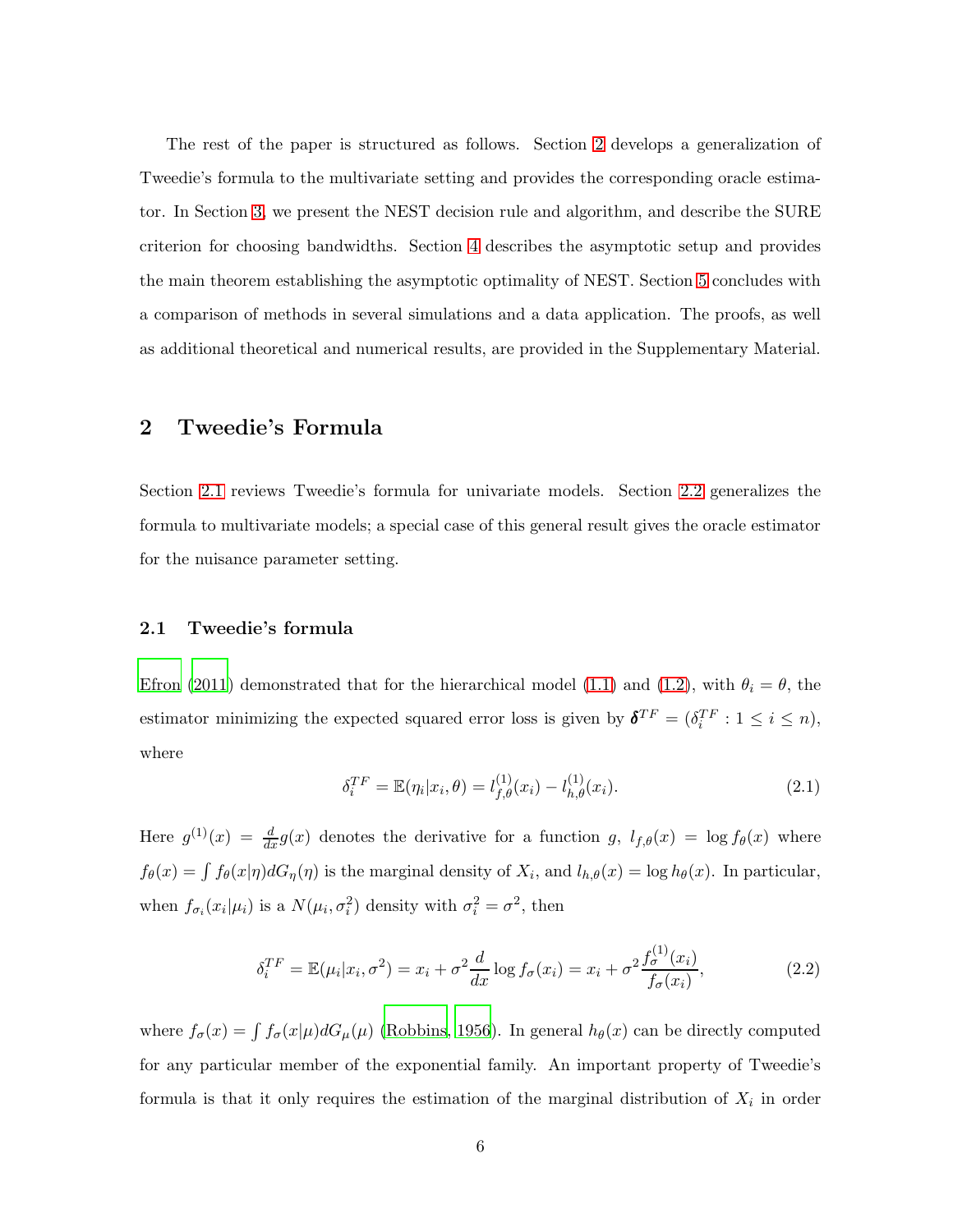<span id="page-6-0"></span>to compute the estimator, which is particularly appealing in large-scale studies where one observes thousands of  $X_i$ , making it possible to obtain an accurate estimate of  $f_{\sigma}(x)$ .

#### 2.2 Multivariate Tweedie's formula

Suppose we observe  $\boldsymbol{x} = (x_1, \ldots, x_n)^T$  with conditional distribution  $f_{\boldsymbol{\theta}}(\boldsymbol{x}|\boldsymbol{\eta})$  where  $\boldsymbol{\theta} =$  $(\theta_1,\ldots,\theta_n)^T$  is a vector of known nuisance parameters and  $\boldsymbol{\eta}=(\eta_1,\ldots,\eta_n)^T$  are parameters of interest. We assume that  $\eta$  comes from an unknown prior distribution  $\eta \sim G_{\eta}(\eta)$ . Furthermore, we assume that, conditional on  $\theta$ , x comes from an exponential family of the form

<span id="page-6-1"></span>
$$
f_{\theta}(\boldsymbol{x}|\boldsymbol{\eta}) = \exp\left\{\boldsymbol{\eta}^T\boldsymbol{x} - \psi_{\theta}(\boldsymbol{\eta})\right\} h_{\theta}(\boldsymbol{x}). \tag{2.3}
$$

The Gaussian distribution,

<span id="page-6-3"></span>
$$
f_{\Sigma}(\boldsymbol{x}|\boldsymbol{\mu}) = \frac{1}{\sqrt{2\pi|\Sigma|}} \exp\left\{-\frac{1}{2}(\boldsymbol{x} - \boldsymbol{\mu})^T \Sigma^{-1}(\boldsymbol{x} - \boldsymbol{\mu})\right\},\tag{2.4}
$$

is the most common case of [\(2.3\)](#page-6-1), where  $\eta = \Sigma^{-1}\mu$ ,  $\theta = \Sigma$ ,  $\psi_{\theta}(\eta) = \frac{1}{2}\eta^{T}\Sigma\eta$ , and  $h_{\theta}(x) =$  $\frac{1}{\sqrt{2\pi}}$  $\frac{1}{2\pi|\Sigma|} \exp \left\{-\frac{1}{2}\right\}$  $\frac{1}{2} \boldsymbol{x}^T \Sigma^{-1} \boldsymbol{x} \big\}$  .

We demonstrate that Tweedie's formula can be extended to the multivariate setting. Let  $\boldsymbol{\delta} = \{\delta_1(\boldsymbol{x}), \cdots, \delta_n(\boldsymbol{x})\}^T$  be an estimator for  $\boldsymbol{\eta}$ . Denote  $l_n(\boldsymbol{\delta}, \boldsymbol{\eta}) = n^{-1} ||\boldsymbol{\delta} - \boldsymbol{\eta}||_2^2$  $\frac{2}{2}$  the squared error loss of estimating  $\eta$  using  $\delta$ . The compound Bayes risk of  $\delta$  under squared error loss is

<span id="page-6-4"></span><span id="page-6-2"></span>
$$
r(\boldsymbol{\delta}, G_{\boldsymbol{\eta}}) = \int \int l_n(\boldsymbol{\delta}, \boldsymbol{\eta}) f_{\boldsymbol{\theta}}(\boldsymbol{x}|\boldsymbol{\eta}) d\boldsymbol{x} dG_{\boldsymbol{\eta}}(\boldsymbol{\eta}). \tag{2.5}
$$

The next theorem, which can be proved following similar arguments to those in [Efron](#page-29-2) [\(2011\)](#page-29-2), derives the optimal estimator under risk [\(2.5\)](#page-6-2).

Theorem 1 (The multivariate Tweedie's formula)*. Under Model [2.3,](#page-6-1) the optimal*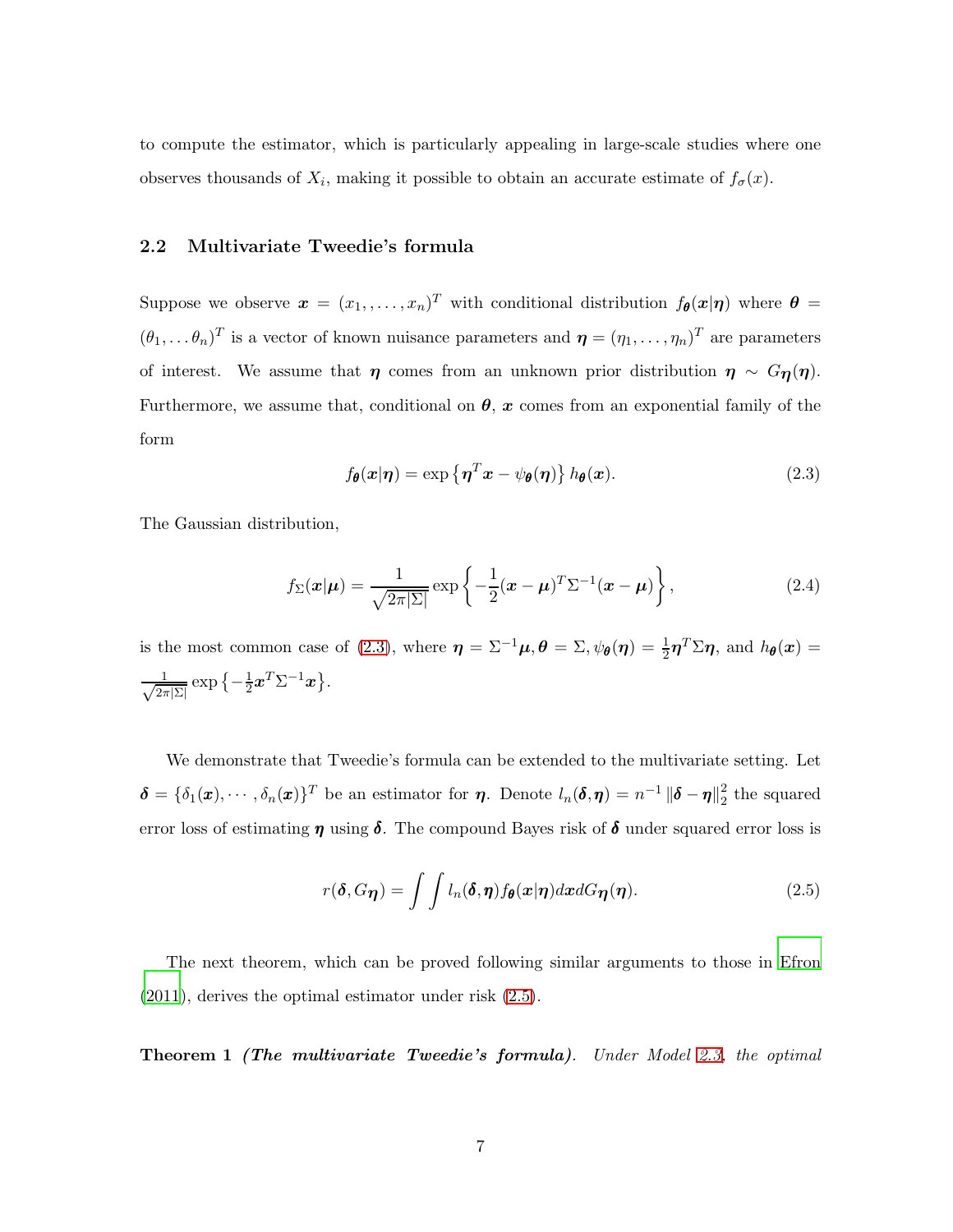*estimator that minimizes* [\(2.5\)](#page-6-2) *is*

<span id="page-7-3"></span>
$$
\delta_{\theta}^{\pi}(x) = \mathbb{E}(\eta|x,\theta) = l_{f,\theta}^{(1)}(x) - l_{h,\theta}^{(1)}(x)
$$
\n(2.6)

*where*  $f_{\theta}(x) = \int f_{\theta}(x|\eta) dG(\eta)$ ,  $l_{f,\theta}(x) = \log f_{\theta}(x)$ ,  $l_{f,\theta}^{(1)}(x) = \left\{\frac{\partial f_{\theta}(x)}{\partial x} + \frac{\partial f_{\theta}(x)}{\partial y}\right\}$  $\frac{\partial}{\partial x_1} l_{f,\bm{\theta}}(\bm{x}), \ldots, \frac{\partial}{\partial x}$  $\frac{\partial}{\partial x_n} l_{f,\boldsymbol{\theta}}(\boldsymbol{x})\Big\}^T,$  $l_{h,\boldsymbol{\theta}}(\boldsymbol{x})\,=\,\log h_{\boldsymbol{\theta}}(\boldsymbol{x})\,\,\,and\,\, \boldsymbol{l}_{h,\boldsymbol{\theta}}^{(1)}(\boldsymbol{x})\,=\,\Big\{\frac{\partial}{\partial x}\,$  $\frac{\partial}{\partial x_1} l_{h,\boldsymbol{\theta}}(\boldsymbol{x}), \ldots, \frac{\partial}{\partial x}$  $\left(\frac{\partial}{\partial x_n} l_{h,\boldsymbol{\theta}}(\boldsymbol{x})\right)^T$ . When  $\boldsymbol{x}|\boldsymbol{\mu},\Sigma$  follows the *Gaussian distribution* [\(2.4\)](#page-6-3)*, then we have*

<span id="page-7-2"></span>
$$
\delta_{\Sigma}^{\pi}(\boldsymbol{x}) = \mathbb{E}(\boldsymbol{\mu}|\boldsymbol{x},\Sigma) = \boldsymbol{x} + \Sigma \frac{f_{\Sigma}^{(1)}(\boldsymbol{x})}{f_{\Sigma}(\boldsymbol{x})},\tag{2.7}
$$

*where*  $f_{\Sigma}(\boldsymbol{x}) = \int f_{\Sigma}(\boldsymbol{x}|\boldsymbol{\mu}) dG_{\boldsymbol{\mu}}(\boldsymbol{\mu})$  *and*  $f_{\Sigma}^{(1)}$  $\chi^{(1)}_\Sigma(\bm{x})=\Big\{\frac{\partial}{\partial x}$  $\frac{\partial}{\partial x_1} f_{\Sigma}(\bm{x}), \ldots, \frac{\partial}{\partial x}$  $\frac{\partial}{\partial x_n} f_\Sigma(\bm{x})\Big\}^T$  .

Consider the special case where  $\eta_1, \ldots, \eta_n$  are independent and also  $x_1, \ldots, x_n$  are mutually independent so  $f_{\theta}(x|\eta) = \prod_i \exp \{\eta_i x_i - \psi_{\theta_i}(\eta_i)\} h_{\theta_i}(x_i)$ . For the Gaussian case this holds when  $\Sigma = \text{diag}\{\sigma_1^2, \dots, \sigma_n^2\}$  is a diagonal matrix, and the elements  $\mu_i$  in  $\mu$  are independent and follow a common prior distribution  $G_{\mu}(\cdot)$ . Then the next corollary gives the result for the nuisance parameter setting with which we are concerned.

**Corollary 1** *Under Models [1.1,](#page-3-0)*  $\& 1.2$ *, the optimal estimator is*  $\boldsymbol{\delta}^{\pi} = (\delta_1^{\pi}, \cdots, \delta_n^{\pi})^T$ *, where* 

<span id="page-7-4"></span><span id="page-7-1"></span>
$$
\delta_i^{\pi} = \mathbb{E}(\eta_i | X_i = x_i, \theta_i) = l_{f, \theta_i}^{(1)}(x_i) - l_{h, \theta_i}^{(1)}(x_i).
$$
\n(2.8)

In particular, for the Gaussian case,  $l_{h,\theta}^{(1)}$  $_{h,\theta_i}^{(1)}(x_i) = -x_i/\sigma_i^2$  and

<span id="page-7-0"></span>
$$
\delta_i^{\pi} = x_i + \sigma_i^2 l_{f, \sigma_i}^{(1)}(x_i) = x_i + \sigma_i^2 \frac{f_{\sigma_i}^{(1)}(x_i)}{f_{\sigma_i}(x_i)}.
$$
\n(2.9)

The proof of the corollary is straightforward and omitted. The estimator [\(2.9\)](#page-7-0) envelopes previous work. If we assume homoscedastic errors  $\sigma_i = \sigma$ , then  $f_{\sigma_i}(x_i) = f_{\sigma}(x_i)$  and [\(2.9\)](#page-7-0) reduces to the univariate Tweedie's formula [\(2.2\)](#page-5-2). Appendix [B](#page-43-0) provides analogous calculations to [\(2.9\)](#page-7-0) for the Binomial, Negative Binomial, Gamma and Beta distributions.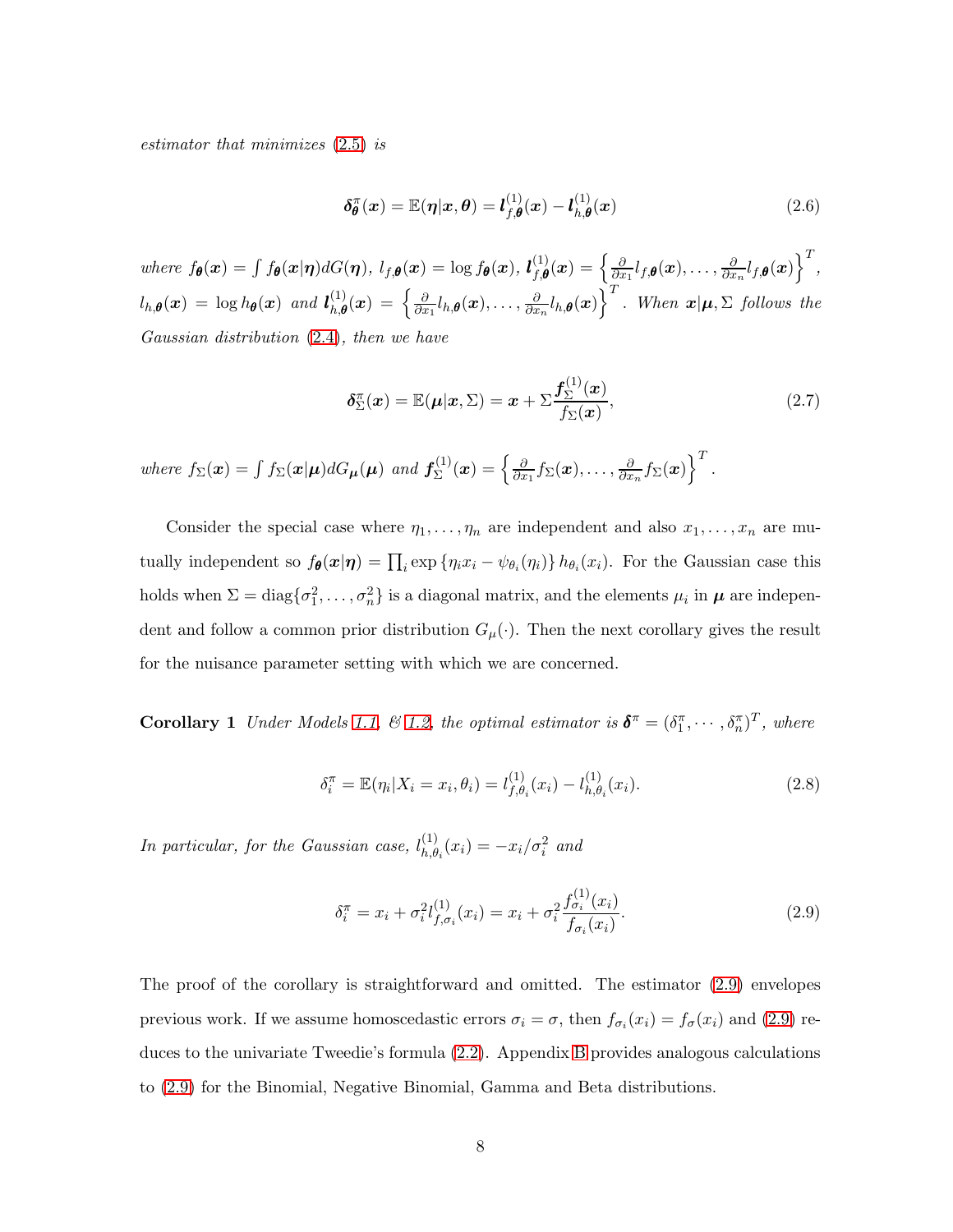**Remark [1](#page-7-1)** Notice that Corollary 1 also demonstrates why the standardization approach is sub-optimal. Applying Tweedie directly to the standardized data  $X_i^{sc}$  and then multiplying by  $\sigma_i$  gives an estimate of

<span id="page-8-1"></span>
$$
\delta_i^{sc} = \sigma_i \left( x_i^{sc} + \frac{f_{x^{sc}}^{(1)}(x_i^{sc})}{f_{x^{sc}}(x_i^{sc})} \right) = x_i + \sigma_i \frac{\sigma_i^2 f_x^{(1)}(x_i)}{\sigma_i f_x(x_i)}
$$
\n
$$
= x_i + \sigma_i^2 \frac{f_x^{(1)}(x_i)}{f_x(x_i)} \tag{2.10}
$$

where  $f_x(x) = \int f_x(x|\sigma) dG_{\sigma}(\sigma)$  and  $f_{x^{sc}}(x^{sc}) = \int \sigma^{-1} f_x(\frac{x}{\sigma})$  $\frac{x}{\sigma}|\sigma)dG_{\sigma}(\sigma)$ . The last equality in  $(2.10)$  can be established by verifying that  $\frac{f_{\text{gsc}}^{(1)}(x_i^{\text{sc}})}{f_{\text{sc}}^{(r\text{sc}}(x_i^{\text{sc}}))}$  $\frac{f^{(1)}_{xsc}(x^{sc}_i)}{f_{x^{sc}}(x^{sc}_i)} = \sigma_i \frac{f^{(1)}_x(x_i)}{f_x(x_i)}$  $\frac{x^2 - (x_i)}{f_x(x_i)}$ . Equations [\(2.9\)](#page-7-0) and [\(2.10\)](#page-8-1) have similar forms but the key distinction is that [\(2.10\)](#page-8-1) computes the density averaged over all  $\sigma$  while the oracle estimator [\(2.9\)](#page-7-0) uses the conditional distribution at  $\sigma = \sigma_i$ .

The Bayes rule [\(2.9\)](#page-7-0) is an oracle estimator, which cannot be implemented directly because the densities  $f_{\sigma_i}(x)$  are typically unknown in practice. The next section introduces an empirical Bayes (EB) approach that can tackle the implementation issue. The EB approach also provides a powerful framework for studying the risk properties of the proposed estimator.

# <span id="page-8-0"></span>3 NEST for the Heteroscedastic Normal Means Problem

This section describes our proposed NEST approach. We primarily concentrate on the Gaussian heteroscedastic case to illustrate the proposed estimation framework. Methodological extensions to other distributions can be implemented by following a similar strategy; related formulae are provided in Appendix [B.](#page-43-0) In Section [3.1,](#page-9-0) we consider an empirical Bayes framework for estimating the oracle rule and discuss new challenges with nuisance parameters. Section [3.2](#page-10-0) presents our SURE criterion for selecting the tuning parameters.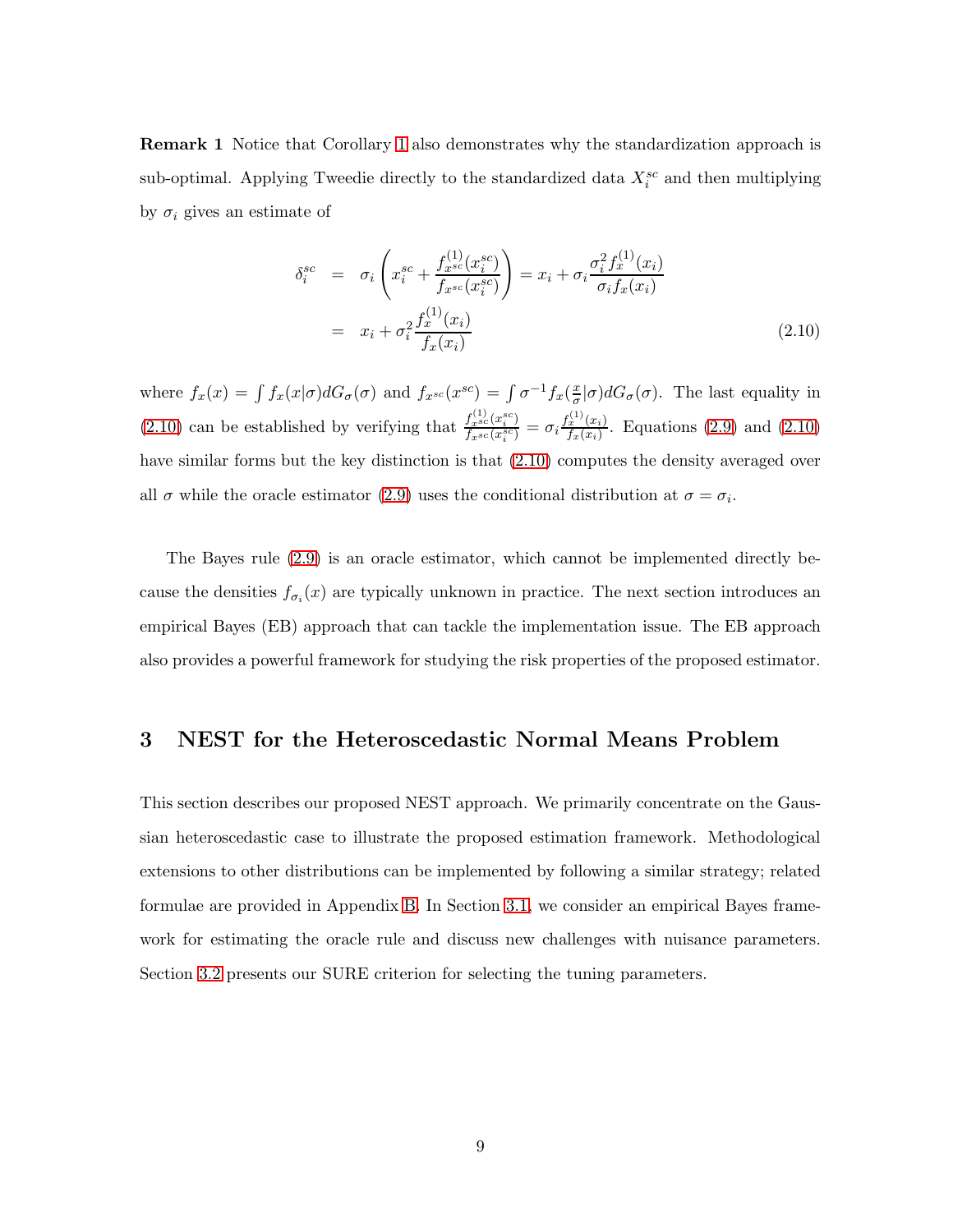#### <span id="page-9-0"></span>3.1 Weighted kernel density estimation

In the homoscedastic setting, previous work has developed an EB estimation approach that involves first forming kernel estimates for  $f_{\sigma}(x_i)$  and  $f_{\sigma}^{(1)}(x_i)$  and then applying Tweedie's formula [\(2.2\)](#page-5-2) using estimated quantities [\(Brown and Greenshtein](#page-28-4), [2009](#page-28-4)). However, in the heterogeneous setting estimating  $f_{\sigma_i}(x_i)$  directly is impossible as we only have one pair of observations  $(x_i, \sigma_i)$  for each density function. The key idea in our methodological development is to exploit the fact that  $f_{\sigma}(x)$  changes smoothly as a function of  $\sigma$ , and thereby use a two–dimensional kernel which weights observations by their distance in both the x and  $\theta$ dimensions. Let  $\mathbf{h} = (h_x, h_{\sigma})$  be tuning parameters (bandwidths). Define

<span id="page-9-1"></span>
$$
\hat{f}_{\sigma,\mathbf{h}}(x) := \sum_{j=1}^{n} w_j \phi_{h_{xj}}(x - x_j),
$$
\n(3.1)

where  $w_j \equiv w_j(\sigma, h_{\sigma}) = \phi_{h_{\sigma}}(\sigma - \sigma_j)/\{\sum_{j=1}^n \phi_{h_{\sigma}}(\sigma - \sigma_j)\}\$ is the weight that determines the contribution from  $(x_j, \sigma_j)$ ,  $h_{xj} = h_x \sigma_j$  is a bandwidth that varies across j, and  $\phi_h(z) =$  $\frac{1}{\sqrt{2\pi}h} \exp \left\{-\frac{z^2}{2h^2}\right\}$  $\left\{\frac{z^2}{2h^2}\right\}$  is a Gaussian kernel. The weights  $w_j$  have been standardized to ensure that  $\hat{f}_{\sigma,\mathbf{h}}(x)$  itself is a proper density function. When the errors are homoscedastic,  $w_j = 1/n$ for all j and  $(3.1)$  becomes the usual kernel density estimator.

Next we give explanations for the proposed estimator. First, the weights  $w_j$ , which are determined by a kernel function, are employed to borrow strength from observations with variability close to  $\sigma_i$ , while placing little weight on points where  $\sigma_i$  and  $\sigma_j$  are far apart. Second, we set  $h_{xj} = h_x \sigma_j$ , which provides a varying bandwidth to adjust for the heteroscedasticity in the data. Specifically, the bandwidth of the kernel placed on the point  $X_j$  is proportional to  $\sigma_j$ ; hence data points observed with higher variations are associated with flatter kernels. Our numerical results show that the varying bandwidth provides substantial efficiency gain over fixed bandwidths. A related idea has been used in the variable kernel method (e.g. [Silverman \(1986](#page-31-6)), pp. 21), which employs bandwidths that are proportional to the sparsity of the data points in a region. Finally, a plethora of kernel functions may be used to construct our estimator. We have chosen the Gaussian kernel  $\phi_h(\cdot)$  to facilitate our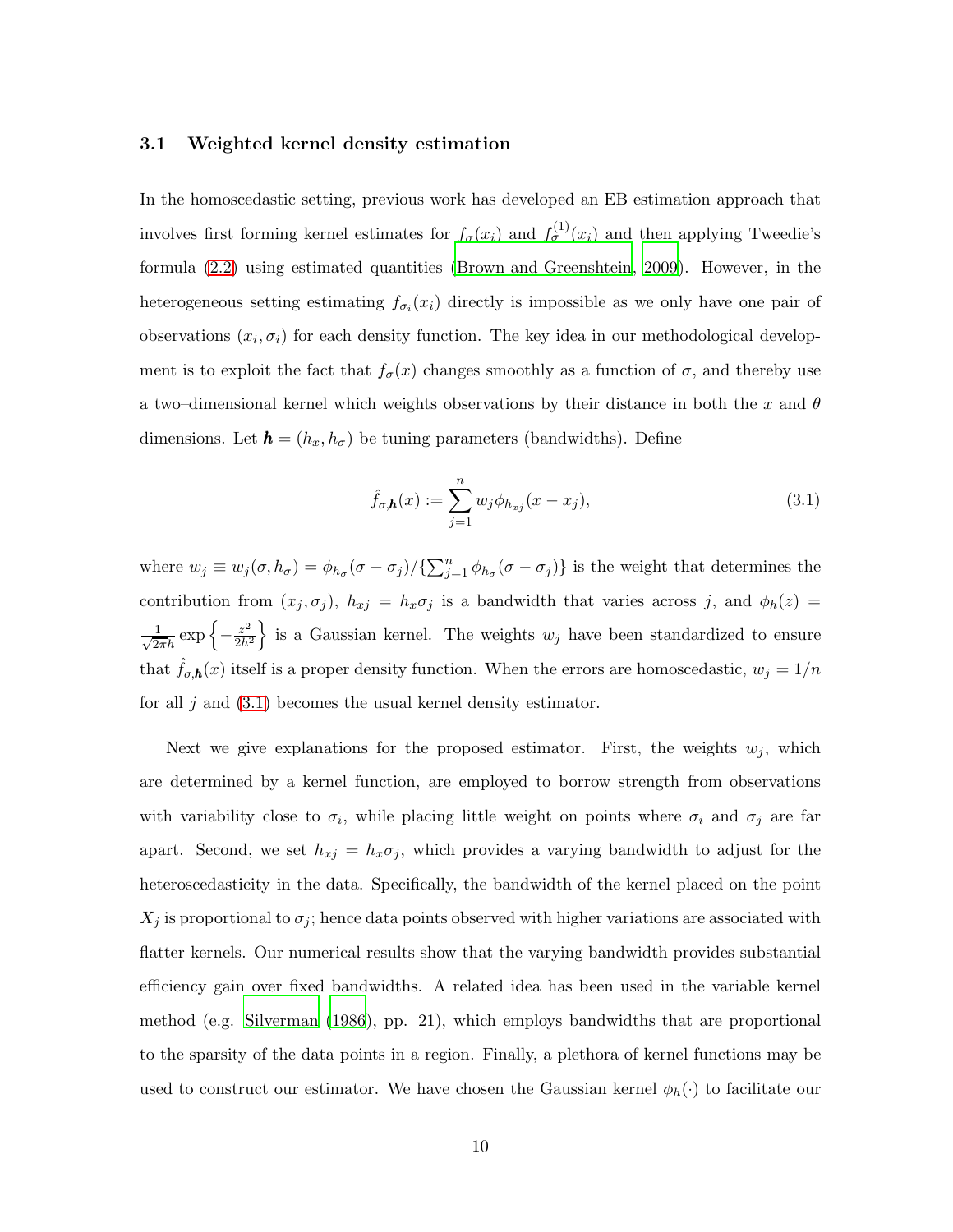theoretical analysis. Another advantage of using the Gaussian kernel is that it leads to good numerical performance. In contrast, as observed by [Brown and Greenshtein \(2009](#page-28-4)), kernels with heavy tails typically introduce a significant amount of bias in the corresponding EB estimates. Compared to the choice of kernel, the selection of tuning parameters  $h$  is a more important issue; a detailed discussion is given in Section [3.2.](#page-10-0)

We follow the standard method in the literature (e.g. [Wand and Jones \(1994](#page-31-7))) to obtain the estimate of the derivative  $\hat{f}_{\sigma,\mathbf{h}}^{(1)}(x)$ :

$$
\hat{f}_{\sigma,\mathbf{h}}^{(1)}(x) := \frac{d}{dx}\hat{f}_{\sigma,\mathbf{h}}(x) = \sum_{j=1}^{n} w_j \phi_{h_{xj}}(x - x_j) \left(\frac{x_j - x}{h_{xj}^2}\right). \tag{3.2}
$$

Our methodological development is focused on a class of estimation procedures of the form  $\boldsymbol{\delta_h} \equiv \boldsymbol{\delta_h}(\boldsymbol{X}) = (\delta_{\boldsymbol{h},i} : 1 \leq i \leq n)^T$ , where

<span id="page-10-1"></span>
$$
\delta_{\mathbf{h},i} = x_i + \sigma_i^2 \frac{\hat{f}_{\sigma_i, \mathbf{h}}^{(1)}(x_i)}{\hat{f}_{\sigma_i, \mathbf{h}}(x_i)}.
$$
\n(3.3)

#### <span id="page-10-0"></span>3.2 Selecting the tuning parameters

Implementing [\(3.3\)](#page-10-1) requires selecting the tuning parameters  $\mathbf{h} = (h_x, h_{\sigma})$ . Ideally, these parameters should be chosen to minimize the true risk, which is unknown in practice. [Brown and Greenshtein \(2009](#page-28-4)) offered theoretical insights regarding the impact of the accuracy of kernel estimates on the performance of the resulting EB estimators. Their theoretical analysis has been corroborated by our simulations, which show that the standard bandwidth in the density estimation generally does not lead to satisfactory EB estimators. However, [Brown and Greenshtein \(2009\)](#page-28-4) did not provide data-driven rules for choosing the bandwidth in practice. In this section, we address the issue by proposing a criterion for tuning  $\bm{h}$  based on Stein's unbiased risk estimate (SURE; [Stein \(1981](#page-31-8))).

Our SURE method requires a training dataset to estimate the densities, as well as an independent dataset to evaluate the true risk. Next we describe a cross–validation algorithm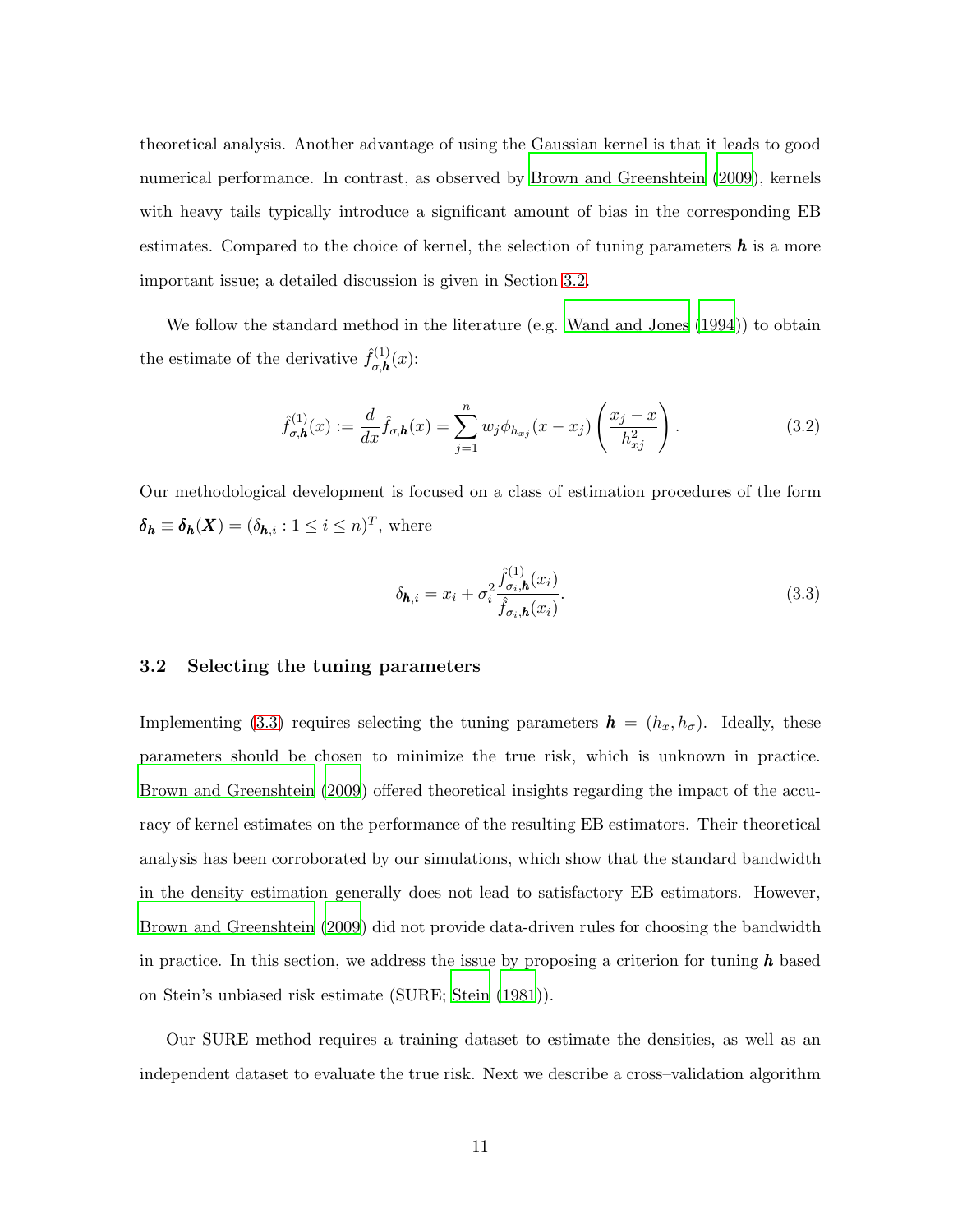for constructing the estimator and calculating the corresponding SURE function, which is further used for selecting the tuning parameters. Let  $\mathcal{X} = \{1, \cdots, n\}$  denote the index set of all observations. We first divide the data into  $K$  equal or nearly equal subsets so that for each fold  $k = 1, ..., K$ , there is a holdout subset  $\mathcal{X}_k$  taken from the full dataset  $\mathcal{X}$ . Let  $\mathcal{X}_k^C = \mathcal{X} \setminus \mathcal{X}_k$ . For each  $i \in \mathcal{X}_k$ , we first use all  $x_j \in \mathcal{X}_k^C$  to estimate the density (and corresponding first and second derivatives), and then evaluate the risk using the following SURE function:

<span id="page-11-0"></span>
$$
S_i(\mathbf{h}) := S(\mathbf{h}; x_i, \sigma_i^2) = \sigma_i^2 + {\sigma_i}^4 \left[ \frac{2 \hat{f}_{\sigma_i, \mathbf{h}}(x_i) \hat{f}_{\sigma_i, \mathbf{h}}^{(2)}(x_i) - \left\{ \hat{f}_{\sigma_i, \mathbf{h}}^{(1)}(x_i) \right\}^2}{\left\{ \hat{f}_{\sigma_i, \mathbf{h}}(x_i) \right\}^2} \right],
$$
(3.4)

where the second derivative is computed as

$$
\hat{f}_{\sigma,\mathbf{h}}^{(2)}(x) = \sum_{j \in \mathcal{X}_k^C} w_j \frac{\phi_{h_{xj}}(x - x_j)}{h_{xj}^2} \left\{ \left( \frac{x - x_j}{h_{xj}} \right)^2 - 1 \right\}.
$$

In the above formula, the dependence of  $S_i(\boldsymbol{h})$  upon the training data has been suppressed for notational simplicity. The compound SURE function can be obtained by combining all individual SURE functions defined by [\(3.4\)](#page-11-0):  $S(\boldsymbol{h}) = \sum_{i=1}^{n} S_i(\boldsymbol{h})$ . The tuning parameters are chosen to minimize  $S(h)$ :  $\hat{h} = \arg \min_{h} S(h)$ . Substituting  $\hat{h}$  in place of h in [\(3.3\)](#page-10-1) provides the proposed "Nonparametric Empirical Bayes Smoothing Tweedie" (NEST) estimator, denoted  $\hat{\boldsymbol{\delta}} = (\hat{\delta}_1, \cdots, \hat{\delta}_n).$ 

Remark 2 The SURE criterion is different from the proposals developed in the density estimation literature for bandwidth selection. Since the emphasis in the kernel smoothing literature is to pick a bandwidth to produce a good estimate of the density, this bandwidth may not be the same as that which produces the best decision rule to estimate  $\mu$ . In fact, the theoretical analyses in [Brown and Greenshtein \(2009](#page-28-4)) (and their Remark 5) suggest that the bandwidth for the compound estimation problem should converge to 0 "just faster" than  $(\log n)^{-1}$ . By contrast, the optimal choice of bandwidth is equal to  $h_x \sim n^{-1/5}$  for a continuously twice differentiable density (e.g. [Wand and Jones \(1994\)](#page-31-7)). Our numerical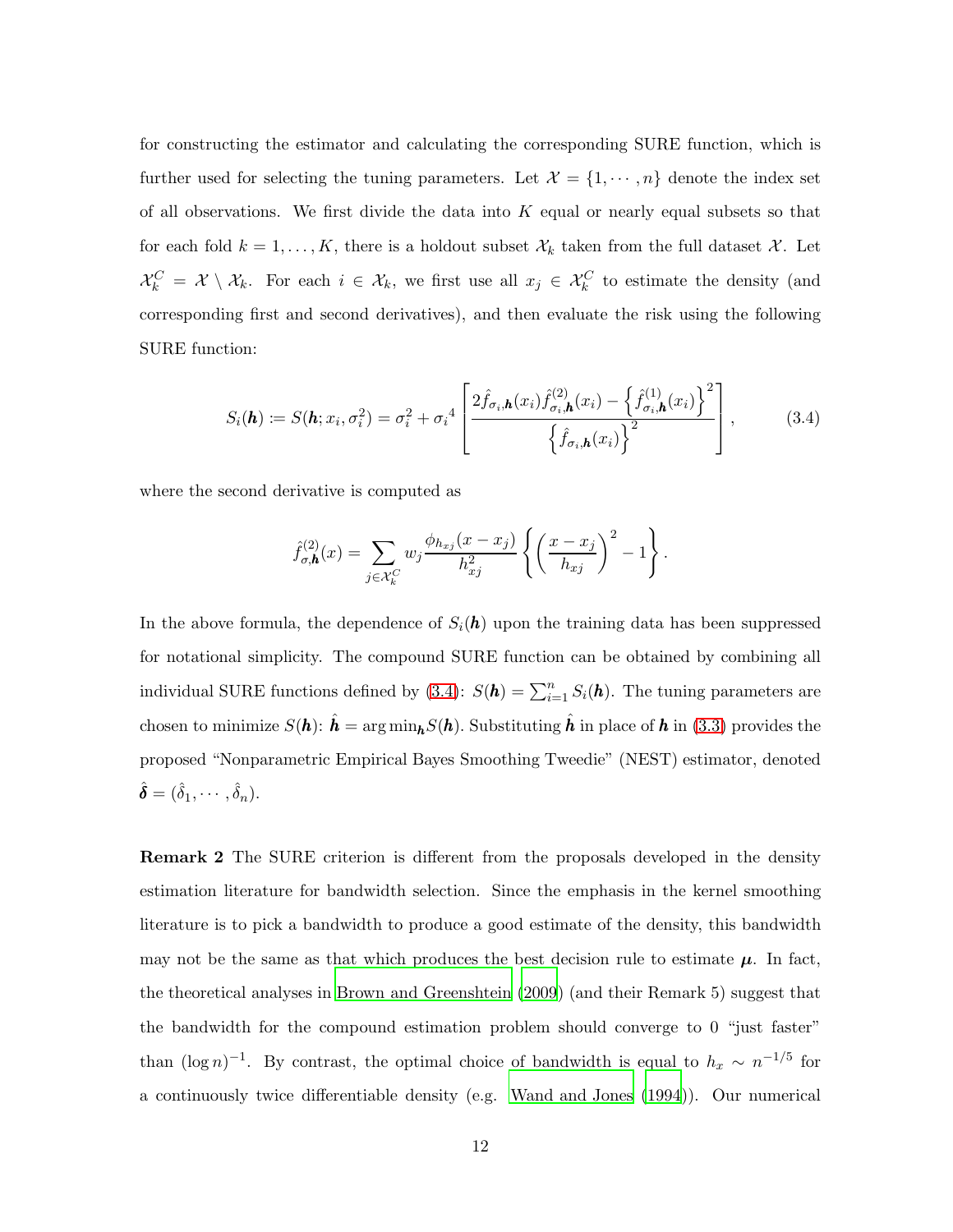results show that the SURE criterion leads to much improved performance compared to using the standard bandwidth in the density estimation literature.

Finally we prove that [\(3.4\)](#page-11-0) provides an unbiased estimate of the risk. Let  $X_*$  be a generic random variable obeying Models [1.1](#page-3-0)  $\&$  [1.2,](#page-3-1) from which we also have an independent sample of training data. Denote  $\mu_*$  the unknown mean and  $\sigma_*^2$  $\frac{2}{\ast}$  the variance associated with  $X_*$ . The corresponding estimator in the class [\(3.3\)](#page-10-1) is denoted  $\delta_{\mathbf{h}}^*$ . Again, the dependence of  $\delta_{\bf h}^*$  on the training data is suppressed. For a fixed  $\mu_*$ , the risk associated with  $\delta_{\bf h}^*$  is  $R(\delta_{\mathbf{h}}^*, \mu_*) = E_{X_*|\mu_*}(\delta_{\mathbf{h}}^* - \mu_*)^2$ , where the expectation is taken with respect to  $X_*$  given  $\mu_*$  and the training data. The corresponding Bayes risk is given by  $r(\delta_{\bf h}^*, G) = \int R(\delta_{\bf h}^*, \mu_*) dG_{\mu}(\mu_*)$ . The next proposition justifies the SURE function [\(3.4\)](#page-11-0).

<span id="page-12-2"></span>**Proposition 1** *Consider the heteroscedastic Models* [1.1](#page-3-0)  $\&$  [1.2.](#page-3-1) *Then we have*  $R(\delta_{\mathbf{k}}^*, \mu_*) =$  $\mathbb{E}_{X_*|\mu_*}\{S(\pmb{h};X_*,\sigma_*^2)\}\$ and  $r(\delta_{\pmb{h}}^*,G)=\mathbb{E}_{X_*,\mu_*}\{S(\pmb{h};X_*,\sigma_*^2)\}\$ , where the last expectation is taken *with respect to the joint distribution of*  $(X_*, \mu_*)$  *for a fixed training dataset.* 

# <span id="page-12-0"></span>4 Asymptotic Properties of NEST

This section studies the risk behavior of the proposed NEST estimator and establishes its asymptotic optimality. Section [4.1](#page-12-1) describes the basic setup. The main theorem is presented in Section [4.2,](#page-14-0) where we also explain some intuitions behind the assumptions. Finally, in Section [4.3](#page-15-0) we quantify the degree of bias that occurs in selecting extreme values and show that NEST asymptotically corrects this bias.

#### <span id="page-12-1"></span>4.1 Asymptotic setup

Consider the hierarchical Models [1.1](#page-3-0) and [1.2.](#page-3-1) We are interested in estimating  $\mu$  based on the observed  $(X, \sigma^2)$ ; this is referred to as a *compound decision* problem [\(Robbins](#page-30-5), [1951](#page-30-5), [1956](#page-30-3)) as the performances of the  $n$  coordinate–wise decisions will be combined and evaluated together. Let  $\boldsymbol{\delta} = (\delta_1, \cdots, \delta_n)^T$  be a general decision rule. We call  $\boldsymbol{\delta}$  a *simple* rule if for all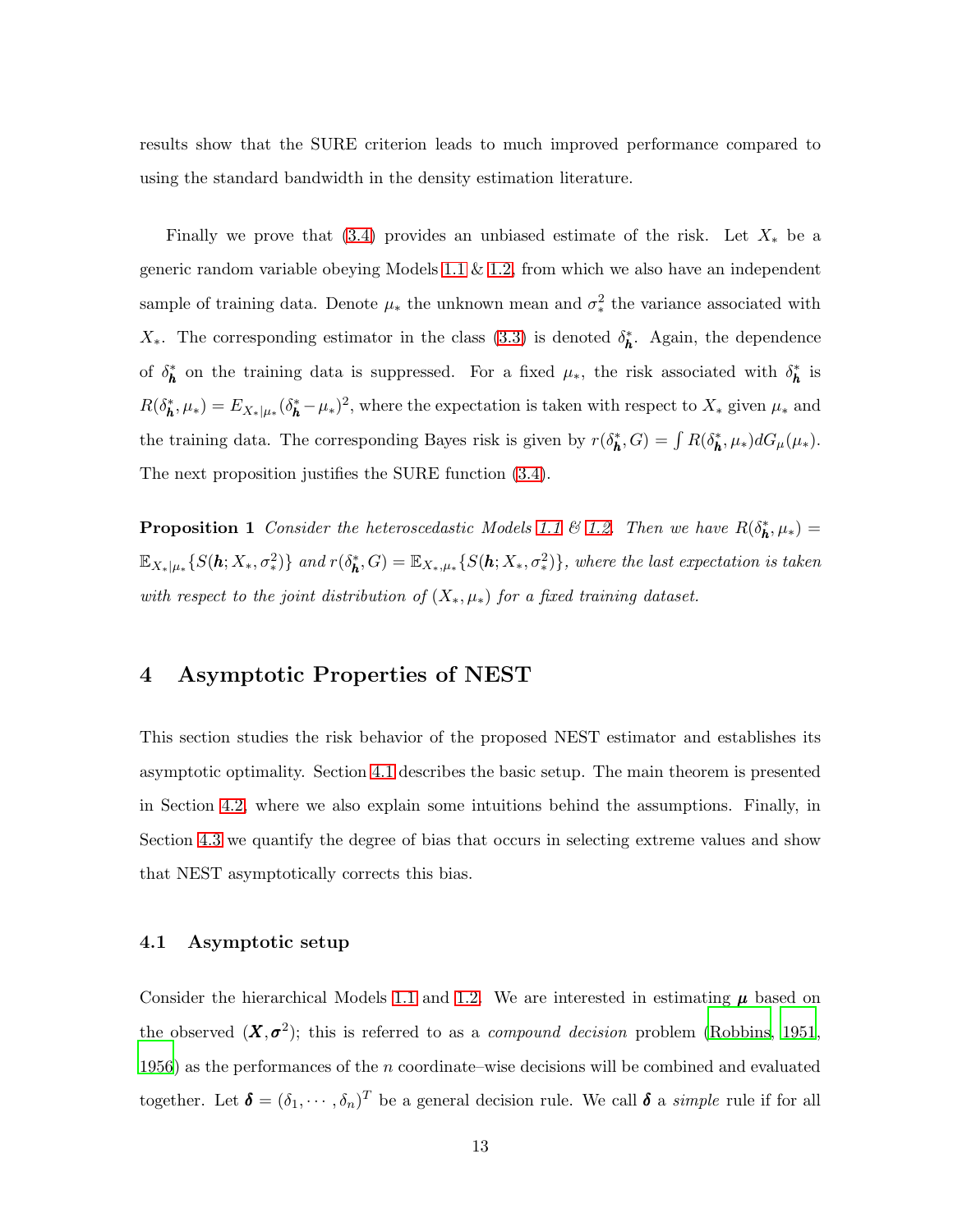*i*,  $\delta_i$  depends only on  $(x_i, \sigma_i)$ , and  $\delta$  a *compound* rule if  $\delta_i$  depends also on  $(x_j, \sigma_j)$ ,  $j \neq i$ [\(Robbins](#page-30-5), [1951](#page-30-5)). Let  $D = (X, \mu, \sigma^2)$ . Then the (compound) Bayes risk is

<span id="page-13-2"></span>
$$
r(\boldsymbol{\delta}, G) = \mathbb{E}_{\boldsymbol{D}} \left\{ l_n(\boldsymbol{\delta}, \boldsymbol{\mu}) \right\},\tag{4.1}
$$

where G is used to denote the unspecified joint prior on  $(\mu, \sigma^2)$ . The extension to the heteroscedastic compound estimation problem was first made by [Weinstein et al. \(2018](#page-31-2)).

Consider the oracle setting where the marginal density  $f_{\sigma}(x)$  is known. We have shown that the oracle rule that minimizes the Bayes risk is  $\delta^{\pi}$  [cf. Equation [2.9\]](#page-7-0), which is a simple rule, a useful fact that can be exploited to simplify our analysis. Concretely, let  $(X, \mu, \sigma)$ be a generic triple of random variables from the hierarchical Model [1.1](#page-3-0) and [1.2,](#page-3-1) and  $\delta^{\pi}$  the (scalar) oracle rule for estimating  $\mu$  based on  $(X, \sigma)$ . It follows that the risk of the compound estimation problem (e.g. using  $\delta^{\pi}$  to estimate  $\mu$ ) reduces to the risk of a single estimation problem (e.g. using  $\delta^{\pi}$  for estimating  $\mu$ ):

<span id="page-13-0"></span>
$$
r(\boldsymbol{\delta}^{\pi}, G) = r(\boldsymbol{\delta}^{\pi}, G) \coloneqq \mathbb{E}_{X, \mu, \sigma} \left\{ (\boldsymbol{\delta}^{\pi} - \mu)^2 \right\}.
$$
 (4.2)

The oracle risk [\(4.2\)](#page-13-0) characterizes the optimal performance of all decision rules. Moreover, it is easy to analyze as it can be explicitly written as the following integral

<span id="page-13-3"></span>
$$
\mathbb{E}_{X,\mu,\sigma}\left\{(\delta^{\pi}-\mu)^{2}\right\} = \int\int\int (\delta^{\pi}-\mu)^{2}\phi_{\sigma}(x-\mu)dxdG_{\mu}(\mu)dG_{\sigma}(\sigma). \tag{4.3}
$$

We focus on the setting where the oracle risk is bounded below by a constant:  $r(\delta^{\pi}, G) \geq$  $C > 0$ . Following [Robbins \(1964\)](#page-30-8), we call a decision rule  $\delta$  *asymptotically optimal* if

<span id="page-13-1"></span>
$$
\lim_{n \to \infty} r(\delta, G) = r(\delta^{\pi}, G). \tag{4.4}
$$

The major goal of our theoretical analysis is to show that the NEST estimator  $\hat{\delta}$  is asymptotically optimal in the sense of [\(4.4\)](#page-13-1). The NEST estimator is difficult to analyze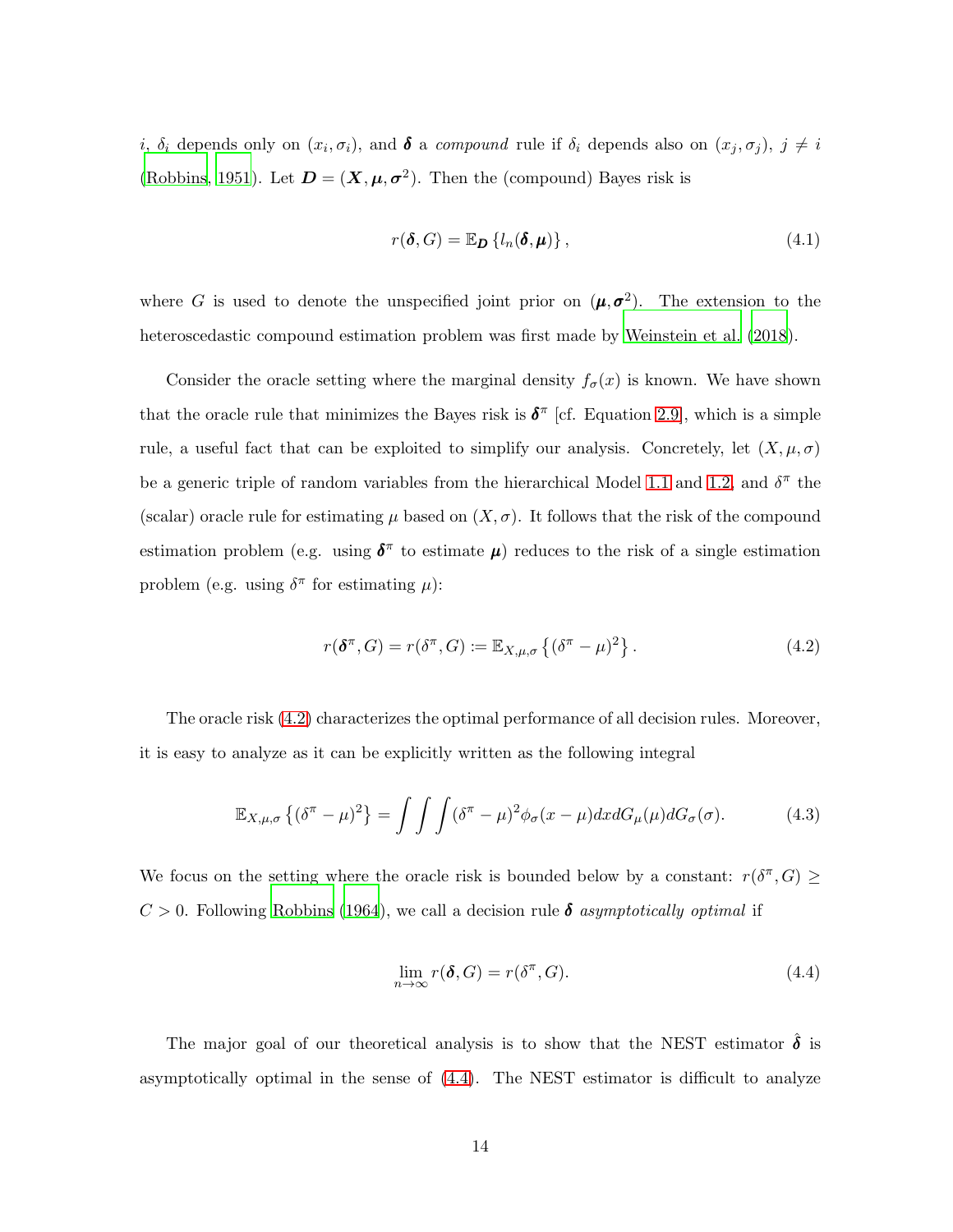because it is a compound rule, i.e. the decision for  $\mu_i$  depends on all of the elements of X and  $\sigma^2$ . The compound risk of the form [\(4.1\)](#page-13-2) cannot be explicitly written as simple integrals as done in  $(4.3)$  because each  $X_i$  is used twice: for both constructing the estimator and evaluating the risk. We discuss strategies to overcome this difficulty in the next section.

#### <span id="page-14-0"></span>4.2 Asymptotic optimality of NEST

<span id="page-14-1"></span>We first describe the assumptions that are needed in our theory.

Assumption 1 *All means are bounded above by a sequence, which grows to infinity at a rate slower than any polynomial of n, i.e.*  $\forall i, |\mu_i| \leq C_n$ *, where*  $C_n = o(n^{\epsilon})$  *for every*  $\epsilon > 0$ *.* 

This is considered to be a mild assumption as it allows one to take  $C_n = O({(\log n)^k})$  for any constant k. The particular case of  $k = 1/2$  corresponds to interesting scenarios in a range of large–scale inference problems such as signal detection [\(Donoho and Jin, 2004](#page-29-9)), sparse estimation [\(Abramovich et al.](#page-27-1), [2006](#page-27-1)), and false discovery rate analysis [\(Meinshausen and Rice,](#page-30-9) [2006](#page-30-9); [Cai and Sun, 2017](#page-28-8)). For example, in the signal detection problem considered by [Donoho and Jin \(2004\)](#page-29-9), choosing  $\mu_n = \sqrt{2r \log n}$ , where  $0 < r < 1$ , makes the global testing problem neither trivial nor too difficult. The upper bound on the effect size ensures that the density estimator would not blow up in the tail areas.

Under Assumption 1, it is natural to consider a truncated version of NEST which returns the component-wise  $\max(\hat{\delta}_i, K \log n)$  for some large K. The truncation tends to slightly improve the numerical performance. For notational simplicity, the truncated estimator is also denoted by  $\hat{\delta}$  and subsequently used in our proof. The modification is proposed mainly for theoretical considerations; we justify in Section [C.1.1](#page-46-0) that the truncation will always reduce the MSE.

**Assumption 2** The variances are uniformly bounded, i.e. there exist  $\sigma_l^2$  and  $\sigma_u^2$  such that  $\sigma_l^2 \leq \sigma_i^2 \leq \sigma_u^2$  for all *i*.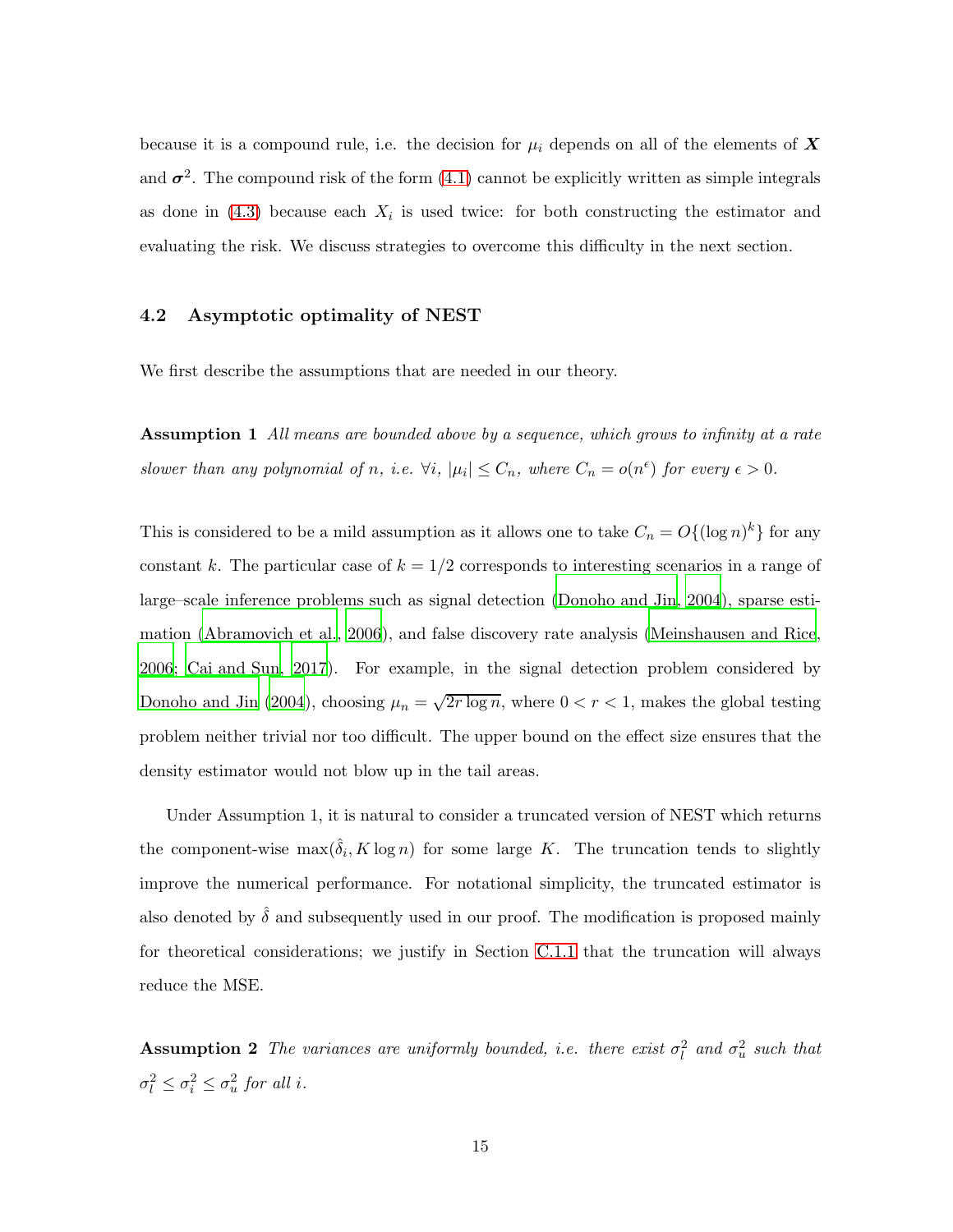This is a reasonable assumption for most real life cases. When  $\sigma_i^2$  measures the variability of a summary statistic for an inference unit, the assumption is fulfilled when the sample size for obtaining the summary statistic is neither too large nor too small.

<span id="page-15-1"></span>Next we state our main theorem, which formally establishes the asymptotic optimality of the proposed NEST estimator.

**Theorem 2** *Consider Models* [1.1](#page-3-0) *and* [1.2.](#page-3-1) Let  $h_x \sim n^{-\eta_x}$  *and*  $h_\sigma \sim n^{-\eta_s}$ *, where*  $\eta_x$  *and*  $\eta_s$  are small constants such that  $0 < \eta_x + \eta_s < 1$ . Then under Assumptions 1-2, the NEST *estimator*  $\hat{\boldsymbol{\delta}}$  *is asymptotically optimal in the sense of* [\(4.4\)](#page-13-1)*.* 

#### <span id="page-15-0"></span>4.3 NEST and selection bias

In large-scale inference, attention has recently moved beyond multiple testing, namely selecting a few non-null cases from a large number of hypotheses, to a new direction that involves estimating the effect sizes of the selected non-null cases. A widely used formulation is the "post-selection inference" framework, which has been applied to, for example, the construction of simultaneous confidence intervals for selected parameters [\(Berk et al.,](#page-28-1) [2013](#page-28-1); [Lee et al.](#page-30-0), [2016](#page-30-0)) and the hierarchical testing of structured hypotheses [\(Yekutieli](#page-32-1), [2008](#page-32-1); [Benjamini and Bogomolov, 2014](#page-27-2); [Sun and Wei](#page-31-9), [2015](#page-31-9)). These types of questions have been largely driven by the modern "big data" problems, which often involve first searching large data sets for potential targets for inference, and then making refined decisions on a subset of parameters that appear to be worthy of investigating.

A central issue in large-scale selective inference is that the classical inference tool fails to take into account the *selection bias* (or snooping bias) when estimating many means simultaneously. [Efron \(2011](#page-29-2)) demonstrated convincingly in his "exponential example" that the histogram of the uncorrected differences  $z_i - \mu_i$  of the largest 20 z-values from 2,000 observations is centered around some positive constant; hence we have a systematic bias due to the selection effect. Next we discuss two theoretical results: the first explicitly characterizes the magnitude of the selection bias under hierarchical Models [1.1](#page-3-0) and [1.2,](#page-3-1) and the second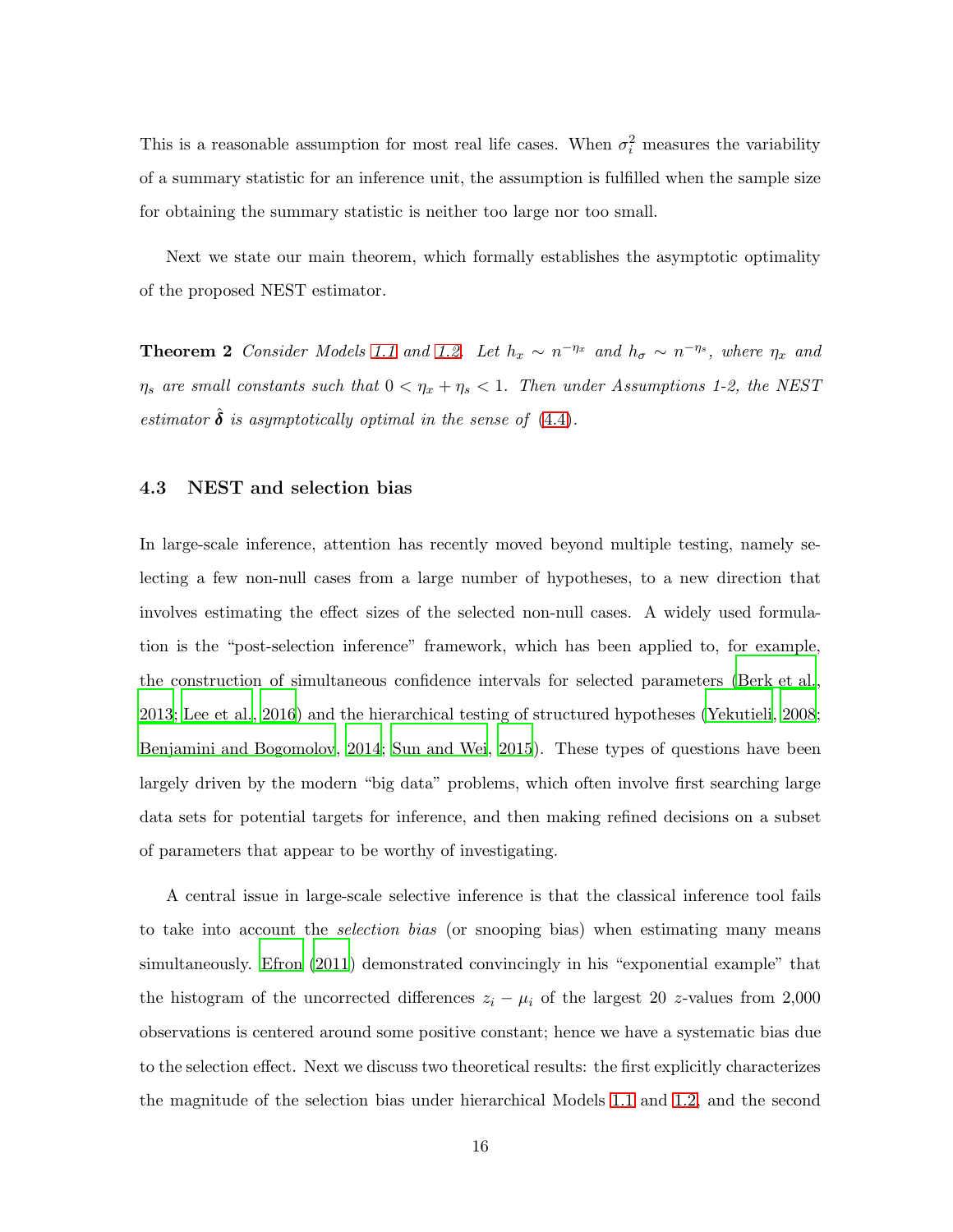<span id="page-16-3"></span>explains why the bias can be removed asymptotically by the proposed NEST estimator. We also present numerical examples in Section [5.2](#page-22-0) to illustrate the effectiveness of NEST in correcting the selection bias as well as the failure of the homoscedastic Tweedie method.

**Theorem 3** *Consider Models* [1.1](#page-3-0) *and* [1.2](#page-3-1) *and* the selection event  $\{X > t\}$ *. When applying the naive estimator* X*, the expected value of the selection bias is given by*

<span id="page-16-0"></span>
$$
\mathbb{E}_{X,\mu|X>t,\sigma^2}(X-\mu) = \sigma^2 \frac{f_{\sigma}(t)}{1-F_{\sigma}(t)},\tag{4.5}
$$

where  $f_{\sigma}(t) = \int \phi_{\sigma}(t - \mu) g(\mu) d\mu$  and  $F_{\sigma}(t) = P(X > t | \sigma^2) = \int_t^{\infty} f_{\sigma}(x) dx$ .

<span id="page-16-4"></span>We omit results for other types of selection events such as  $\{X < t\}$  and  $\{X < t_1$  or  $X >$  $t_2$ , which can be derived in a similar fashion. The next theorem establishes the asymptotic unbiasedness of the NEST estimator.

Theorem 4 *Under the assumptions and conditions of Theorem [2,](#page-15-1) the bias term of the NEST estimator is vanishingly small:*

$$
\mathbb{E}_{\mathbf{D}|X_i > t}(\hat{\delta}_i - \mu_i) = o(1). \tag{4.6}
$$

This remarkable result follows from the convergence of NEST w.r.t. the oracle estimator [\(2.1\)](#page-5-1)

<span id="page-16-1"></span>
$$
\mathbb{E}_{\boldsymbol{D}} \mathbb{E}_{X|X>t,\sigma^2}(\hat{\delta} - \delta^{\pi}) = o(1),\tag{4.7}
$$

and one elegant property of the correction term in the oracle estimator, which says that the conditional expectation of the ratio

<span id="page-16-2"></span>
$$
\mathbb{E}_{X,\mu|X>t,\sigma^2} \left\{ \frac{f_{\sigma}^{(1)}(X)}{f_{\sigma}(X)} \right\} = \frac{f_{\sigma}(t)}{1 - F_{\sigma}(t)},\tag{4.8}
$$

after multiplying by  $\sigma^2$ , precisely cancels out the expected selection bias in [\(4.5\)](#page-16-0). Both [\(4.7\)](#page-16-1) and [\(4.8\)](#page-16-2) are proved in Section [A.8.](#page-42-0)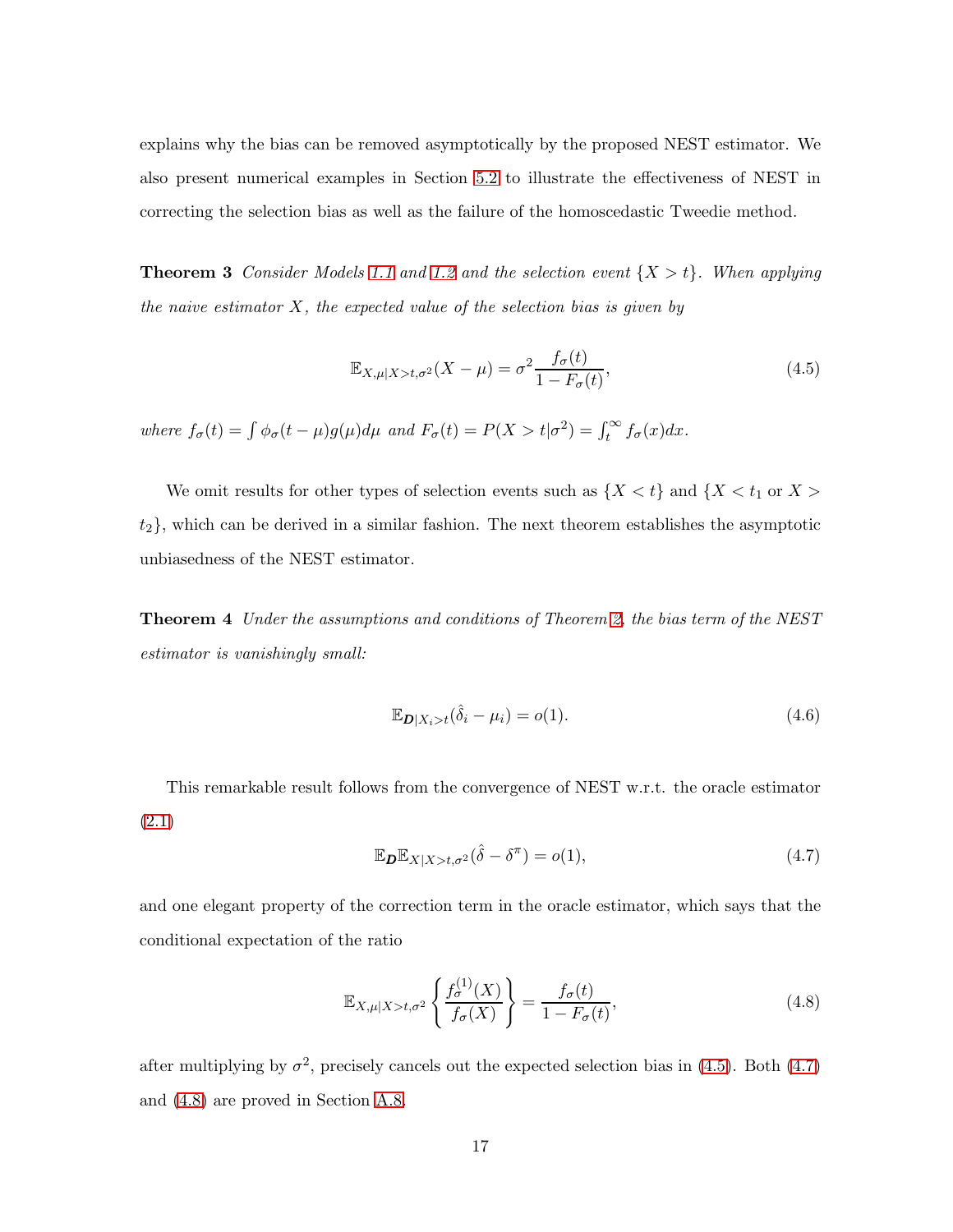## <span id="page-17-0"></span>5 Numeric Results

This section compares the performance of NEST relative to several competing methods using simulated data in Section [5.1,](#page-17-1) examines how NEST removes selection bias for the heteroscedastic setting in Section [5.2,](#page-22-0) and demonstrates all methods on a real data set in Section [5.3.](#page-24-0)

#### <span id="page-17-1"></span>5.1 Simulation

We compare seven approaches: the naive method (Naive), using  $X$  without shrinkage; Tweedie's formula (TF) from [Brown and Greenshtein \(2009](#page-28-4)); the scaling method mentioned in Section [1,](#page-1-0) which inputs scaled  $X_i^{sc} = X_i/\sigma_i$  and outputs the rescaled mean (Scaled); the group linear method (Group L) of Weinstein et al.  $(2018)$ ; a grouping method (k-Groups), which casts the grouping idea of [Weinstein et al. \(2018](#page-31-2)) into a Tweedie's formulation, by first creating  $k$  equal sized groups based on the variances and second applying the univariate Tweedie's formula within each group; the semi-parametric monotonically constrained SURE method (SURE-M) from [Xie et al. \(2012\)](#page-31-4); and from the same paper, the semi-parametric grand-mean sure-shrinkage method (SURE-SG). Note, we implement a truncated version of NEST that has little impact on the numerical performance but is consistent with theory (discussed right after Assumption 1 in Section [4.2\)](#page-14-0). Mean-squared errors (MSE), and associated standard errors (SE), are computed using the differences between the estimated mean from each method and the true  $\mu$ , over a total of 50 simulation runs.

We simulate  $X_i|\mu_i, \sigma_i \stackrel{iid}{\sim} N(\mu_i, \sigma_i^2)$  for  $i = 1, ..., n$ , where n,  $g_{\mu}$  and  $g_{\sigma}$  vary across settings with two sample sizes:  $n = 5,000$  and 10,000. Moreover, three scenarios for  $g_{\mu}$ are investigated. In the first setting  $\mu_i \sim N(3, 1^2)$ . In the second setting,  $\mu_i$  are drawn from a sparse mixture distribution with a 0.7 probability of a point mass at zero, and a 0.3 probability of a draw from  $N(3, 0.3^2)$ . Finally, under the third setting,  $\mu_i$  are drawn from a two–point mixture model, with .5 chance of a point mass at 0 and .5 chance of a point mass at 3. For  $g_{\sigma}$ , we simulate  $\sigma \stackrel{iid}{\sim} U[0.1, \sigma_M]$  and test three different values of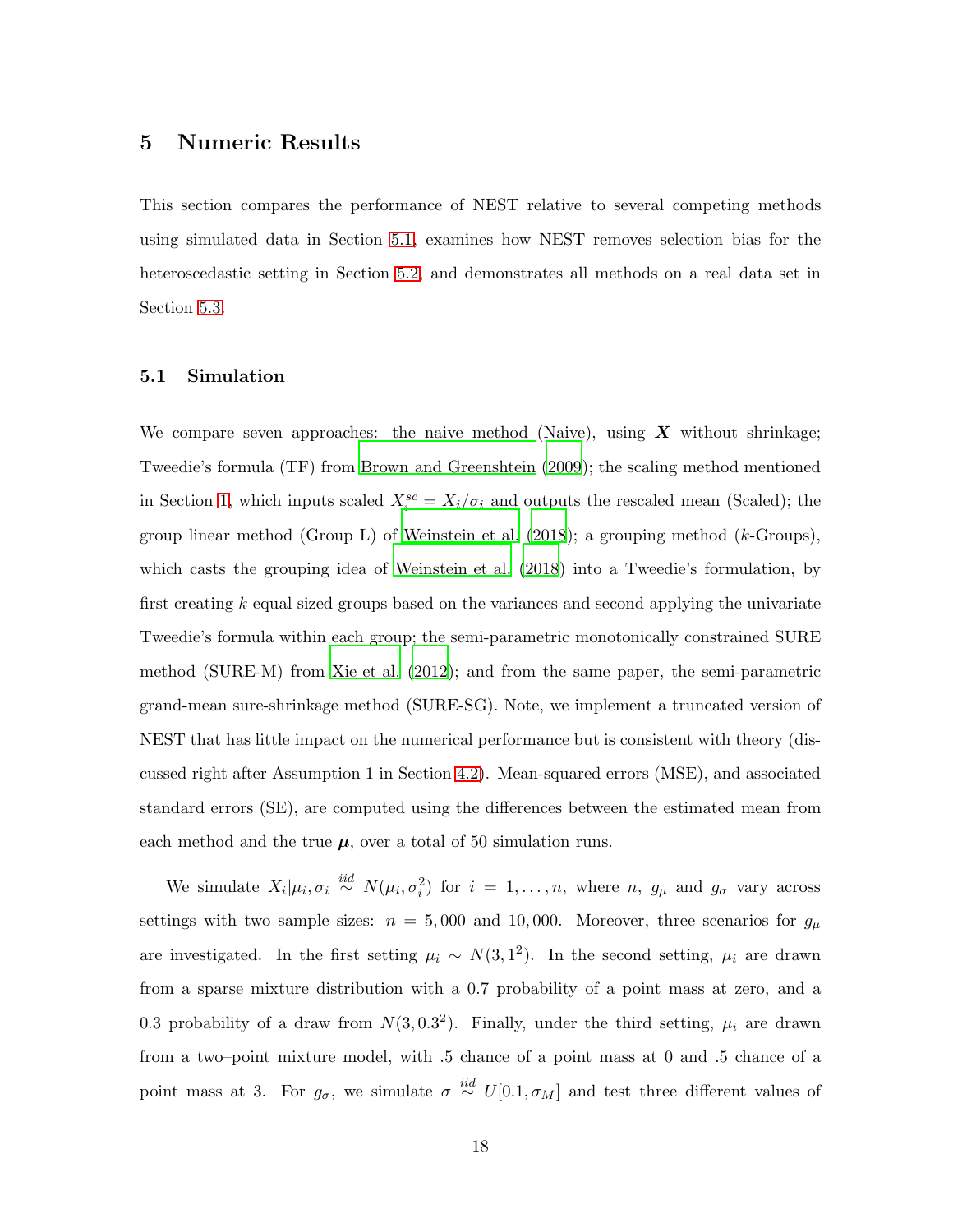$\sigma_M$  for each  $g_\mu$  setting. The values of  $\sigma_M$  are chosen so that the ratio between variances  $var(\mu)/var(X)$  are approximately .9, .75, and .5 despite the different models for  $g_{\mu}$ . This provides an anchor for comparison across the three  $g_{\mu}$  settings. In terms of the relationship between  $\mu$ 's variance and the average variance of X conditional on  $\mu$ , a ratio of .9 means  $var(\mu) = 9.5E\{var(X|\mu)\};$  a ratio of .75 means  $var(\mu) = 3E\{var(X|\mu)\};$  and a ratio of .5 means  $var(\mu) = E\{var(X|\mu)\}\.$  The first setting is relatively easy, the second is challenging, and the third is extreme. Because each  $g_{\mu}$  setting has different hyperparameters, there are small deviations from the exact ratios of  $var(\mu)/E\{var(X|\mu)\}=9.5, 3, \text{ and } 1.$ 

All methods, except for Naive, require tuning parameters. For the methods that use kernel estimators (NEST, TF, Scaled, and  $k$ -Groups) we minimize our  $\textit{SURE}$  criterion to select the kernel bandwidth,  $h_x$  or  $(h_x, h_s)$  for NEST, over a grid of possible values. The same bandwidth is used for both the density function and its derivatives. The k-Groups methods additionally must be tuned for the number of groups. To this end, we run the group method on evenly sized groups of 2, 5, and 10. Also, the linear shrinkage methods (Group L, SURE-M, and SURE-SG) have a different set of tuning parameters. The tuning is handled via optimization techniques in the code provided by [Weinstein et al. \(2018\)](#page-31-2).

Table [1](#page-19-0) shows mean squared errors for the normal model  $\mu_i \stackrel{iid}{\sim} N(3, 1^2)$ . For this setting, since the analytical form of the mixture density is known, we can additionally compare performance against the oracle rule [\(2.2\)](#page-5-2). SURE-M consistently leads performance under the normal setting and uniformly achieves oracle performance. Since SURE-M is a linear shrinkage method that moves  $X$  towards a global center, it is expected to perform particularly well under this normal setting, which concentrates points around a center at 3. When  $n = 5,000$ , next best is SURE-SG, but NEST has an MSE only 1 - 5% higher than the oracle's. When  $n = 10,000$ , SURE-M and SURE-SG lead by a smaller gap, with several competing methods, including NEST, also achieving oracle performance when  $var(\mu)$  is 9.6 times  $E(var(X|\mu))$ . In the extreme case where  $var(\mu) = E(var(X|\mu))$  and the gap is largest between NEST and the best estimator, NEST is 3% higher than the oracle.

Table [2](#page-20-0) shows the performance of the sparse model for  $\mu_i$ . For this setting, we apply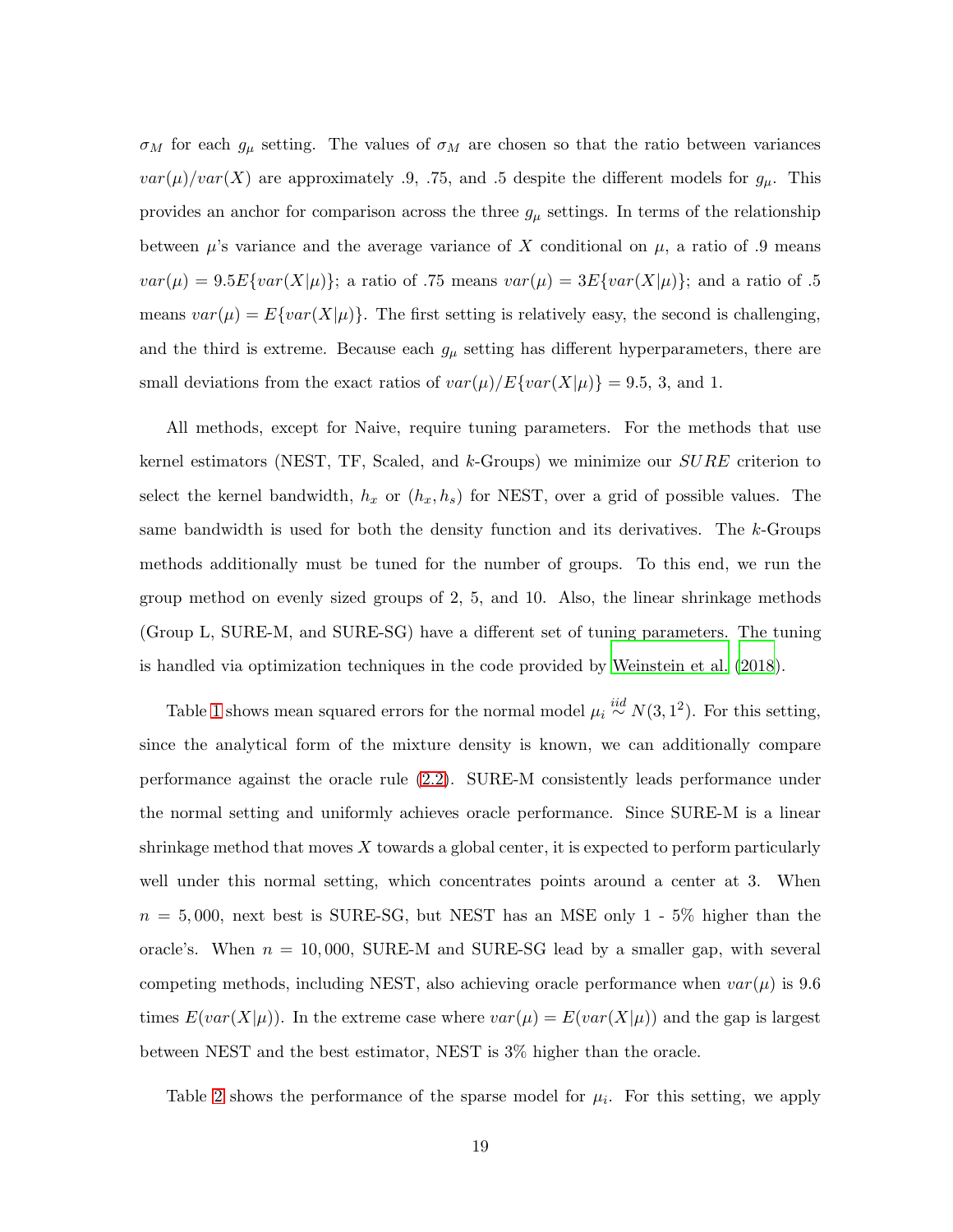Table 1: Normal Model with standard errors in parentheses. Bolded terms represent oracle, and best performing competitor(s).

<span id="page-19-0"></span>

| $\boldsymbol{n}$ | Method        | $\frac{Var(\mu)}{Var(X \mu)}$<br>$\tau = 9.6$<br>Εł | $\frac{Var(\mu)}{E\{Var(X \mu)}$<br>$\overline{r} = 3$ | $Var(\mu)$<br>$=1$<br>$E\{Var(X \mu)$ |
|------------------|---------------|-----------------------------------------------------|--------------------------------------------------------|---------------------------------------|
|                  | Oracle        | 0.090(0.000)                                        | 0.223(0.001)                                           | 0.411(0.002)                          |
| 5000             | Naive         | 0.103(0.000)                                        | 0.336(0.001)                                           | 1.024(0.004)                          |
|                  | <b>NEST</b>   | 0.091(0.000)                                        | 0.226(0.001)                                           | 0.430(0.002)                          |
|                  | TF            | 0.091(0.000)                                        | 0.228(0.002)                                           | 0.444(0.002)                          |
|                  | Scaled        | 0.095(0.000)                                        | 0.270(0.001)                                           | 0.659(0.004)                          |
|                  | Group L       | 0.090(0.000)                                        | 0.224(0.001)                                           | 0.416(0.002)                          |
|                  | 2-Groups      | 0.091(0.001)                                        | 0.231(0.002)                                           | 0.462(0.012)                          |
|                  | 5-Groups      | 0.092(0.001)                                        | 0.238(0.004)                                           | 0.519(0.032)                          |
|                  | $10$ -Groups  | 0.093(0.001)                                        | 0.247(0.006)                                           | 0.570(0.053)                          |
|                  | <b>SURE-M</b> | 0.090(0.000)                                        | 0.223(0.001)                                           | 0.412(0.002)                          |
|                  | SURE-SG       | 0.090(0.000)                                        | 0.224(0.001)                                           | 0.415(0.002)                          |
|                  | Oracle        | 0.090(0.000)                                        | 0.223(0.001)                                           | 0.411(0.001)                          |
|                  | Naive         | 0.103(0.000)                                        | 0.335(0.001)                                           | 1.022(0.003)                          |
|                  | <b>NEST</b>   | 0.090(0.000)                                        | 0.225(0.001)                                           | 0.424(0.001)                          |
|                  | TF            | 0.090(0.000)                                        | 0.228(0.001)                                           | 0.461(0.015)                          |
|                  | Scaled        | 0.095(0.000)                                        | 0.267(0.001)                                           | 0.638(0.003)                          |
| 10000            | Group L       | 0.090(0.000)                                        | 0.224(0.001)                                           | 0.415(0.001)                          |
|                  | 2-Groups      | 0.090(0.000)                                        | 0.228(0.001)                                           | 0.469(0.017)                          |
|                  | 5-Groups      | 0.091(0.000)                                        | 0.233(0.003)                                           | 0.476(0.019)                          |
|                  | $10$ -Groups  | 0.091(0.001)                                        | 0.237(0.004)                                           | 0.538(0.047)                          |
|                  | SURE-M        | 0.090(0.000)                                        | 0.223(0.001)                                           | 0.411(0.001)                          |
|                  | SURE-SG       | 0.090(0.000)                                        | 0.223(0.001)                                           | 0.413(0.001)                          |

a stabilizing technique to shrinkage estimators that follow Tweedie's formula [\(2.7\)](#page-7-2), which ensures that the estimate  $\hat{\mu}$  has the same sign as the original data point x. In particular for  $(x, \sigma)$  we set  $\hat{\mu}_S = \mathbb{I}\{\text{sgn}(x) = \text{sgn}(\hat{\mu})\}\times \hat{\mu}$ , where  $\mathbb{I}$  is an indicator function. We do not modify the linear shrinkage methods since they shrink  $X$  towards a specific location. In this sparse case, NEST does best in the relatively easy scenario where  $Var(\mu) = 9.5E(Var(X|\mu))$  and in the challenging scenario where  $Var(\mu) = 3E(Var(X|\mu))$ . The linear shrinkage methods are the worst performers other than the naive method in the easiest scenario but perform best in the extreme scenario where the expected conditional variance of  $X$  is as large as the variance of  $\mu$ . In this final scenario, the data is so noisy that the grand mean becomes the best estimator, which is essentially what the linear shrinkage methods produce. Even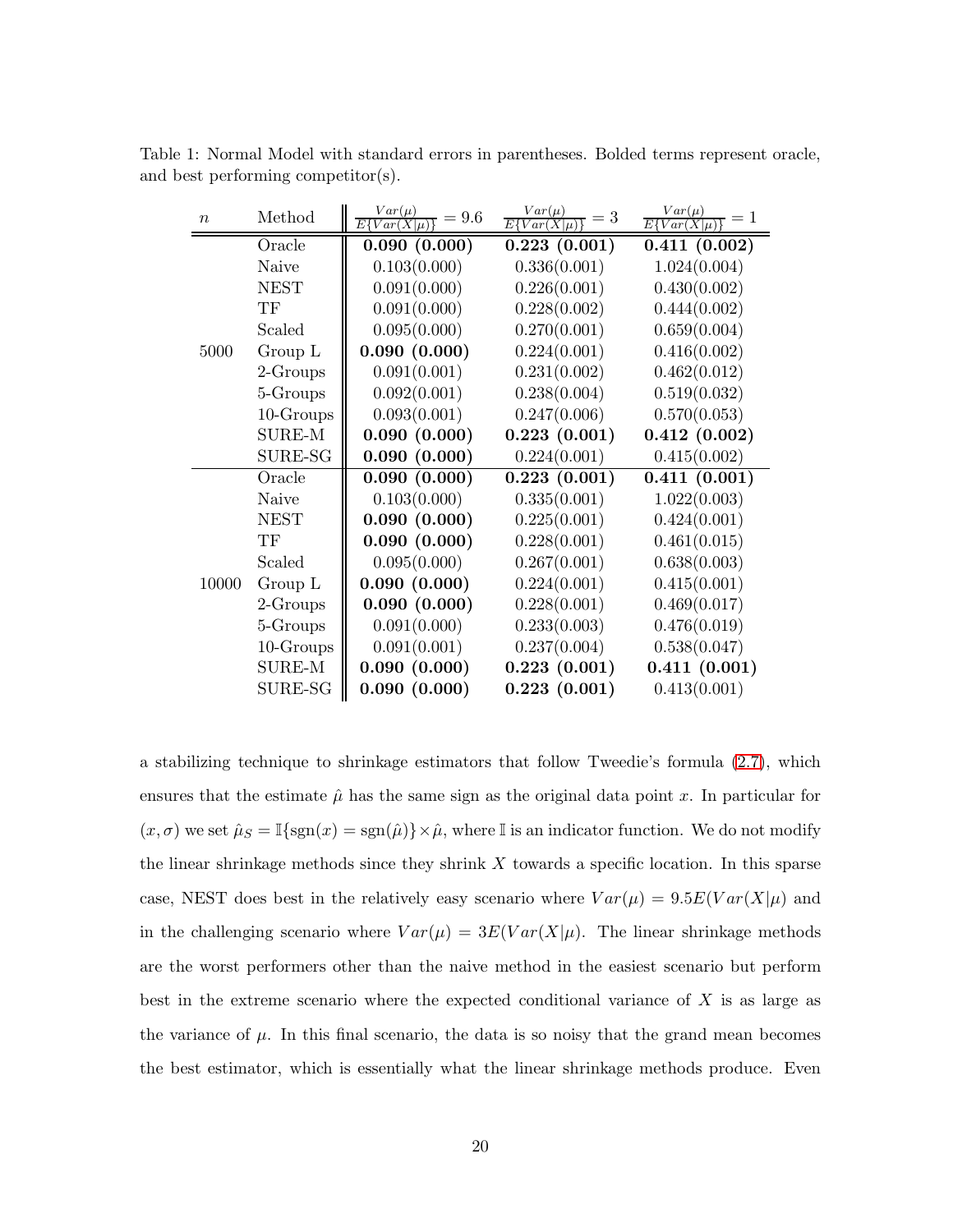<span id="page-20-0"></span>

| $\boldsymbol{n}$ | Method        | $Var(\mu)$<br>$= 9.5$<br>$E\{Var(X \mu)$ | $Var(\mu)$<br>$=$ 3<br>$E\{Var(X \mu)$ | $Var(\mu)$<br>$E\{Var(X \mu)$ |
|------------------|---------------|------------------------------------------|----------------------------------------|-------------------------------|
| 5000             | Naive         | 0.369(0.002)                             | 1.840(0.008)                           | 6.011(0.026)                  |
|                  | <b>NEST</b>   | 0.124(0.001)                             | 0.684(0.004)                           | 1.298(0.011)                  |
|                  | TF            | 0.154(0.001)                             | 0.775(0.003)                           | 1.598(0.007)                  |
|                  | Scaled        | 0.182(0.002)                             | 0.824(0.005)                           | 1.713(0.014)                  |
|                  | Group L       | 0.286(0.001)                             | 0.773(0.003)                           | 1.180(0.004)                  |
|                  | 2-Groups      | 0.139(0.002)                             | 0.775(0.024)                           | 1.704(0.132)                  |
|                  | 5-Groups      | 0.168(0.019)                             | 0.885(0.071)                           | 2.833(0.996)                  |
|                  | $10$ -Groups  | 0.211(0.040)                             | 0.970(0.089)                           | 2.248(0.277)                  |
|                  | <b>SURE-M</b> | 0.285(0.001)                             | 0.764(0.002)                           | 1.159(0.003)                  |
|                  | SURE-SG       | 0.286(0.001)                             | 0.771(0.003)                           | 1.174(0.004)                  |
|                  | Naive         | $\overline{0.3}69(0.001)$                | 1.839(0.005)                           | 6.009(0.015)                  |
|                  | <b>NEST</b>   | 0.118(0.001)                             | 0.661(0.003)                           | 1.230(0.006)                  |
|                  | TF            | 0.153(0.001)                             | 0.773(0.002)                           | 1.588(0.004)                  |
|                  | Scaled        | 0.178(0.001)                             | 0.812(0.003)                           | 1.629(0.010)                  |
|                  | Group L       | 0.286(0.001)                             | 0.770(0.002)                           | 1.170(0.002)                  |
| 10000            | 2-Groups      | 0.134(0.001)                             | 0.730(0.009)                           | 1.473(0.023)                  |
|                  | 5-Groups      | 0.136(0.005)                             | 0.785(0.054)                           | 1.727(0.238)                  |
|                  | 10-Groups     | 0.149(0.011)                             | 0.836(0.067)                           | 1.902(0.287)                  |
|                  | SURE-M        | 0.285(0.001)                             | 0.763(0.002)                           | 1.155(0.002)                  |
|                  | SURE-SG       | 0.286(0.001)                             | 0.767(0.002)                           | 1.165(0.002)                  |

Table 2: Sparse model with standard errors in parentheses. Bolded terms represent best performing methods.

so, in this extreme setting, NEST has 22% the error of the naive method compared to best performer's 19%. NEST does particularly well in the 9.5 and 3 scenarios due to its ability to adapt to multiple centers and varying distributions.

The simulations also highlight a trade-off between the grouping and homogeneous methods. Grouping methods capture some of the heteroscedasticity in the data, but when the number of groups divides the data into clusters that are much smaller than the full set, the estimator can become unstable, particularly for data with broad ranges of variance. Homogeneous methods have the opposite characteristics: their use of the whole data set makes them very stable, but can result in biased estimators in heterogeneous data settings. NEST can be seen as a continuous version of the discrete grouping method, and hence provides a compromise between the two approaches: it makes efficient use of all of the data but does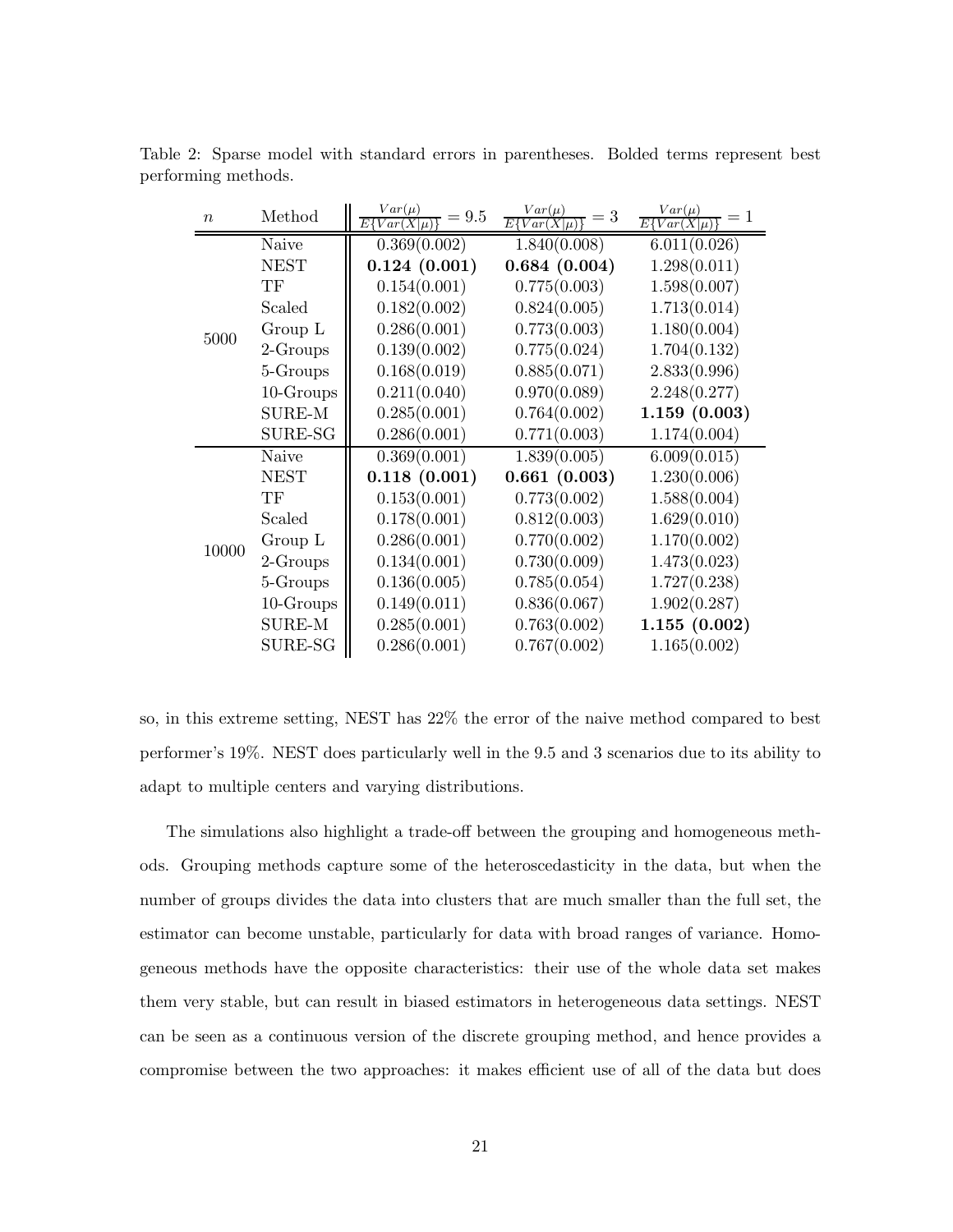<span id="page-21-0"></span>

| $\boldsymbol{n}$ | Method       | $\frac{Var(\mu)}{E\{Var(X \mu)}$<br>$=9.2$ | $\frac{Var(\mu)}{E\{Var(X \mu)}$<br>$=3.2$ | $Var(\mu)$<br>$=1$<br>$E\{Var(X \mu)$ |
|------------------|--------------|--------------------------------------------|--------------------------------------------|---------------------------------------|
|                  | Oracle       | 0.037(0.001)                               | 0.279(0.002)                               | 0.758(0.003)                          |
| 5000             | Naive        | 0.242(0.001)                               | 0.701(0.003)                               | 2.161(0.010)                          |
|                  | <b>NEST</b>  | 0.048(0.001)                               | 0.306(0.003)                               | 0.856(0.006)                          |
|                  | TF           | 0.072(0.001)                               | 0.374(0.003)                               | 0.957(0.004)                          |
|                  | Scaled       | 0.129(0.001)                               | 0.480(0.003)                               | 1.169(0.006)                          |
|                  | Group L      | 0.208(0.001)                               | 0.475(0.002)                               | 0.904(0.003)                          |
|                  | 2-Groups     | 0.061(0.002)                               | 0.343(0.006)                               | 0.951(0.024)                          |
|                  | 5-Groups     | 0.066(0.006)                               | 0.392(0.032)                               | 1.120(0.124)                          |
|                  | $10$ -Groups | 0.085(0.013)                               | 0.459(0.066)                               | 1.412(0.261)                          |
|                  | SURE-M       | 0.208(0.001)                               | 0.472(0.002)                               | 0.893(0.003)                          |
|                  | SURE-SG      | 0.209(0.001)                               | 0.475(0.002)                               | 0.901(0.003)                          |
|                  | Oracle       | 0.037(0.001)                               | 0.281(0.001)                               | 0.764(0.0.002)                        |
|                  | Naive        | 0.243(0.001)                               | 0.704(0.002)                               | 2.171(0.007)                          |
|                  | <b>NEST</b>  | 0.045(0.001)                               | 0.302(0.002)                               | 0.839(0.003)                          |
|                  | TF           | 0.071(0.001)                               | 0.377(0.002)                               | 0.962(0.002)                          |
|                  | Scaled       | 0.127(0.001)                               | 0.480(0.002)                               | 1.160(0.004)                          |
| 10000            | Group L      | 0.209(0.001)                               | 0.476(0.001)                               | 0.905(0.002)                          |
|                  | 2-Groups     | 0.058(0.001)                               | 0.343(0.004)                               | 0.927(0.014)                          |
|                  | 5-Groups     | 0.055(0.003)                               | 0.347(0.016)                               | 0.965(0.047)                          |
|                  | $10$ -Groups | 0.063(0.005)                               | 0.387(0.034)                               | 1.135(0.135)                          |
|                  | SURE-M       | 0.209(0.001)                               | 0.474(0.001)                               | 0.897(0.002)                          |
|                  | SURE-SG      | 0.210(0.001)                               | 0.476(0.001)                               | 0.903(0.002)                          |

Table 3: Two-point model with standard errors in parentheses. Bolded terms represent best performing methods.

not suffer from the bias introduced by using the homogeneous methods.

Table [3](#page-21-0) corresponds to  $\mu_i$  drawn from the two-point model, with half centered at 0 and half at 3. In this setting, the analytical oracle rule is available and included in the comparisons. NEST uniformly performs best in this case. When  $n = 5,000$ , it has errors that are 10% –  $29\%$  higher than the oracle MSE. Next best is the 2-Groups method with errors  $23\%$  –  $64\%$ higher than the oracle's. When  $n$  is 10,000, the pattern is the same, with NEST leading shrinkage methods with errors between  $7\% - 22\%$  while the next best method, the 2-Groups method, has errors  $21\% - 61\%$  higher than the oracle's. Tweedie's-formula type methods appear to do better in a setting like this one, where there are multiple underlying means and highly non-normal distributions.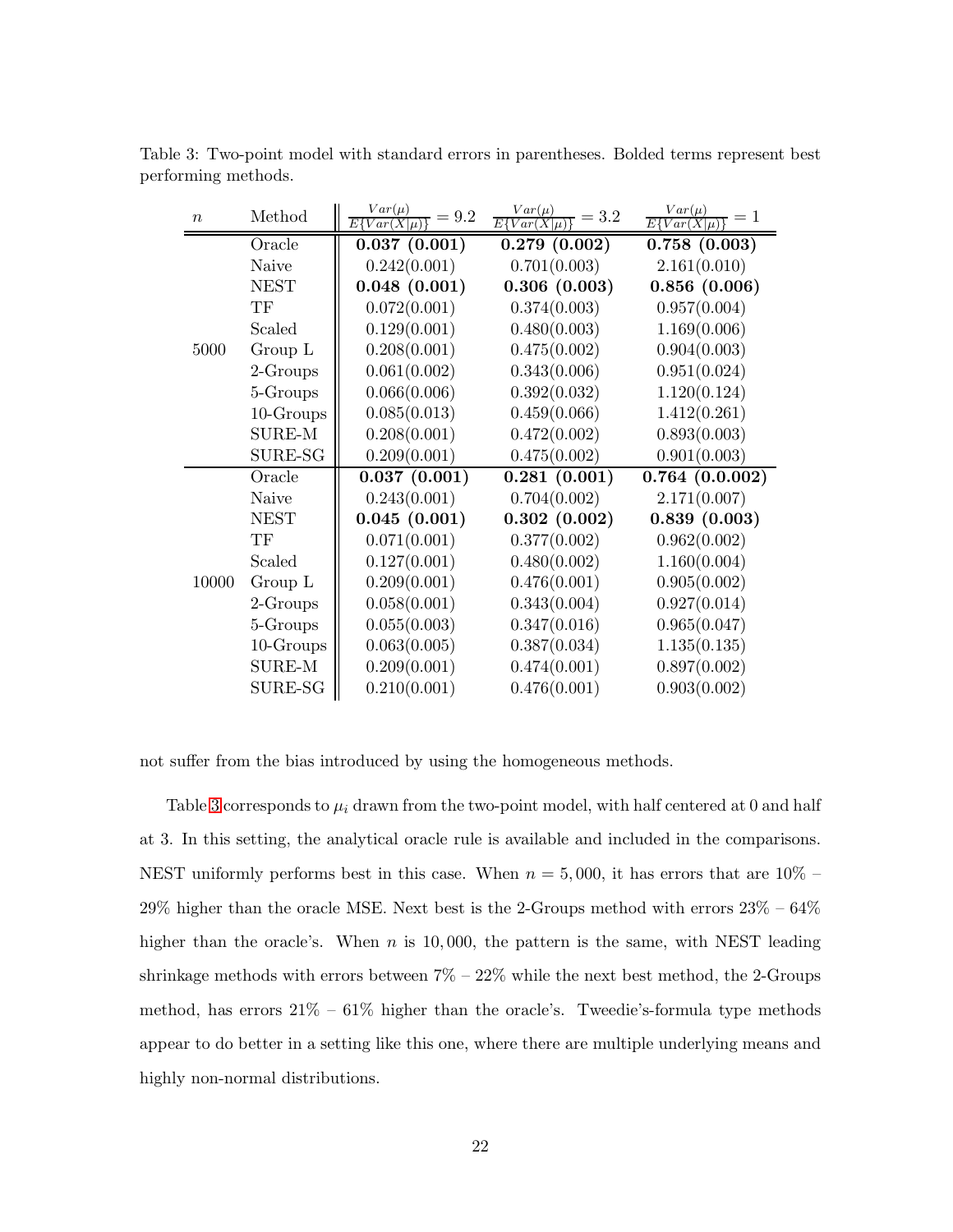#### <span id="page-22-0"></span>5.2 Selection bias

We also explore the relative abilities of NEST and TF to correct for selection bias in heteroscedastic data. We demonstrate the selection bias problem through two simple settings. In the first,  $X_i|\mu_i \sim N(\mu_i, \sigma_g^2)$ , where  $i = 1, \ldots, 5000$ ,  $\mu_i \sim N(1, .5^2)$ , and  $\sigma_g = 1$  (or 3) with 70 (or 30%) probability. In the second setting,  $\sigma_g$  is the same but  $\mu_i$  come from two centers  $X_i \sim .7N(0, .5^2 + 1^2) + .3N(5, .5^2 + 3^2)$ . In these two-group settings, NEST reduces to TF applied to separate groups. We plot histograms for the differences  $\hat{\mu} - \mu$  of the 20 smallest  $X_i$  generated from each of 200 simulations. This gives a total of 4,000 differences for each of the three estimators: Naive, TF, and NEST.

In Figure [1,](#page-23-0) the top row corresponds to the setting with a single center  $\mu_0 = 1$ . Naive is plotted with TF on the left while Naive is plotted with NEST on the right. The top row shows Naive shifted leftward, but both TF and NEST are centered around zero. However, while TF has effectively removed the bias, it is clear that NEST has significantly smaller variance than TF, and only slightly higher variance than Naive.

NEST is able to fully use the information from  $\sigma_i^2$  and produce separate shrinkage effects for the two groups while TF must take a weighted average of the shrinkage. There is a further, and more serious, consequence to the average shrinkage approach that TF takes. While NEST removes selection bias by shrinking each  $X_i$  by an appropriate amount, TF is over–shrinking some  $X_i$  and under–shrinking others. Specifically, TF's shrinkage is

$$
\sigma_g^2 \frac{f'(x_i)}{f(x_i)} = (\mu_0 - x_i)\sigma_g^2 \left\{ \frac{1}{v_1^2} w_i + \frac{1}{v_2^2} (1 - w_i) \right\},\,
$$

where  $w_i = {p\phi_{v_1}(x_i - \mu_0)}/{p\phi_{v_1}(x_i - \mu_0) + (1 - p)\phi_{v_2}(x_i - \mu_0)}, g = 1 \text{ or } 2, p \text{ is the}$ proportion of  $X_i$  from  $g = 1$ , and  $v_g^2 = \tau^2 + \sigma_g^2$ . Since these weights are positive, and  $1/v_g^2$ increases as  $\sigma_g$  decreases,  $x_i$ 's with the smaller standard deviation will be under-shrunk while  $x_i$ 's with the larger standard deviation will be over-shrunk.

The phenomenon is well–captured by the bottom row of Figure [1.](#page-23-0) Here, the NEST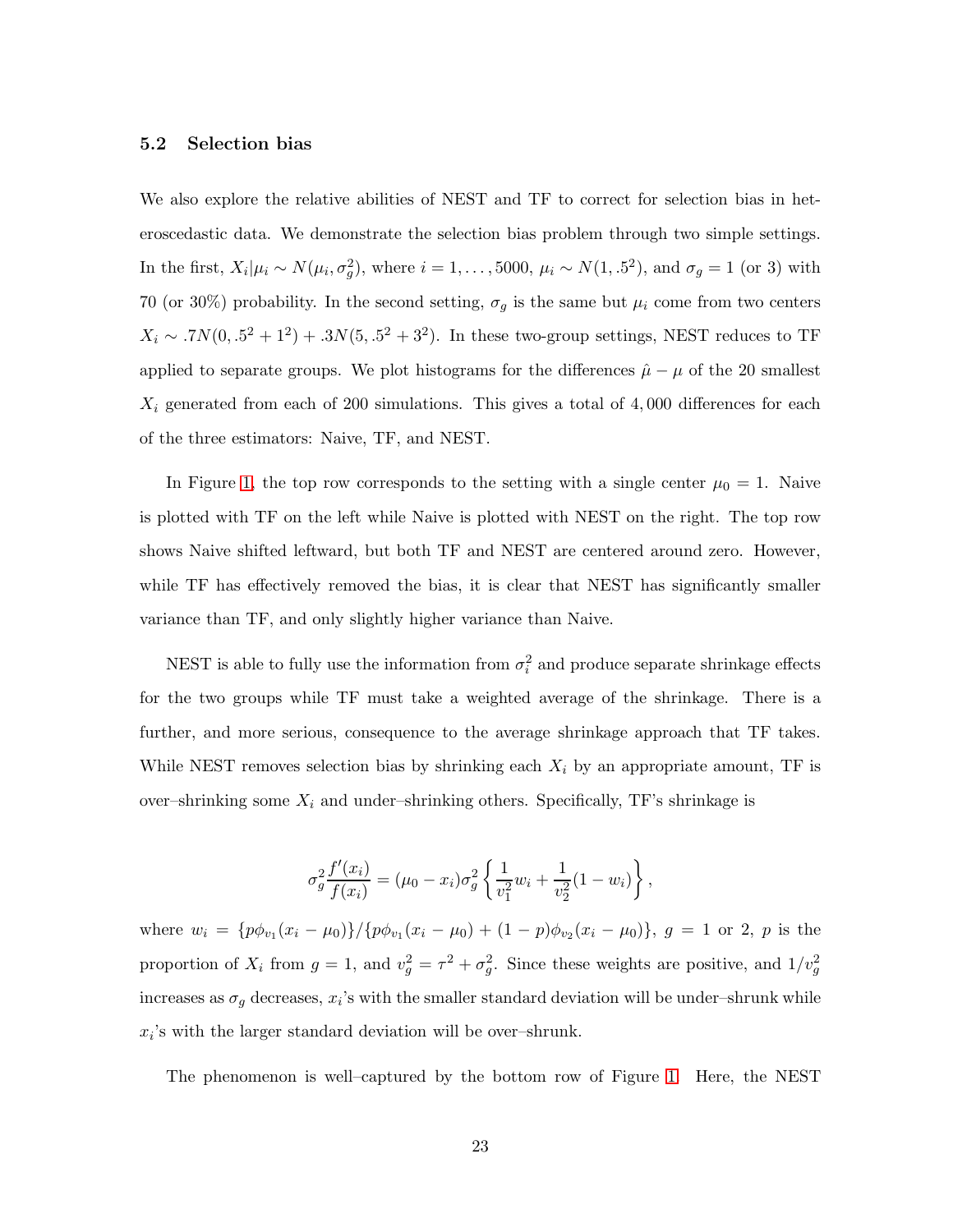

<span id="page-23-0"></span>Figure 1: Differences  $\hat{\mu} - \mu$  for Naive (dark grey histograms) compared to TF (white histograms, left) and NEST (white histograms, right) for the smallest 20 observations across 200 simulations in two settings; top row has  $X_i \sim 0.7N(1, .5^2 + 1^2) + 0.3N(1, .5^2 + 3^2)$  and bottom has  $X_i \sim .7N(0, .5^2 + 1^2) + .3N(5, .5^2 + 3^2)$ .

differences shown in the right plot are still unimodally centered around zero, but TF shrinkage issues become visible in the presence of distinct centers. The average shrinkage effect is slightly too mild for the group that should be shrunk toward zero, shifting its peak slightly left of zero, and far too severe for the group that should be shrunk towards five, shifting its peak towards ten. Thus heteroscedasticity prevents even TF from removing selection bias, but NEST is still able to do so.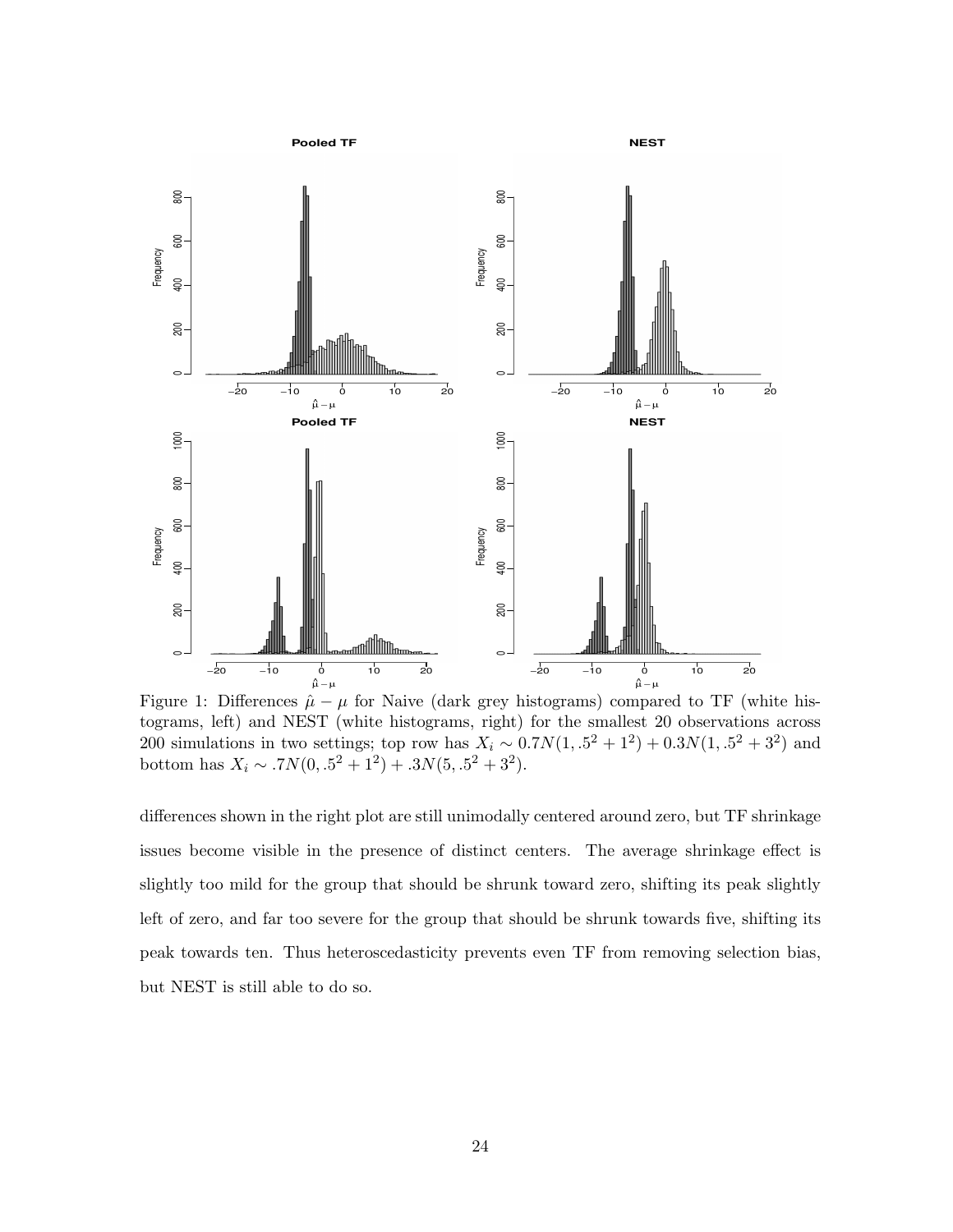#### <span id="page-24-0"></span>5.3 California API data

Next, we compare NEST and its competitors on California Academic Performance Index (API) school testing data. The API data files are publicly available on the California Department of Education's website, and the data were described in [Rogosa \(2003](#page-31-10)) and analyzed previously by [Efron \(2008](#page-29-8)) and [Sun and McLain \(2012\)](#page-31-1) in the context of multiple testing (with heteroscedastic errors). The data focuses on the within-school achievement gap, for grades 2–12, between socio-economically advantaged (SEA) and socio-economically disadvantaged (SED) students as measured by the difference between the proportion in each group who passed California's standardized math tests,  $\hat{p}_A - \hat{p}_D$ . During 2002–2010, these test scores were collected in accordance with the No Child Left Behind act and used to unlock federal funding for high-performing schools. With about 7, 000 schools evaluated each year, these performance gaps are susceptible to mean bias. If the observed achievement gaps are not corrected, small schools with fewer testers are particularly likely to fall in the extreme tails, obscuring large schools with lower variances from scrutiny. For this data, we compare the proportion of large schools selected into the top 100 achievement gaps estimated by each procedure.

The data was cleaned prior to analysis. Observed achievement gaps were calculated over three-year-periods so that the 9 years of data were aggregated into 7 windows: from 2002- 2004, 2003-2005, . . ., to 2008-2010. The achievement gaps were calculated using the difference of passing rates in each school between socioeconomic groups,  $100(\hat{p}_A - \hat{p}_D)$ , and served as  $X_i$  (in percentages). We chose schools where  $n_A$  and  $n_D$  were at least 30 students each. Additionally, we used schools that had at least 5 students who passed and 5 students who failed the math test for both SED and SEA groups. The standard deviations, corresponding to  $s_i$ , were estimates for  $\sigma_i$  and were calculated using

$$
s = 100\sqrt{\hat{p}_A(1-\hat{p}_A)/n_A + \hat{p}_D(1-\hat{p}_D)/n_D}.
$$

After cleaning, there were approximately 6, 500 schools in each of the 7 windows, although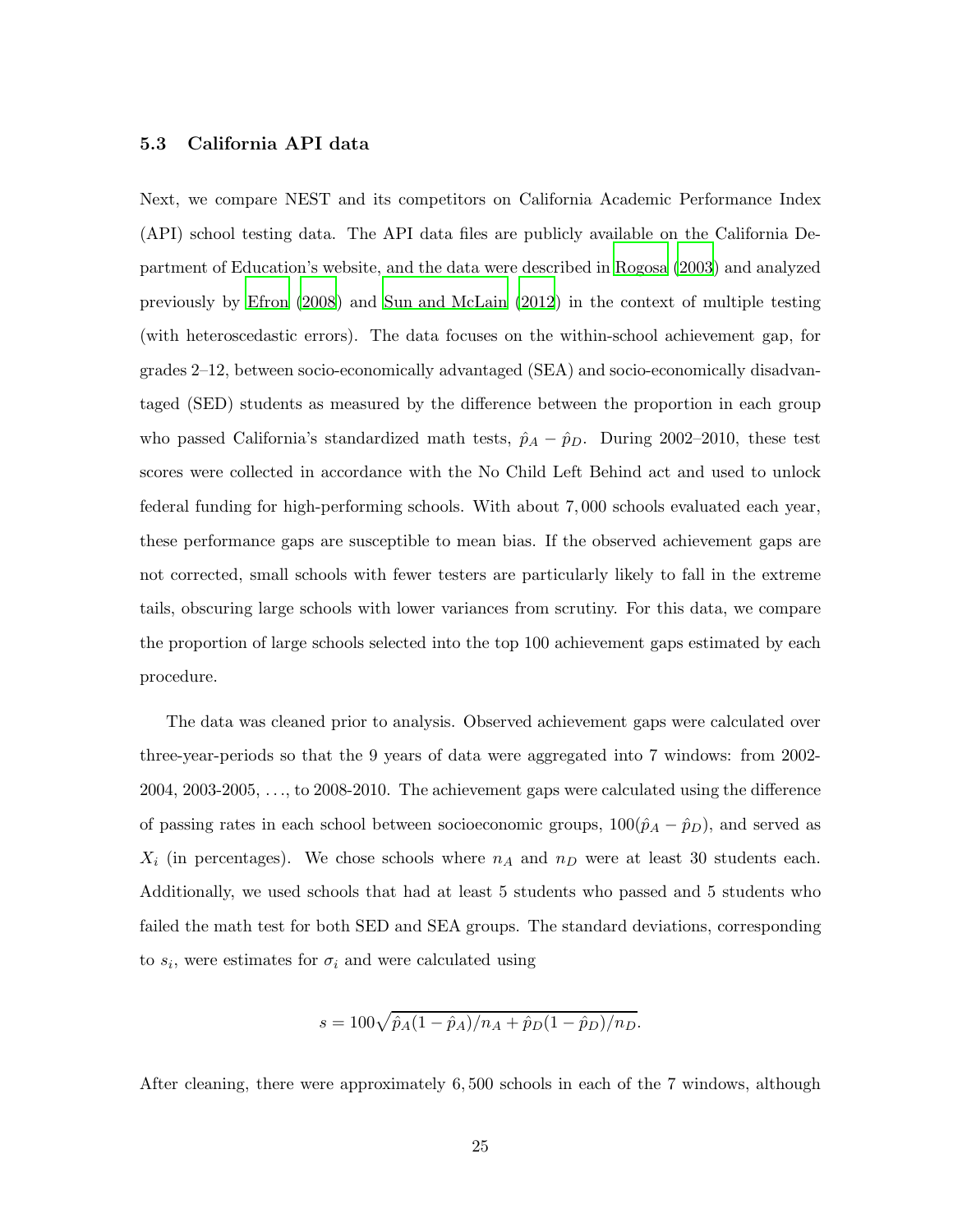| Method        | MSE (SE)     | Method  | MSE (SE)     |
|---------------|--------------|---------|--------------|
| Naive         | 0.012(0.002) | 2 Group | 0.007(0.002) |
| <b>NEST</b>   | 0.001(0.001) | 3 Group | 0.007(0.002) |
| TF            | 0.006(0.002) | 4 Group | 0.007(0.002) |
| Scaled        | 0.014(0.002) | 5 Group | 0.007(0.002) |
| <b>SURE-M</b> | 0.006(0.002) | Group L | 0.005(0.002) |
| SURE-SG       | 0.005(0.001) |         |              |

<span id="page-25-0"></span>Table 4: MSE for the proportion of large schools. Bolded terms represent best performances.

the number varied slightly from window to window.

To quantify the performance of each method, schools were classified as small, medium, or large based on the socioeconomic group with the smaller number of testers at each school,  $n_{min} = \min(n_A, n_D)$ . A school was small if the minimum number of testers fell into the bottom quartile of  $n_{min}$  amongst all schools, and large if it lay in the top quartile. Since we have defined large schools as those in the top 25% of the population, and, absent information to the contrary, it is reasonable to assume that school size is independent of achievement gap, this is the proportion of large schools expected to appear in the top 100 schools. Competing methods were compared using the squared difference between the observed fraction of large schools chosen in the top 100 by that method, relative to the nominal ideal fraction of 25%, averaged across the 7 three-year windows. We compared NEST to the same methods as in the simulation study. Our SURE criterion was used to tune the bandwidth when applicable. Each bandwidth was tuned on a grid of 0.1 intervals, where the endpoints were adjusted for each method. The k-Groups method was also tuned over 2, 3, 4, and 5 groups. Since the standard deviations were unimodal and did not suggest particular clusters, the groups were constructed based on evenly spaced quantiles over the data.

The mean squared errors (MSE) in Table [4](#page-25-0) show that NEST adjusts achievement gaps in a way that most fairly represents large schools. In fact NEST had an average deviation from the benchmark 25% of only about 2.5%. By contrast the Naive method significantly under–counted large schools by approximately 12.5%. Even SURE-SG, which was the next most competitive method, had an average deviation over twice that of NEST, at 5.5%.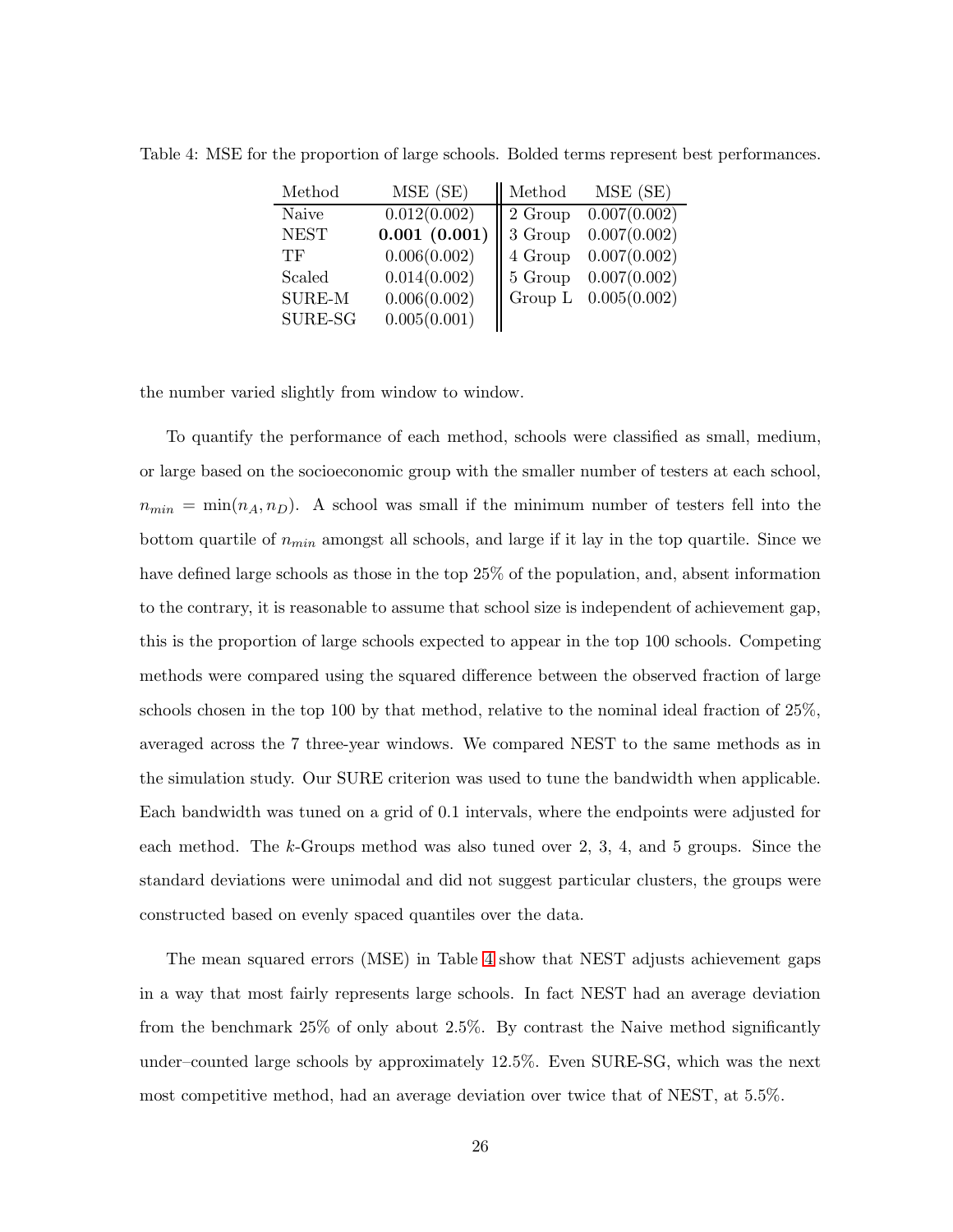Table [5](#page-26-0) shows breakdown of proportions of large schools selected by each method on each of the seven windows of data. The three–year windows range from 2002 - 2004 to 2008 - 2010. NEST is among the closest to giving large schools 25% representation for 6 of 7 years.

<span id="page-26-0"></span>

| Method        | $2002 -$ | $2003 -$ | $2004 -$ | $2005 -$ | $2006 -$ | $2007 -$ | $2008 -$ |
|---------------|----------|----------|----------|----------|----------|----------|----------|
|               | 2004     | 2005     | 2006     | 2007     | 2008     | 2009     | 2010     |
| Naive         | 0.10     | 0.11     | 0.12     | 0.12     | 0.12     | 0.14     | 0.16     |
| <b>NEST</b>   | 0.20     | 0.19     | 0.26     | 0.26     | .29      | 0.25     | .24      |
| TF            | 0.13     | 0.16     | 0.15     | 0.18     | 0.19     | 0.24     | 0.29     |
| Scaled        | 0.11     | 0.12     | 0.12     | 0.12     | 0.12     | 0.17     | 0.18     |
| 2 Group       | 0.13     | 0.15     | 0.15     | 0.18     | 0.18     | 0.25     | 0.29     |
| 3 Group       | 0.13     | 0.15     | 0.15     | 0.16     | 0.18     | 0.22     | 0.26     |
| 4 Group       | 0.13     | 0.15     | 0.15     | 0.17     | 0.18     | 0.25     | 0.27     |
| 5 Group       | 0.13     | 0.15     | 0.15     | 0.17     | 0.17     | 0.26     | 0.29     |
| Group L       | 0.13     | 0.16     | 0.17     | 0.18     | 0.24     | 0.29     | 0.28     |
| <b>SURE-M</b> | 0.16     | 0.17     | 0.19     | 0.21     | 0.24     | 0.34     | 0.28     |
| SURE-SG       | 0.16     | 0.17     | 0.18     | 0.21     | 0.22     | 0.32     | 0.26     |

Table 5: Proportion of large schools. Bolded terms represent best performances.

Figure [2](#page-27-3) visualizes the NEST shrinkage function for various values of s. The black line with circles, corresponding to  $s = 0$ , is flat since no shrinkage is needed for noiseless observations. We see that shrinkage is approximately linear in  $x$ , with the most negative x experiencing the greatest positive shrinkage and vice versa for positive x. Similarly, as s increases, the slope of the shrinkage line becomes steeper, and the shrinkage increases. However, notice that the shrinkage is not linear in s (or  $s^2$ ), with the marginal change in shrinkage declining as s grows larger. This differs from the standardization approach  $(2.10)$ which, for a given value of x, must be linear in  $s^2$ , by construction.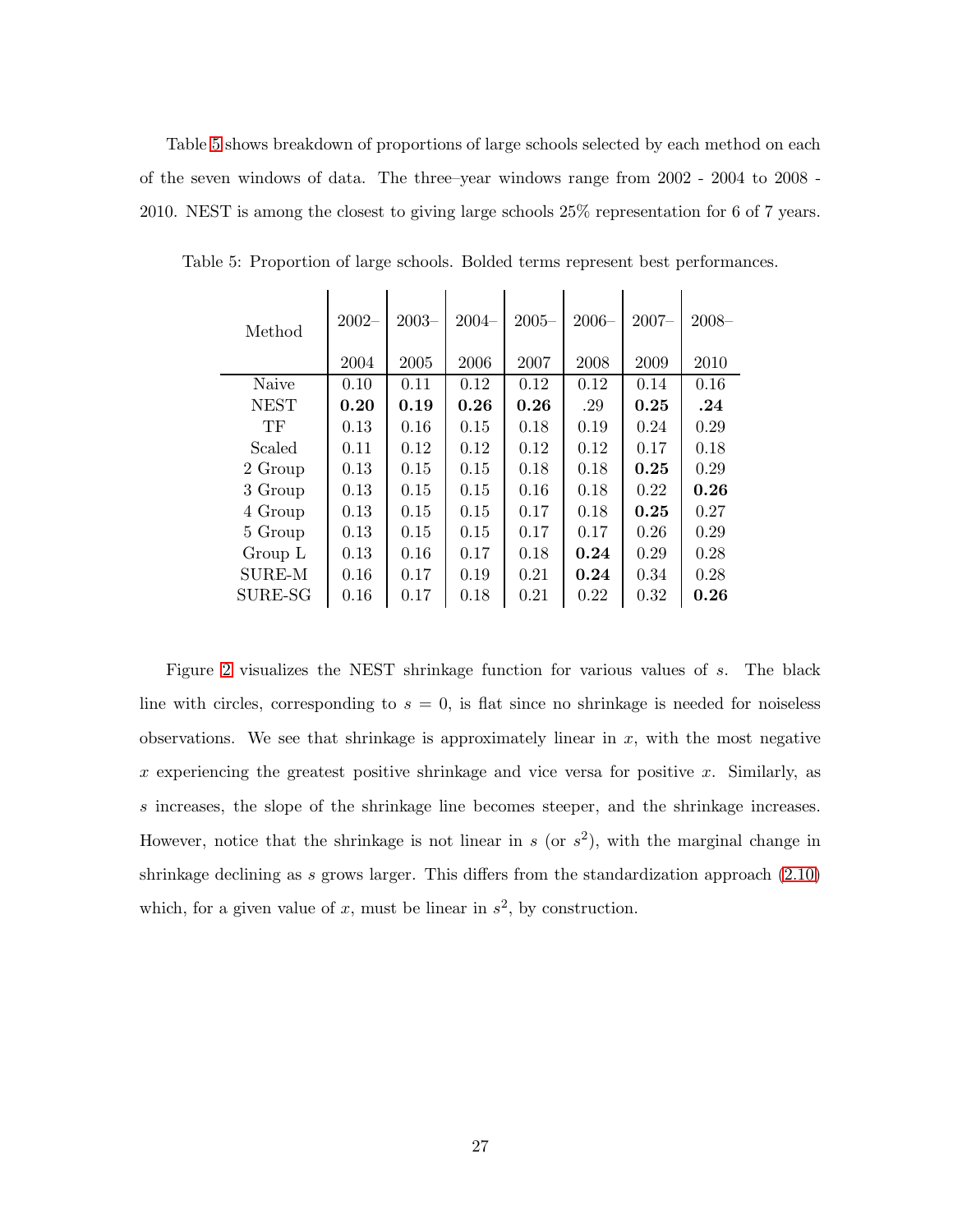

<span id="page-27-3"></span>Figure 2: NEST shrinkage as a function of x and s, plotted against x for different s.

# References

- <span id="page-27-1"></span>Abramovich, F., Y. Benjamini, D. L. Donoho, and I. M. Johnstone (2006). Adapting to unknown sparsity by controlling the false discovery rate. *Ann. Statist. 34*, 584–653.
- <span id="page-27-0"></span>Basu, P., T. T. Cai, K. Das, and W. Sun (2017). Weighted false discovery rate control in large-scale multiple testing. *Journal of the American Statistical Association 0*(ja), 0–0.
- <span id="page-27-2"></span>Benjamini, Y. and M. Bogomolov (2014). Selective inference on multiple families of hypotheses. *Journal of the Royal Statistical Society: Series B (Statistical Methodology) 76*(1),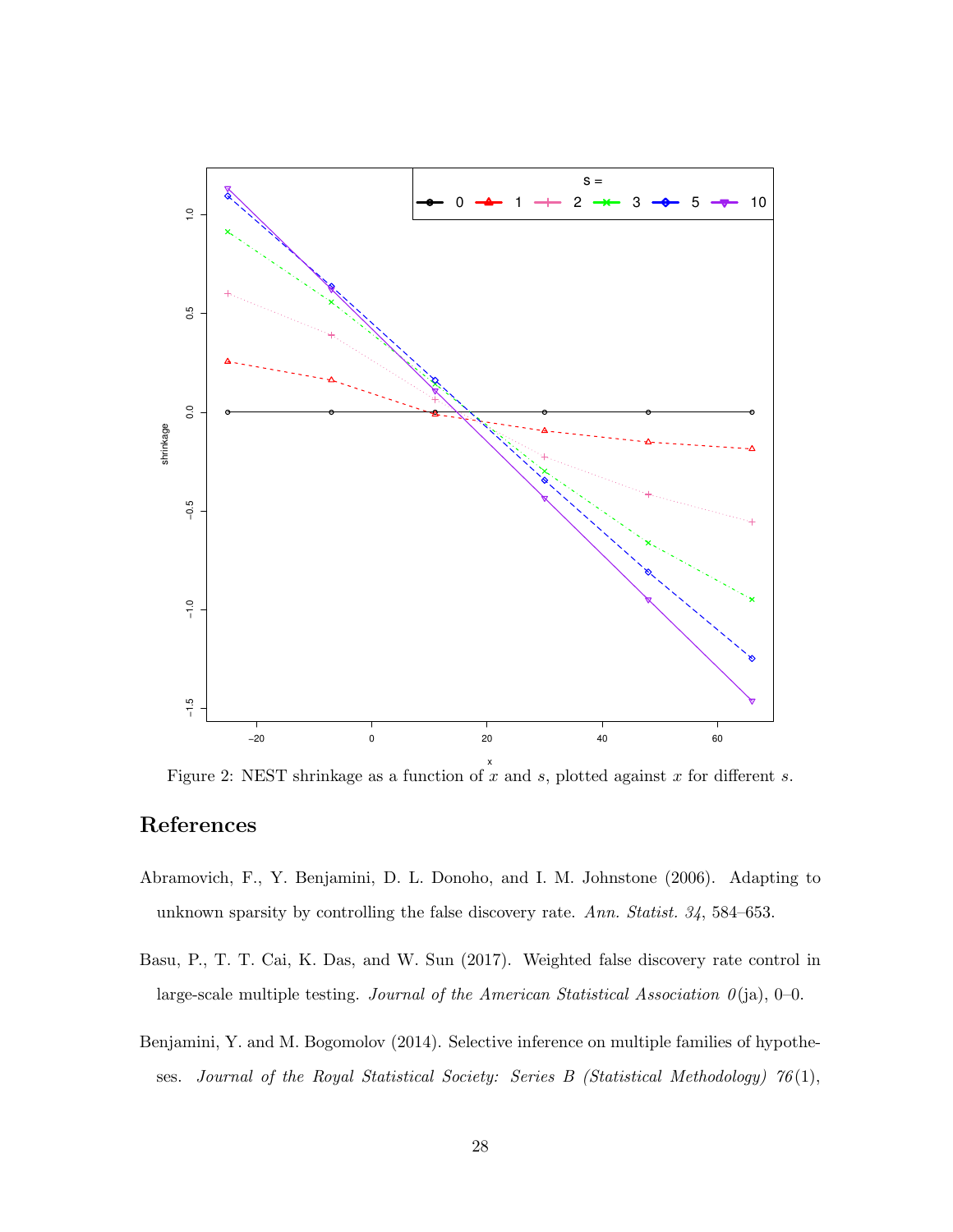- <span id="page-28-2"></span>Benjamini, Y. and Y. Hochberg (1997). Multiple hypotheses testing with weights. *Scandinavian Journal of Statistics* 24, 407–418.
- <span id="page-28-0"></span>Benjamini, Y. and D. Yekutieli (2011). False discovery rate–adjusted multiple confidence intervals for selected parameters. *Journal of the American Statistical Association 100*(469), 71–81.
- <span id="page-28-3"></span>Berger, J. O. (1976, 01). Admissible minimax estimation of a multivariate normal mean with arbitrary quadratic loss. *Ann. Statist. 4*(1), 223–226.
- <span id="page-28-1"></span>Berk, R., L. Brown, A. Buja, K. Zhang, and L. Zhao (2013, 04). Valid post-selection inference. *Ann. Statist. 41*(2), 802–837.
- <span id="page-28-9"></span>Brown, L. D. (1971). Admissible estimators, recurrent diffusions, and insoluble boundary value problems. *The Annals of Mathematical Statistics 42*(3), 855–903.
- <span id="page-28-4"></span>Brown, L. D. and E. Greenshtein (2009). Nonparametric empirical Bayes and compound decision approaches to estimation of a high-dimensional vector of normal means. *The Annals of Statistics 37*, 1685–1704.
- <span id="page-28-6"></span>Brown, S. J., W. Goetzmann, R. G. Ibbotson, and S. A. Ross (1992). Survivorship bias in performance studies. *The Review of Financial Studies 5*(4), 553–580.
- <span id="page-28-8"></span>Cai, T. and W. Sun (2017). Optimal screening and discovery of sparse signals with applications to multistage high throughput studies. *Journal of the Royal Statistical Society: Series B (Statistical Methodology) 79*(1), 197–223.
- <span id="page-28-7"></span>Cai, T. T. and W. Sun (2009). Simultaneous testing of grouped hypotheses: Finding needles in multiple haystacks. *J. Amer. Statist. Assoc. 104*, 1467–1481.
- <span id="page-28-5"></span>Castillo, I. and A. van der Vaart (2012, 08). Needles and straw in a haystack: Posterior concentration for possibly sparse sequences. *Ann. Statist. 40*(4), 2069–2101.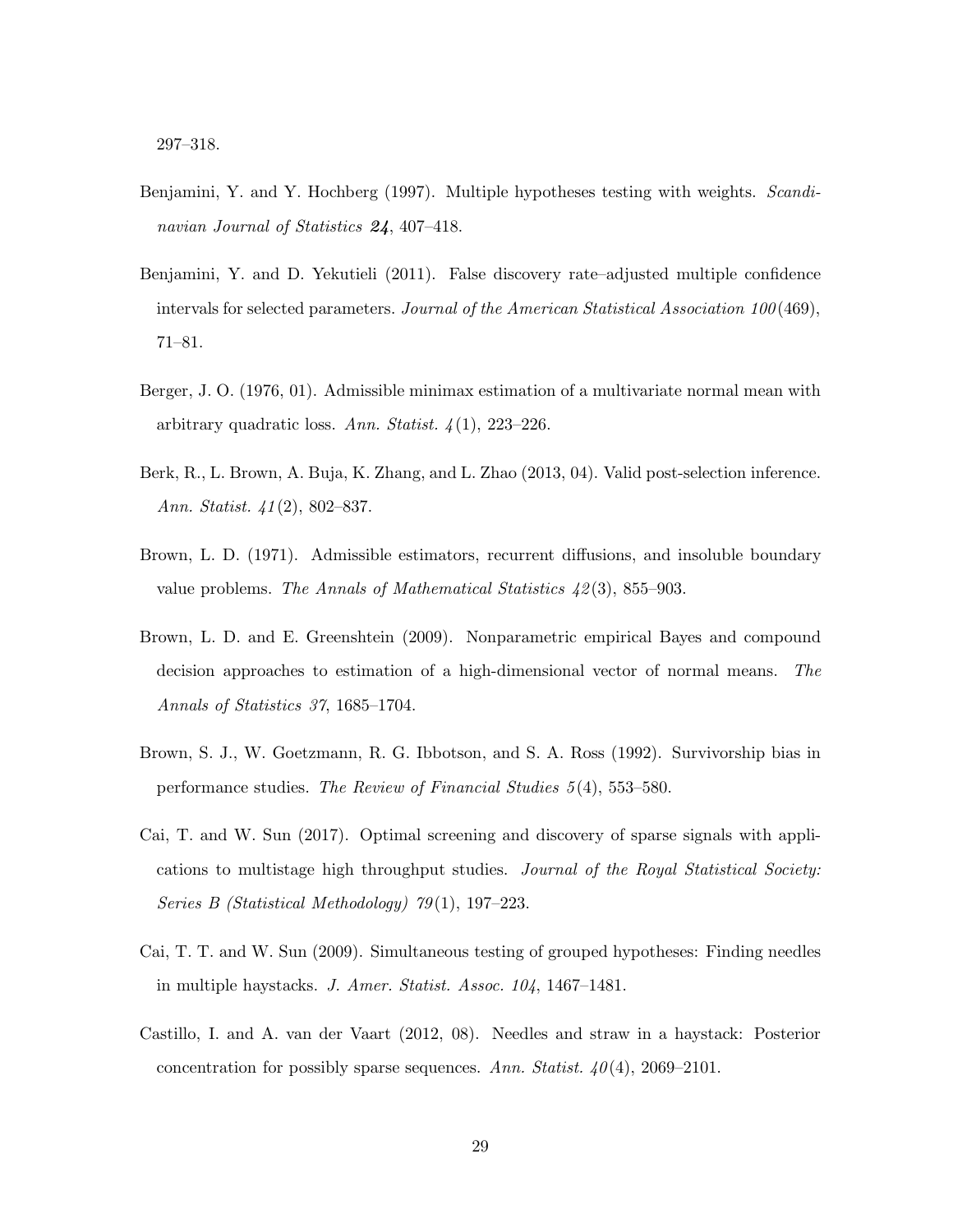- <span id="page-29-7"></span>Chiaretti, S., X. Li, R. Gentleman, A. Vitale, M. Vignetti, F. Mandelli, J. Ritz, and R. Foa (2004, 4). Gene expression profile of adult t-cell acute lymphocytic leukemia identifies distinct subsets of patients with different response to therapy and survival. *Blood 103*(7), 2771–2778.
- <span id="page-29-9"></span>Donoho, D. and J. Jin (2004). Higher criticism for detecting sparse heterogeneous mixtures. *Ann. Statist. 32*, 962–994.
- <span id="page-29-5"></span>Donoho, D. L. and J. M. Jonhstone (1994). Ideal spatial adaptation by wavelet shrinkage. *Biometrika 81*(3), 425.
- <span id="page-29-8"></span>Efron, B. (2008). Microarrays, empirical Bayes and the two-groups model. *Statist. Sci.* 23, 1–22.
- <span id="page-29-2"></span>Efron, B. (2011). Tweedie's formula and selection bias. *Journal of the American Statistical Association 106*(496), 1602–1614.
- <span id="page-29-4"></span>Efron, B. and C. N. Morris (1975). Data analysis using stein's estimator and its generalizations. *Journal of the American Statistical Association 70*(350), 311–319.
- <span id="page-29-6"></span>Erickson, S. and C. Sabatti (2005). Empirical Bayes estimation of a sparse vector of gene expression change. *Statistical applications in genetics and molecular biology 4*(1), 1132.
- <span id="page-29-0"></span>He, L., S. K. Sarkar, and Z. Zhao (2015). Capturing the severity of type ii errors in highdimensional multiple testing. *Journal of Multivariate Analysis 142*, 106 – 116.
- <span id="page-29-1"></span>Henderson, N. C. and M. A. Newton (2016). Making the cut: improved ranking and selection for large-scale inference. *Journal of the Royal Statistical Society: Series B (Statistical Methodology) 78*, 1467–9868.
- <span id="page-29-3"></span>James, W. and C. Stein (1961). Estimation with quadratic loss. In *Proceedings of the Fourth Berkeley Symposium on Mathematical Statistics and Probability, Volume 1: Contributions to the Theory of Statistics*, Berkeley, Calif., pp. 361–379. University of California Press.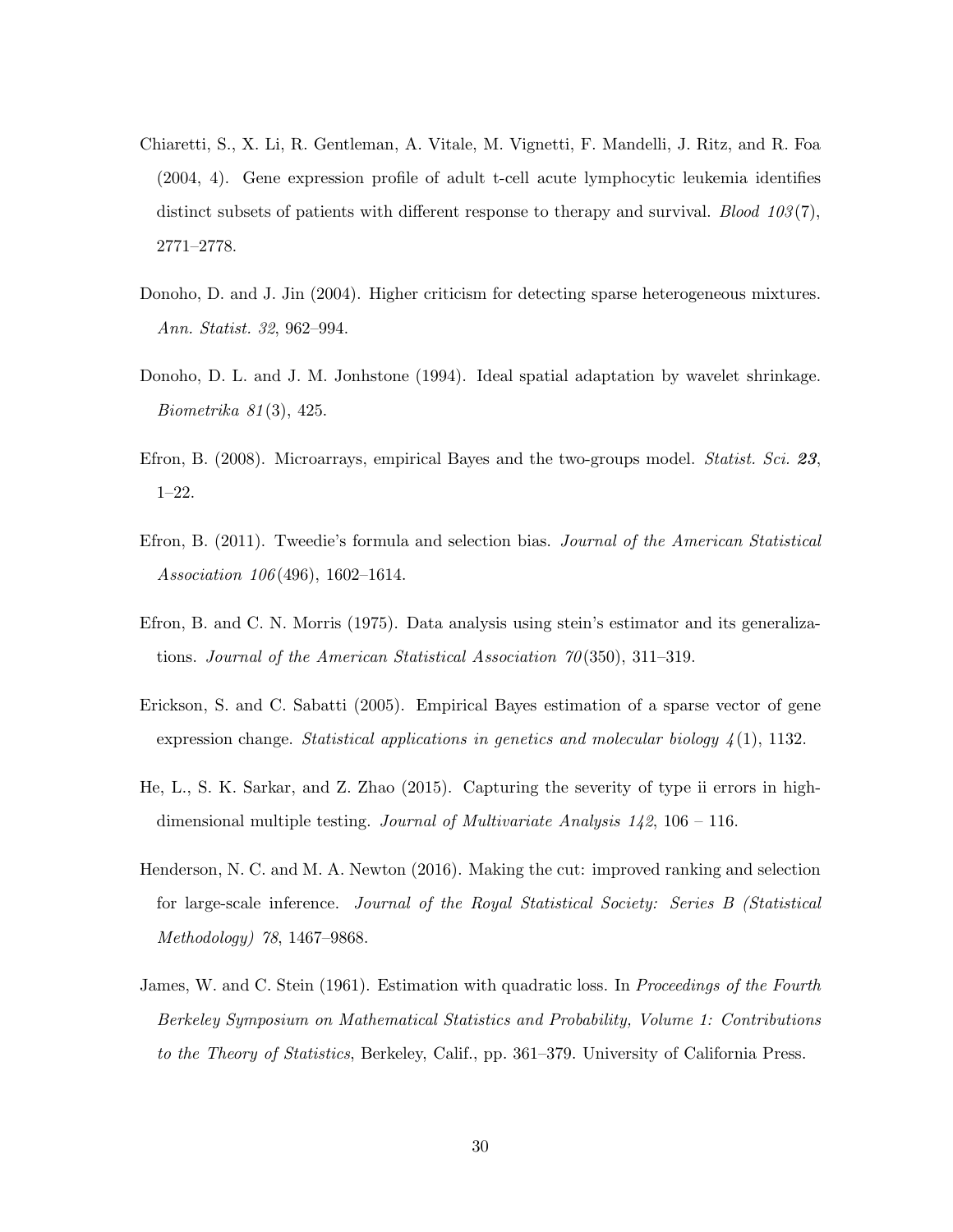- <span id="page-30-2"></span>Jiang, W. and C.-H. Zhang (2009, 08). General maximum likelihood empirical bayes estimation of normal means. *Ann. Statist. 37*(4), 1647–1684.
- <span id="page-30-6"></span>Jing, B.-Y., Z. Li, G. Pan, and W. Zhou (2016). On sure-type double shrinkage estimation. *Journal of the American Statistical Association 111*(516), 1696–1704.
- <span id="page-30-10"></span>Johnstone, I. M. (2015). Gaussian estimation: Sequence and wavelet models. *Draft version*.
- <span id="page-30-1"></span>Johnstone, I. M. and B. W. Silverman (2004). Needles and straw in haystacks: empirical Bayes estimates to possibly sparse sequences. *Annals of Statistics 32*(4), 1594–1649.
- <span id="page-30-4"></span>Koenker, R. and I. Mizera (2014). Convex optimization, shape constraints, compound decisions, and empirical Bayes rules. *Journal of the American Statistical Association 109*(506), 674–685.
- <span id="page-30-7"></span>Kou, S. C. and J. J. Yang (2017). *Optimal Shrinkage Estimation in Heteroscedastic Hierarchical Linear Models*, pp. 249–284. Cham: Springer International Publishing.
- <span id="page-30-0"></span>Lee, J. D., D. L. Sun, Y. Sun, and J. E. Taylor (2016, 06). Exact post-selection inference, with application to the lasso. *Ann. Statist. 44*(3), 907–927.
- <span id="page-30-9"></span>Meinshausen, N. and J. Rice (2006). Estimating the proportion of false null hypotheses among a large number of independently tested hypotheses. *Ann. Statist.* 34, 373–393.
- <span id="page-30-5"></span>Robbins, H. (1951). Asymptotically subminimax solutions of compound statistical decision problems. In *Proceedings of the Second Berkeley Symposium on Mathematical Statistics and Probability, 1950*, Berkeley and Los Angeles, pp. 131–148. University of California Press.
- <span id="page-30-3"></span>Robbins, H. (1956). An empirical Bayes approach to statistics. *Proc. Third Berkeley Symp. on Math. Statistic. and Prob. 1*, 157–163.
- <span id="page-30-8"></span>Robbins, H. (1964). The empirical Bayes approach to statistical decision problems. *Annals of Mathematical Statistics. 35*, 1–20.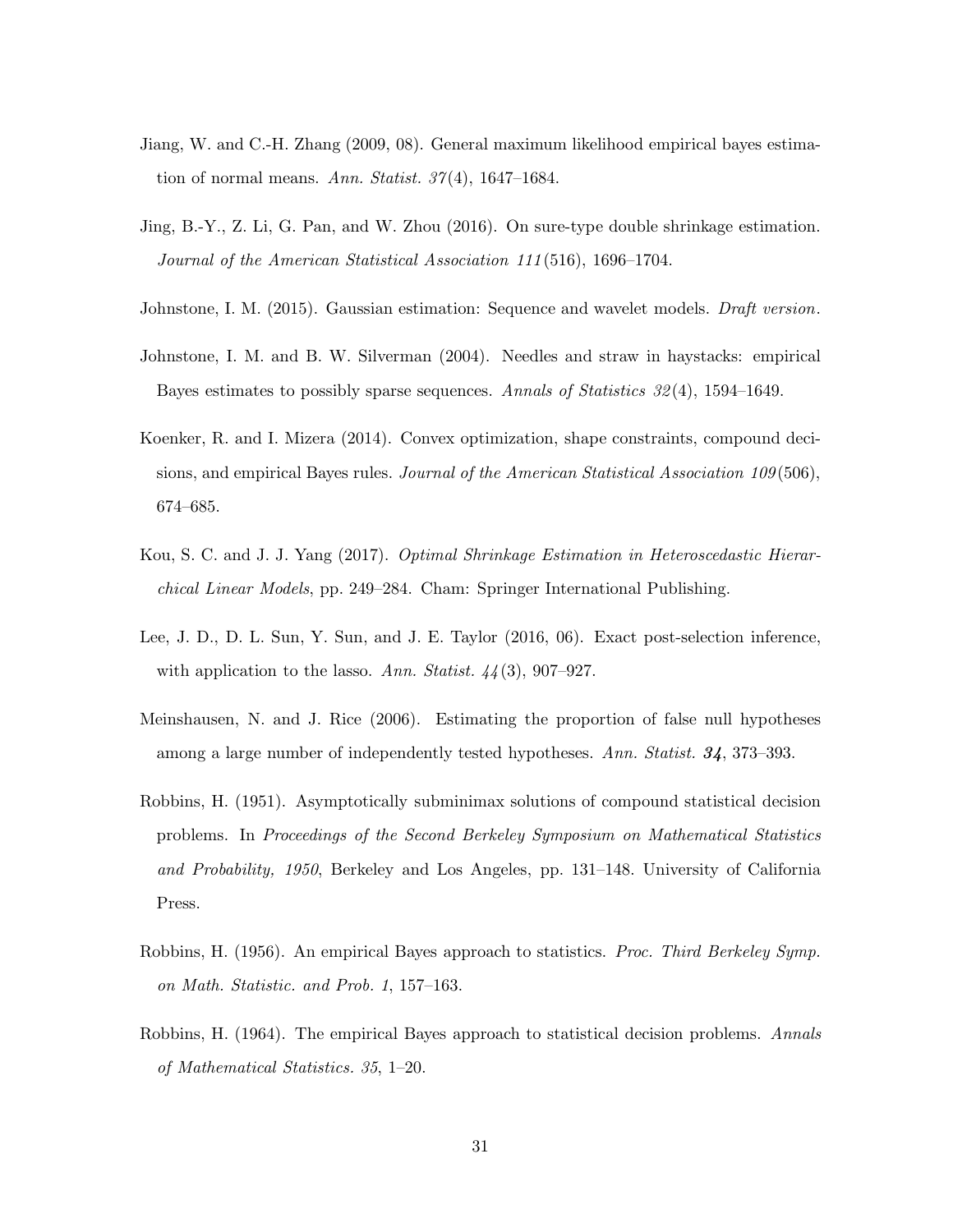- <span id="page-31-10"></span>Rogosa, D. (2003). Accuracy of api index and school base report elements: 2003 academic performance index, california department of education. Report.
- <span id="page-31-6"></span>Silverman, B. W. (1986). *Density estimation for statistics and data analysis*, Volume 26. CRC press.
- <span id="page-31-8"></span>Stein, C. M. (1981, 11). Estimation of the mean of a multivariate normal distribution. *Ann. Statist. 9*(6), 1135–1151.
- <span id="page-31-1"></span>Sun, W. and A. C. McLain (2012). Multiple testing of composite null hypotheses in heteroscedastic models. *Journal of the American Statistical Association 107*(498), 673–687.
- <span id="page-31-9"></span>Sun, W. and Z. Wei (2015). Hierarchical recognition of sparse patterns in large-scale simultaneous inference. *Biometrika 102*, 267–280.
- <span id="page-31-5"></span>Tan, Z. (2015). Improved minimax estimation of a multivariate normal mean under heteroscedasticity. *Bernoulli 21*, 574–603.
- <span id="page-31-3"></span>Tusher, V. G., R. Tibshirani, and G. Chu (2001). Significance analysis of microarrays applied to the ionizing radiation response. *Proceedings of the National Academy of Sciences 98*(9), 5116–5121.
- <span id="page-31-7"></span>Wand, M. P. and M. C. Jones (1994). *Kernel Smoothing*, Volume 60 of *Chapman and Hall CRC Monographs on Statistics and Applied Probability*. Chapman and Hall CRC.
- <span id="page-31-0"></span>Weinstein, A., W. Fithian, and Y. Benjamini (2013). Selection adjusted confidence intervals with more power to determine the sign. *Journal of the American Statistical Association 108*(501), 165–176.
- <span id="page-31-2"></span>Weinstein, A., Z. Ma, L. D. Brown, and C.-H. Zhang (2018). Group-linear empirical bayes estimates for a heteroscedastic normal mean. *Journal of the American Statistical Association 0*(0), 1–13.
- <span id="page-31-4"></span>Xie, X., S. Kou, and L. D. Brown (2012). Sure estimates for a heteroscedastic hierarchical model. *Journal of the American Statistical Association 107*(500), 1465–1479.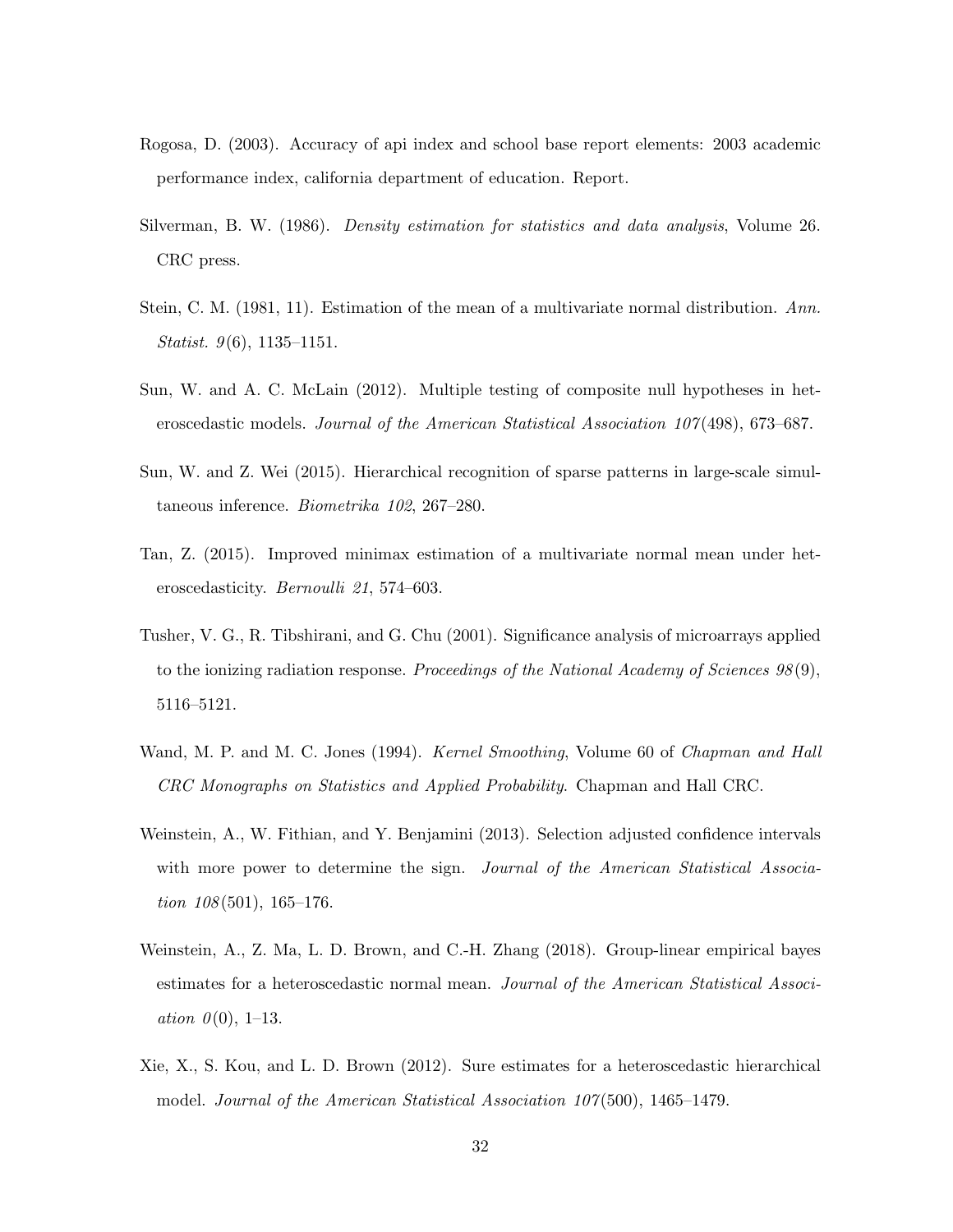- <span id="page-32-1"></span>Yekutieli, D. (2008). Hierarchical false discovery rate–controlling methodology. *J. Amer. Statist. Assoc. 103*(481), 309–316.
- <span id="page-32-0"></span>Zhang, X. and A. Bhattacharya (2017). Empirical Bayes, sure, and sparse normal mean models. Preprint.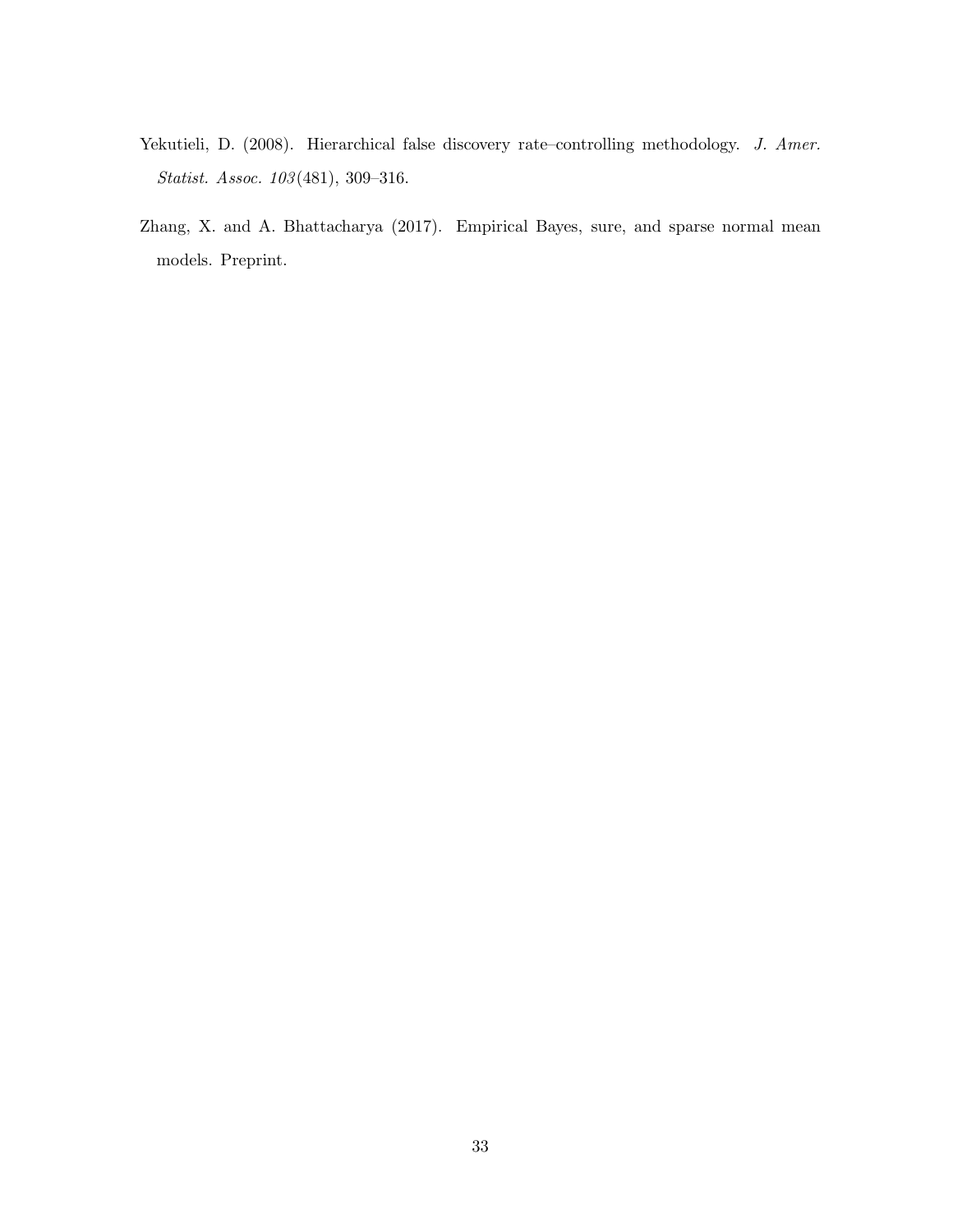# Supplementary Material for "Nonparametric Empirical Bayes Estimation On Heterogeneous Data"

This supplement contains proofs of main theorems (Section [A\)](#page-33-0), additional formulae for other common members of the exponential family (Section [B\)](#page-43-0) and proofs of other technical lemmas (Section [C\)](#page-45-0).

# <span id="page-33-0"></span>A Proofs of Main Theorems

This section proves main theoretical results; additional proofs for some technical lemmas are provided in Section [C.](#page-45-0)

#### A.1 Proof of Theorem [1](#page-6-4)

As described in [Efron \(2011\)](#page-29-2), by Bayes rule,  $g_{\theta}(\eta|x) = f_{\theta}(x|\eta)g(\eta)/f_{\theta}(x)$ . But for exponential families of the form given by [\(2.3\)](#page-6-1)

$$
g_{\theta}(\boldsymbol{\eta}|\boldsymbol{x}) = \exp \left\{ \boldsymbol{x}^T \boldsymbol{\eta} - \lambda_{\theta}(\boldsymbol{x}) \right\} \left[ g(\boldsymbol{\eta}) \exp(-\psi(\boldsymbol{\eta})) \right],
$$

where  $\lambda_{\theta}(x) = \log \left( \frac{f_{\theta}(x)}{h_{\theta}(x)} \right)$  $h_{\boldsymbol{\theta}}(\boldsymbol{x})$ ). This implies that  $\eta|x$  is also an exponential family with canonical parameter  $x$  and cumulant generating function (cgf)

$$
\log E_{\theta}\left(\exp\left\{\boldsymbol{\eta}^{T} \mathbf{t}\right\}\right) = \lambda_{\theta}(x + \mathbf{t}) - \lambda_{\theta}(x).
$$

We can differentiate the cgf to derive the moments of  $\eta |x$ . In particular

<span id="page-33-1"></span>
$$
E_{\theta}(\boldsymbol{\eta}|\boldsymbol{x}) = \frac{\partial}{\partial t} \lambda_{\theta}(\boldsymbol{x} + t)|_{t=0} = l_{f,\theta}^{(1)}(\boldsymbol{x}) - l_{h,\theta}^{(1)}(\boldsymbol{x}). \tag{A.1}
$$

The proof for the Gaussian case can be derived either as a special case of [\(A.1\)](#page-33-1) or following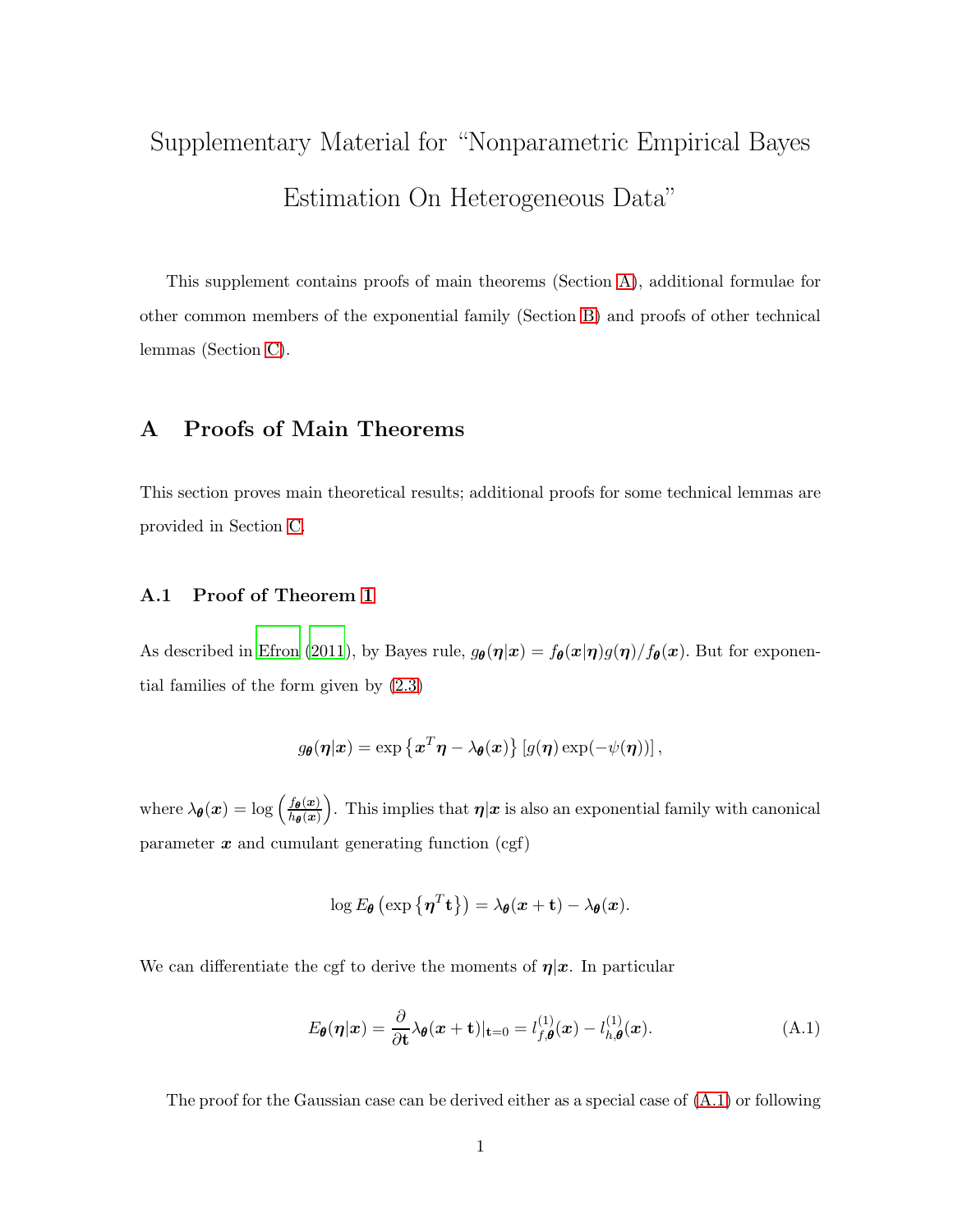similar arguments to those in [Brown \(1971](#page-28-9)) and [Johnstone \(2015](#page-30-10)). We begin by expanding the formula for the partial derivatives of  $f_{\Sigma}(\boldsymbol{x}|\boldsymbol{\mu})$ :

$$
\boldsymbol{f}_{\Sigma}^{(1)}(\boldsymbol{x})=\int \Sigma^{-1}\boldsymbol{\mu} f_{\Sigma}(\boldsymbol{x}|\boldsymbol{\mu})G_{\boldsymbol{\mu}}(\boldsymbol{\mu})-\int \Sigma^{-1}\boldsymbol{x} f_{\Sigma}(\boldsymbol{x}|\boldsymbol{\mu})dG_{\boldsymbol{\mu}}(\boldsymbol{\mu}).
$$

Then after pulling out  $\Sigma^{-1}$  on the left side and dividing both sides by  $f_{\Sigma}(\boldsymbol{x})$ , we get:

$$
\frac{f_{\Sigma}^{(1)}(x)}{f_{\Sigma}(x)} = \Sigma^{-1} \left\{ \frac{\int \mu f_{\Sigma}(x|\mu) dG_{\mu}(\mu)}{f_{\Sigma}(x)} - x \right\}.
$$

The right side can be simplified according to the Bayes rule:

$$
\mathbb{E}(\mu|\mathbf{x};\Sigma) = \frac{\int \mu f_{\Sigma}(\mathbf{x}|\mu) dG_{\mu}(\mu)}{\int f_{\Sigma}(\mathbf{x}|\mu) dG_{\mu}(\mu)} = \frac{\int \mu f_{\Sigma}(\mathbf{x}|\mu) dG_{\mu}(\mu)}{f_{\Sigma}(\mathbf{x})}.
$$

Finally left–multiplying both sides by  $\Sigma$  and taking x to the left side yields the desired result.

**Remark 3** For the Gaussian case, if  $\delta^{\pi}$  is the minimizer of the risk [\(2.5\)](#page-6-2), then  $\Sigma \delta^{\pi}$  will be *the minimizer of*

$$
r(\boldsymbol{\delta}, G_{\boldsymbol{\mu}}) = \int \int l_n(\boldsymbol{\delta}, \boldsymbol{\mu}) f_{\Sigma}(\boldsymbol{x}|\boldsymbol{\mu}) d\boldsymbol{x} dG_{\boldsymbol{\mu}}(\boldsymbol{\mu})
$$
(A.2)

*because*  $r(\delta, G_{\eta}) = \Sigma^{-2} r(\Sigma \delta, G_{\mu})$ . Hence we end up with the same estimator for  $\mu$  *using either* [\(2.6\)](#page-7-3) *or* [\(2.7\)](#page-7-2)*.*

#### A.2 Proof of Proposition [1](#page-12-2)

**Proof.** Consider the class of estimators  $\delta_{h}$ . Let  $h(X_*) = \sigma_*^2$ ∗  $\widehat f_{\sigma*,\boldsymbol h}^{(1)}(X_*)$  $\frac{\delta \sigma_{*,\mathbf{h}}(X_*)}{\int_{\sigma_{*,\mathbf{h}}}(X_*)}$ . Then  $\delta_{\mathbf{h}}^* = X_* + h(X_*)$ . Expanding the risk  $R(\delta_{\mathbf{h}}^*, \mu_*) = E_{X_*|\mu_*}(\delta_{\mathbf{h}}^* - \mu_*)^2$ , we get three terms inside the expectation:

$$
\mathbb{E}_{X_*|\mu_*}\left\{(X_*-\mu_*)^2+2h(X_*)(X_*-\mu_*)+h^2(X_*)\right\}.
$$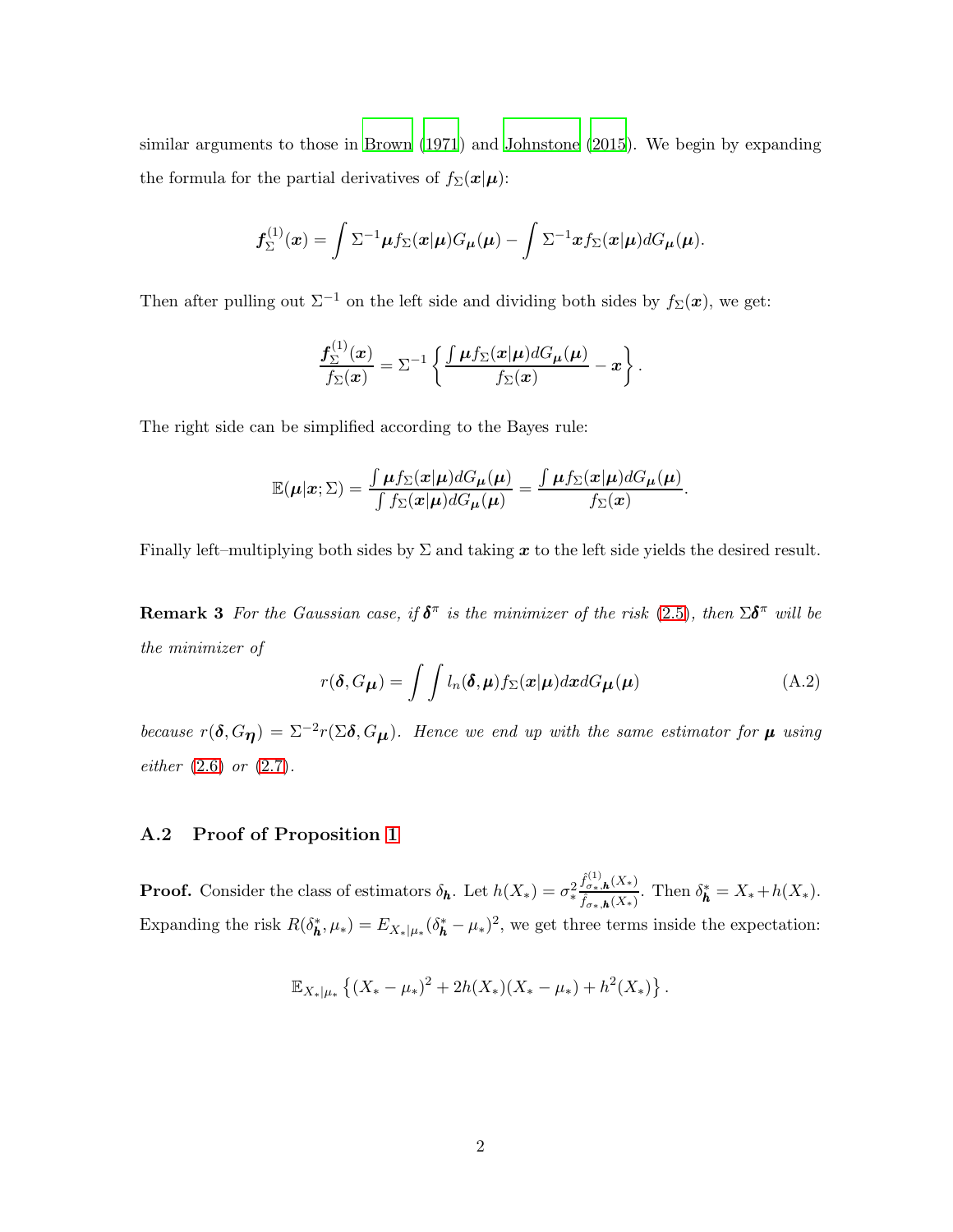The expectation of the first term is  $\sigma_*^2$ ∗ . Applying Stein's lemma to the second term, we get

$$
\mathbb{E}_{X_*|\mu_*} \left\{ 2h(X_*)(X_* - \mu_*) \right\} = 2\sigma_*^2 \mathbb{E}_{X_*|\mu_*} \left\{ h^{(1)}(X_*) \right\} \n= 2\sigma_*^4 \mathbb{E}_{X_*|\mu_*} \left[ \frac{\hat{f}_{\sigma_*,\boldsymbol{h}}(X_*) \hat{f}_{\sigma_*,\boldsymbol{h}}^{(2)}(X_*) - \left\{ \hat{f}_{\sigma_*,\boldsymbol{h}}^{(1)}(X_*) \right\}^2}{\left\{ \hat{f}_{\sigma_*,\boldsymbol{h}}(X_*) \right\}^2} \right].
$$

The third term can be easily computed as

$$
\mathbb{E}_{X_*|\mu_*}\{h^2(X_*)\} = \sigma_*^4 \mathbb{E}_{X_*|\mu_*}\left[\left\{\hat{f}_{\sigma_*,\boldsymbol{h}}^{(1)}(X_*)\right\}^2/\left\{\hat{f}_{\sigma_*,\boldsymbol{h}}(X_*)\right\}^2\right].
$$

Combining the three terms gives the desired equality  $R(\delta_{h}^{*}, \mu_{*}) = E_{X_{*}|\mu_{*}} S(\delta_{h}^{*}; X_{*}, \sigma_{*}^{2})$ . The second part of the theorem follows directly from the first part.

#### A.3 Main ideas and steps for proving Theorem [2](#page-15-1)

The challenge in analyzing NEST lies in the dependence of  $\hat{\delta}_i$  upon all of the elements of X and  $\sigma^2$ ; hence the asymptotic analysis, which involves expectations over the joint distributions of  $(X, \mu, \sigma^2)$ , is difficult to handle. To overcome the difficulty, we divide the task by proving three propositions. The first proposition involves the study of the risk from applying NEST to a new pair of observations  $(X, \sigma^2)$  obeying Models [1.1](#page-3-0) and [1.2:](#page-3-1)

$$
\hat{\delta} = X + \sigma^2 \frac{\hat{f}_{\sigma,\hat{\mathbf{h}}}^{(1)}(X)}{\hat{f}_{\sigma,\hat{\mathbf{h}}}(X)},
$$

where  $\hat{f}_{\sigma,\hat{\boldsymbol{h}}}$  and  $\hat{f}_{\sigma,\hat{\boldsymbol{h}}}^{(1)}$ <sup>(1)</sup><sub> $\sigma, \hat{h}$ </sub> are constructed from  $\{(x_i, \sigma_i^2) : 1 \leq i \leq n\}$ . As the data used to construct the NEST estimator  $\hat{\delta}$  are independent of the new observation, the Bayes risk for estimating  $\mu$  can be expressed as

<span id="page-35-0"></span>
$$
r(\hat{\delta}, G) = \mathbb{E}_{\mathbf{D}} \mathbb{E}_{X, \mu, \sigma} \left\{ (\hat{\delta} - \mu)^2 \right\}.
$$
 (A.3)

The risk [\(A.3\)](#page-35-0) is relatively easy to analyze because  $\mathbb{E}_{X,\mu,\sigma}\left\{(\hat{\delta}-\mu)^2\right\}$  can be evaluated explicitly as  $\int \int (\hat{\delta} - \mu)^2 \phi_{\sigma}(x - \mu) dx dG_{\mu}(\mu) dG_{\sigma}(\sigma)$ .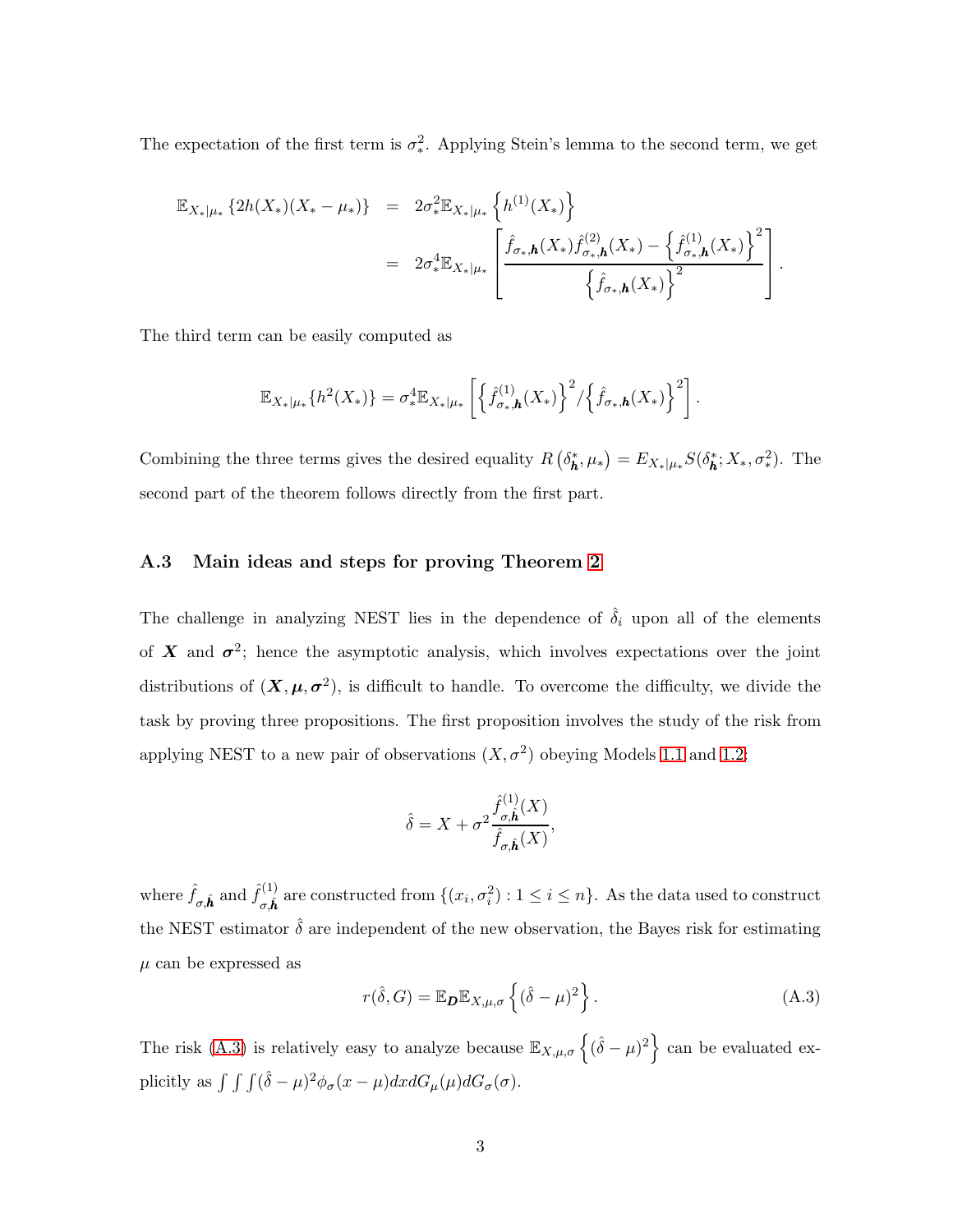The following proposition, which constitutes a key step in establishing the asymptotic optimality, demonstrates that  $r(\hat{\delta}, G)$  is asymptotically equal to the oracle risk.

**Proposition 2** Suppose we apply two scalar decisions: the oracle estimator  $\delta^{\pi}$  and the  $NEST$  *estimator*  $\hat{\delta}$ *, to a new pair*  $(X, \sigma^2)$  *obeying Models* [1.1](#page-3-0) *and* [1.2.](#page-3-1) *Then we have* 

<span id="page-36-0"></span>
$$
\mathbb{E}_{\boldsymbol{D}} \mathbb{E}_{X,\mu,\sigma} \left\{ (\hat{\delta} - \delta^{\pi})^2 \right\} = o(1).
$$

It follows that  $\lim_{n\to\infty} r(\hat{\delta}, G) = r(\delta^{\pi}, G)$ .

Proposition [2](#page-36-0) is proven via three lemmas, which introduce two intermediate estimators  $\tilde{\delta}$  and  $\delta$ , defined rigorously in Section [A.4,](#page-37-0) that help bridge the gap between the NEST and oracle estimators. Intuitively,  $\delta$  is constructed based on a kernel density estimator that eliminates the randomness in  $X_i$ , and  $\bar{\delta}$  is obtained as an approximation to  $\tilde{\delta}$  by further teasing out the variability in  $\sigma_j^2$ . The analysis involves the study of the relationships of the risks of  $\tilde{\delta}$  and  $\bar{\delta}$ to the risks of the oracle rule  $\delta^{\pi}$  and NEST method  $\hat{\delta}$ . The three lemmas respectively show that (i) the risk of  $\bar{\delta}$  is close to that of  $\delta^{\pi}$ ; (ii) the risk of  $\tilde{\delta}$  is close to that of  $\bar{\delta}$ , and (iii) the risk of  $\hat{\delta}$  is close to that of  $\tilde{\delta}$ . Therefore Proposition [2](#page-36-0) follows by combining (i) to (iii).

Next we show that the proof of the theorem essentially boils down to proving the asymptotic optimality of a jacknifed NEST estimator  $\hat{\delta}^- = (\hat{\delta}^{-1}, \cdots, \hat{\delta}^{-n})$ , where  $\hat{\delta}^{-i}$  represents the *ith* decision, in which the density and its derivative are fitted using data  $(X_{-i}, \sigma^2_{-i}) =$  $\{(x_j, \sigma_j) : 1 \leq j \leq n, j \neq i\}$ , and then applied to  $(x_i, \sigma_i)$ . The risk function for the jacknifed estimator is

<span id="page-36-1"></span>
$$
r\left(\hat{\boldsymbol{\delta}}^{-},G\right) = \mathbb{E}_{\boldsymbol{D}}\left(n^{-1}\left\|\hat{\boldsymbol{\delta}}^{-}-\boldsymbol{\mu}\right\|_{2}^{2}\right).
$$
 (A.4)

The next proposition shows that the compound risk of  $\hat{\delta}^-$  is equal to the univariate risk  $r(\hat{\delta}, G)$  from applying NEST to a new pair  $(X, \sigma^2)$ .

**Proposition 3** Consider the jackknifed NEST estimator  $\hat{\boldsymbol{\delta}}^-$ . Then under the assumptions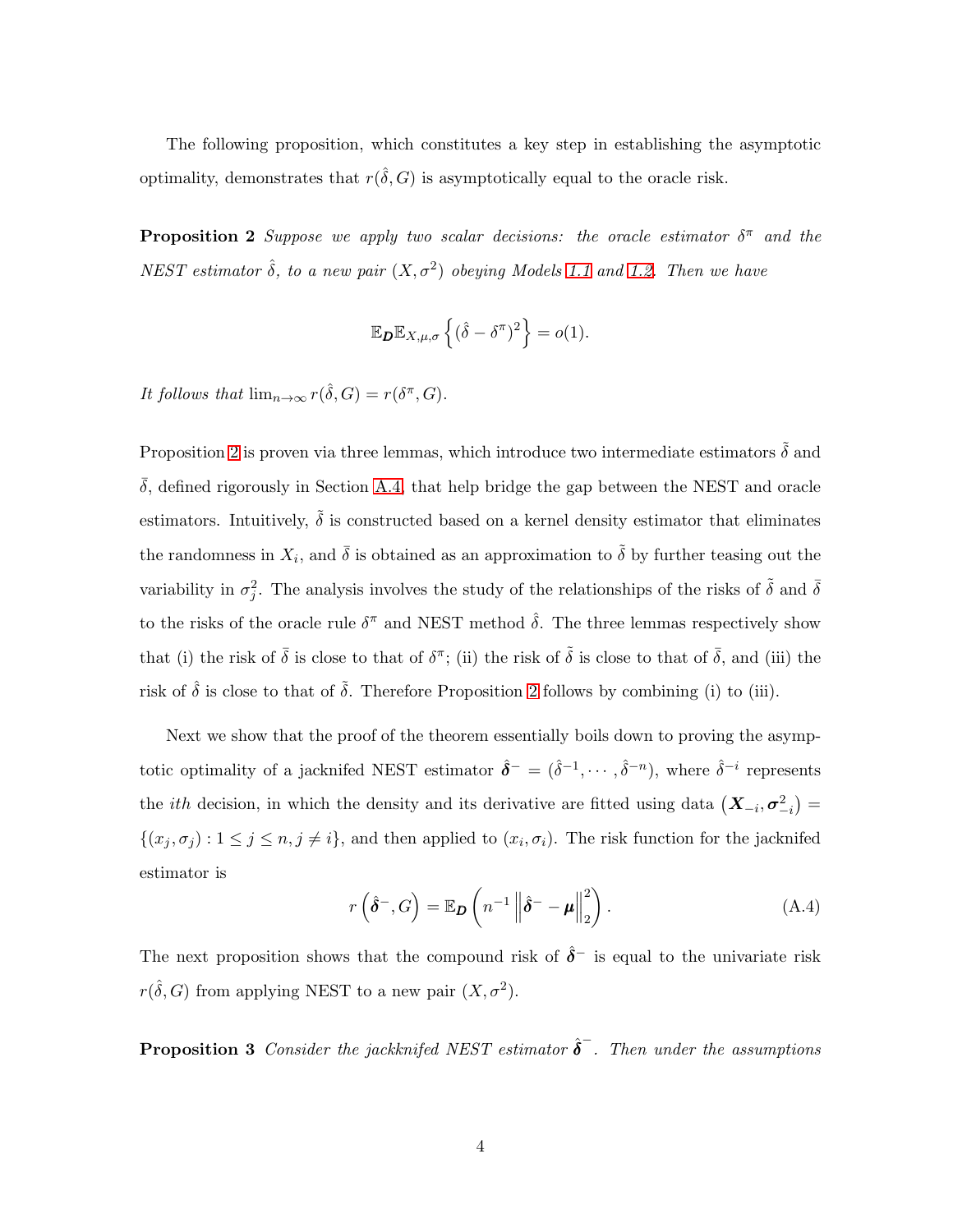*and conditions of Theorem [2,](#page-15-1) we have*

<span id="page-37-1"></span>
$$
r\left(\hat{\delta}^-,G\right) = r(\hat{\delta},G) = r(\delta^\pi,G) + o(1).
$$

Finally, the following proposition shows that the jackknifed NEST estimator is asymptotically equivalent to the full NEST estimator.

**Proposition 4** Consider the full NEST estimator  $\hat{\boldsymbol{\delta}}$  and the jackknifed NEST estimator  $\hat{\boldsymbol{\delta}}^-$ . *Then under the assumptions and conditions of Theorem [2,](#page-15-1) we have*  $r(\hat{\delta}, G) = r(\hat{\delta}^-, G) +$  $o(1)$ .

An outline for the proof of Proposition [2](#page-36-0) is provided in Section [A.4.](#page-37-0) Propositions [3](#page-36-1) and [4](#page-37-1) are proven in Sections [A.5](#page-39-0) and [A.6,](#page-40-0) respectively. Combining Propositions [2](#page-36-0) to [4,](#page-37-1) we complete the proof of Theorem [2,](#page-15-1) thereby establishing the asymptotic optimality of NEST.

#### <span id="page-37-0"></span>A.4 Three lemmas for Proposition [2](#page-36-0)

Consider a generic triple of variables  $(X, \mu, \sigma^2)$  from Model [1.1](#page-3-0) and [1.2.](#page-3-1) The oracle estimator  $\delta^{\pi}$  and NEST estimators  $\hat{\delta}$  are respectively constructed based on  $f_{\sigma}(x) = \int \phi_{\sigma}(x-\mu) dG_{\mu}(\mu)$ and  $\hat{f}_{\sigma,\hat{\bm{h}}}(x)$ . In our derivation, we use the notation  $\hat{f}_{\sigma}(x)$ , where the dependence of  $\hat{f}$  on  $\hat{\bm{h}}$ and observed data is suppressed.

We first define two intermediate estimators  $\tilde{\delta}$  and  $\bar{\delta}$  to bridge the gap between  $\tilde{\delta}$  and  $\bar{\delta}$ . The estimator  $\tilde{\delta}$  is based on  $\tilde{f}$ , which is defined as

<span id="page-37-2"></span>
$$
\tilde{f}_{\sigma}(x) = \mathbb{E}_{\mathbf{X}, \boldsymbol{\mu} | \sigma^2} \left\{ \hat{f}_{\sigma}(x) \right\},\tag{A.5}
$$

to eliminate the variability in  $X_i$  and  $\mu_i$ . The expression of  $\tilde{f}_{\sigma}(x)$  can be obtained in two steps. The first step takes conditional expectation over X while fixing  $\mu$  and  $\sigma^2$ :

$$
\mathbb{E}_{\mathbf{X}|\boldsymbol{\mu},\boldsymbol{\sigma}^2}\{\hat{f}_{\sigma}(x)\}=\sum_{j=1}^n\omega_j\int\phi_{h_x\sigma_j}(y-x)\phi_{\sigma_j}(y-\mu_j)dy=\sum_{j=1}^n\omega_j\phi_{\nu\sigma_j}(x-\mu_j),
$$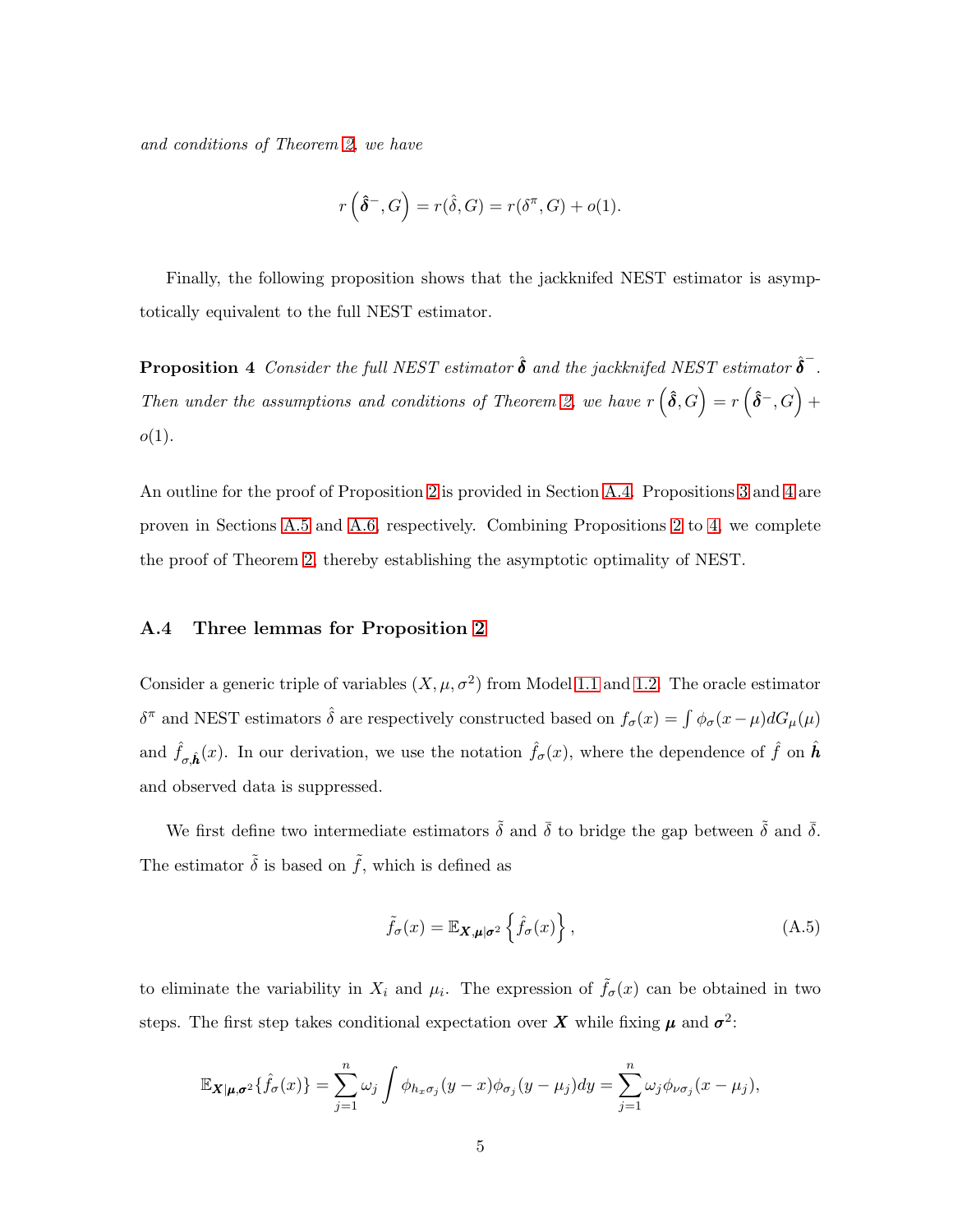where  $\nu^2 = 1 + h_x^2$ . The previous calculation uses the fact that

$$
\int \phi_{\sigma_1}(y-\mu_1)\phi_{\sigma_2}(y-\mu_2)dx = \phi_{(\sigma_1^2+\sigma_2^2)^{1/2}}(\mu_1-\mu_2)dx.
$$

The next step takes another expectation over  $\mu$  conditional on  $\sigma^2$ . Using notation  $\{g * f\}(x) =$  $\int g(\mu)f(x-\mu)d\mu$ , we have

$$
\tilde{f}_{\sigma}(x) = \mathbb{E}_{\mu|\sigma^2} \sum_{j=1}^n \omega_j \phi_{v\sigma_j}(x - \mu_j) = \sum_{j=1}^n \omega_j \left\{ g_{\mu} * \phi_{v\sigma_j} \right\}(x).
$$

The second estimator  $\bar{\delta}$  is based on  $\bar{f}_{\sigma}$ , which is defined as the limiting value of  $\tilde{f}_{\sigma}$ , to eliminate the variability from  $\sigma_j$ . Note that

$$
\tilde{f}_{\sigma}(x) = \frac{\sum_{j=1}^{n} \{g_{\mu} * \phi_{\nu\sigma_{j}}\} (x) \phi_{h_{\sigma}}(\sigma_{j} - \sigma)}{\sum_{j=1}^{n} \phi_{h_{\sigma}}(\sigma_{j} - \sigma)} \n= \frac{\int \{g_{\mu} * \phi_{\nu y}\} (x) \phi_{h_{\sigma}}(y - \sigma) dG_{\sigma}(y)}{\int \phi_{h_{\sigma}}(y - \sigma) dG_{\sigma}(y)} + K_{n},
$$

where  $K_n$  is bounded and  $\mathbb{E}_{\sigma^2}(K_n) = O(n^{-\epsilon})$  for some  $\epsilon > 0$ . Let  $L_n \sim n^{-\eta}$ ,  $0 < \eta_l < \eta_s$ . Define  $A_{\sigma} := [\sigma - L_n, \sigma + L_n]$ , with its complement denoted  $A_{\sigma}^C$ . Next we show that the integral  $\int_{A_{\sigma}^C} {\{g_\mu * \phi_{\nu y}\}} (x) \phi_{h_\sigma}(y - \sigma) dG_\sigma(y)$  is vanishingly small. To see this, consider the value of  $\phi_{h_{\sigma}}(\cdot)$  on the boundaries of  $A_{\sigma}^C$ , where the density is the greatest. Then,

$$
\phi_{h_{\sigma}}(L_n) = (\sqrt{2\pi}h_{\sigma})^{-1} \exp\left\{-\frac{1}{2}(L_n/h_{\sigma})^2\right\}.
$$

The choice of a polynomial rate  $L_n$  ensures that for all  $y \in A_{\sigma}^C$ ,  $\phi_{h_{\sigma}}(y - \sigma) = O(n^{-\epsilon})$  for some  $\varepsilon > 0$ . Moreover, the support of  $\sigma_i$  is bounded. It follows that  $\int_{A_{\sigma}^C} {\{g_{\mu} * \phi_{\nu y}\}} (x) \phi_{h_{\sigma}} (y \sigma$ )d $G_{\sigma}(y) = O(n^{-\epsilon})$ . On  $A_{\sigma}$ , we apply the mean value theorem for definite integrals to conclude that there exists  $\bar{\sigma} \in A_{\sigma}$  such that

$$
\int_{A_{\sigma}} \left\{ g_{\mu} * \phi_{\nu y} \right\} (x) \phi_{h_{\sigma}} (y - \sigma) dG_{\sigma} (y) = \left\{ g_{\mu} * \phi_{\nu \bar{\sigma}} \right\} (x) \int_{A_{\sigma}} \phi_{h_{\sigma}} (y - \sigma) g_{\sigma} (y) dy.
$$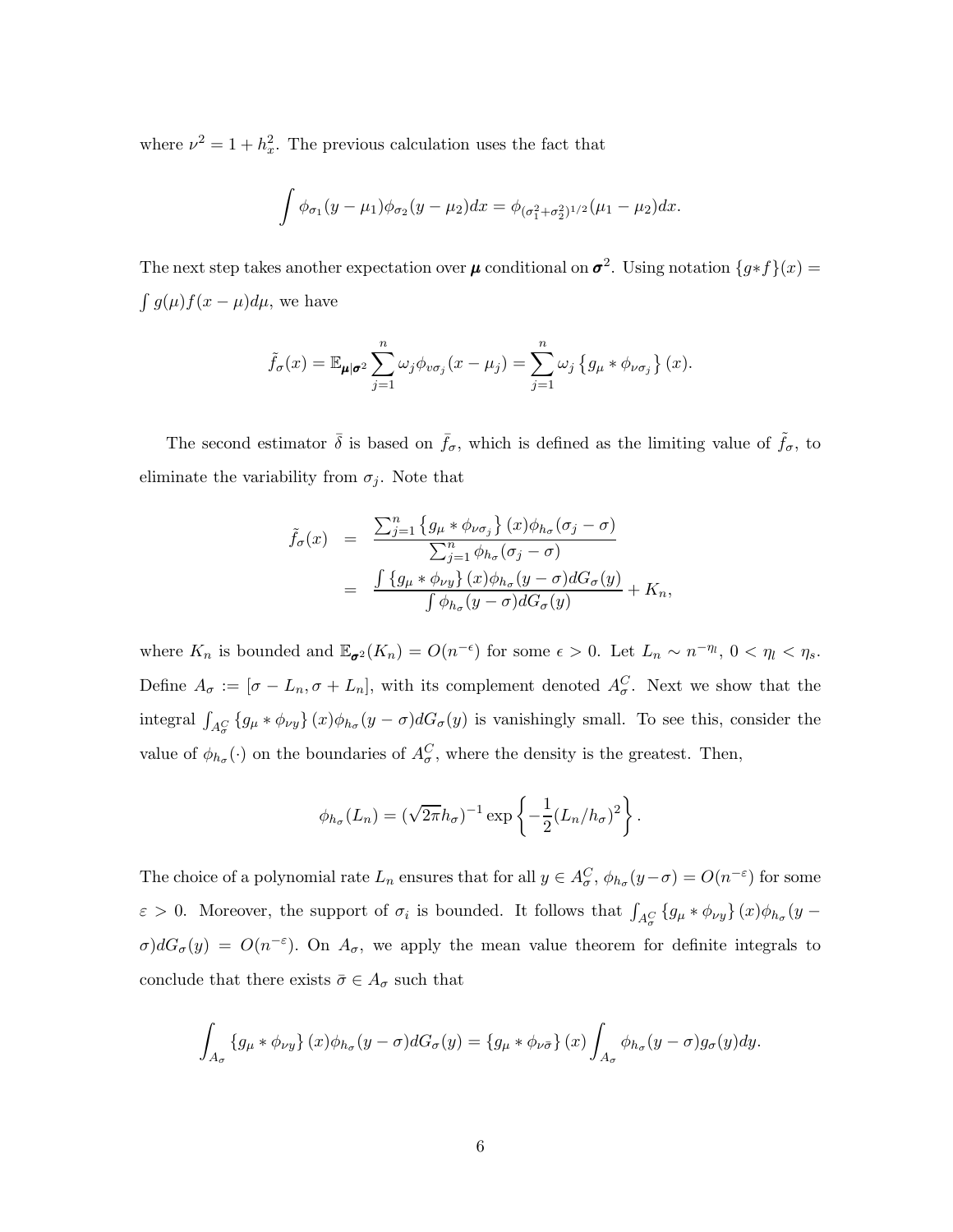Following similar arguments we can show that

$$
\int \phi_{h_{\sigma}}(y-\sigma)dG_{\sigma}(y) = \int_{A_{\sigma}} \phi_{h_{\sigma}}(y-\sigma)dG_{\sigma}(y)\{1+O(n^{-\epsilon})\}.
$$

Cancelling the term  $\int_{A_{\sigma}} \phi_{h_{\sigma}}(y - \sigma) dG_{\sigma}(y)$  from top and bottom, the limit of  $\tilde{f}_{\sigma}(x)$  can be represented as:

$$
\bar{f}_{\sigma}(x) \coloneqq \{g * \phi_{\nu\bar{\sigma}}\}(x), \text{ for some } \bar{\sigma} \in A_{\sigma}.
$$
\n(A.6)

Finally, the derivatives  $\tilde{f}_{\sigma}^{(1)}(x)$  and  $\bar{f}_{\sigma}^{(1)}(x)$ , as well as  $\tilde{\delta}$  and  $\bar{\delta}$ , can be defined correspondingly.

<span id="page-39-1"></span>According to the triangle inequality, to prove Proposition [2,](#page-36-0) we only need to establish the following three lemmas, which are proved, in order, from Section [C.1](#page-45-1) to Section [C.3](#page-50-0) in the Supplementary Material.

Lemma 1 *Under the conditions of Proposition [2,](#page-36-0)*

$$
\int \int \int (\bar{\delta} - \delta^{\pi})^2 \phi_{\sigma}(x - \mu) dx dG_{\mu}(\mu) dG_{\sigma}(\sigma) = o(1).
$$

<span id="page-39-2"></span>Lemma 2 *Under the conditions of Proposition [2,](#page-36-0)*

$$
\mathbb{E}_{\sigma^2} \int \int \int (\tilde{\delta} - \bar{\delta})^2 \phi_{\sigma}(x - \mu) dx dG_{\mu}(\mu) dG_{\sigma}(\sigma) = o(1).
$$

<span id="page-39-3"></span>Lemma 3 *Under the conditions of Proposition [2,](#page-36-0)*

$$
\mathbb{E}_{\mathbf{X},\boldsymbol{\mu},\boldsymbol{\sigma}^2}\int\int\int (\hat{\delta}-\tilde{\delta})^2\phi_{\sigma}(x-\mu)dxdG_{\mu}(\mu)dG_{\sigma}(\sigma)=o(1).
$$

#### <span id="page-39-0"></span>A.5 Proof of Proposition [3](#page-36-1)

Consider applying  $\delta_i^-$  to estimate  $\mu_i$ . Then

$$
r_i(\hat{\delta}^{-i}, G) = \mathbb{E}_{\mathbf{X}_{-i}, \sigma_{-i}^2} \int \int \int (\hat{\delta}^{-i} - \mu)^2 \phi_{\sigma}(x - \mu) dx dG_{\mu}(\mu) dG_{\sigma}(\sigma).
$$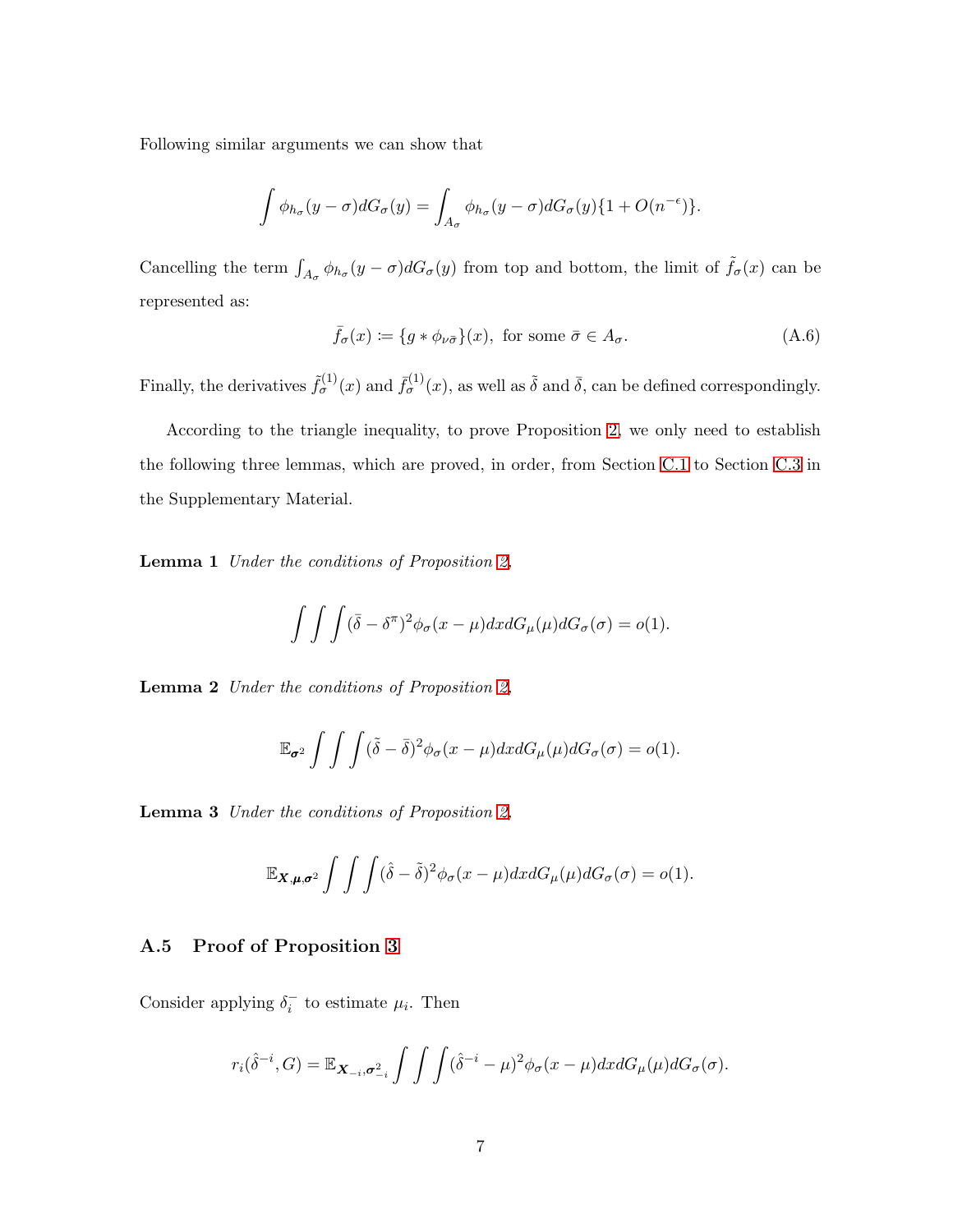Then the risk function for the jacknifed estimator is

<span id="page-40-1"></span>
$$
r\left(\hat{\delta}^-,G\right) = \mathbb{E}_{\mathbf{X},\boldsymbol{\mu},\boldsymbol{\sigma}^2}\left(n^{-1}\left\|\hat{\delta}^-\boldsymbol{\mu}\right\|_2^2\right) = n^{-1}\sum_{i=1}^n r_i\left(\hat{\delta}^{-i},G\right). \tag{A.7}
$$

Noting that  $r_i(\hat{\delta}^{-i}, G)$  is invariant to i, and ignoring the notational difference between n and n−1, we can see that the average risk of  $\hat{\delta}^-$  from [\(A.7\)](#page-40-1) is equal to the univariate risk  $r(\hat{\delta}, G)$ defined by [\(A.3\)](#page-35-0), thereby converting the compound risk of a vector decision to the risk of a scalar decision:  $r\left(\hat{\delta}^-, G\right) = r(\hat{\delta}, G)$ .

#### <span id="page-40-0"></span>A.6 Proof of Proposition [4](#page-37-1)

Consider the full and jackknifed density estimators  $\hat{f}_{\sigma_i}(x_i)$  and  $\hat{f}_{\sigma_i}^-(x_i)$ . Denote  $\hat{f}_{\sigma_i}^{(1)}(x_i)$  and  $\hat{f}_{\sigma_i}^{(1),-}(x_i)$  the corresponding derivatives. Let  $S_i = \sum_{j=1}^n \phi_{h_\sigma}(\sigma_i - \sigma_j)$ ,  $S_i^- = \sum_{j\neq i} \phi_{h_\sigma}(\sigma_i - \sigma_j)$  $\sigma_i$ ). Some algebra shows the following relationships:

<span id="page-40-2"></span>
$$
\hat{f}_{\sigma}(x_i) = \frac{S_i^-}{S_i} \hat{f}_{\sigma_i}^-(x_i) + \frac{1}{2S_i \pi h_{\sigma} h_x \sigma_i}, \quad \hat{f}_{\sigma_i}^{(1)}(x_i) = \frac{S_i^-}{S_i} \hat{f}_{\sigma_i}^{(1),-}(x_i). \tag{A.8}
$$

The full and jackknifed NEST estimators are respectively given by:

<span id="page-40-3"></span>
$$
\hat{\delta}_i = x_i + \sigma_i^2 \frac{\hat{f}_{\sigma_i}^{(1)}(x_i)}{\hat{f}_{\sigma_i}(x_i)}, \quad \hat{\delta}_i^- = x_i + \sigma_i^2 \frac{\hat{f}_{\sigma_i}^{(1), -}(x_i)}{\hat{f}_{\sigma_i}^{-}(x_i)}.
$$
\n(A.9)

Then according to [\(A.8\)](#page-40-2) and [\(A.9\)](#page-40-3), we have

$$
(\hat{\delta}_i - \hat{\delta}_i^-)^2 = \left(\frac{\sigma_i}{2\pi h_x h_\sigma}\right)^2 \left\{ \frac{\hat{f}_{\sigma_i}^{(1), -}(x_i)}{\hat{f}_{\sigma_i}^{(1)}} \right\}^2 \left\{ \frac{1}{S_i \hat{f}_{\sigma_i} (x_i)} \right\}^2
$$

$$
= O(h_x^{-2} h_\sigma^{-2}) O(C_n'^2) \left\{ S_i \hat{f}_{\sigma_i} (x_i) \right\}^{-2}
$$

Define  $Q_i^- = S_i \hat{f}_{\sigma_i}(x_i) - (2\pi h_x h_\sigma \sigma_i)^{-1} = \sum_{j\neq i} \phi_{h_\sigma}(\sigma_i - \sigma_j) \phi_{h_{xj}}(x_i - x_j)$ . Then  $\mathbb{E}_{\mathbf{X}, \boldsymbol{\mu}, \boldsymbol{\sigma}^2} (Q_i^-) =$  $(n-1)\mathbb{E}_{X_i,\mu_i,\sigma_i^2}q(X_i,\sigma_i^2)$ , where the q function can be derived using arguments similar to those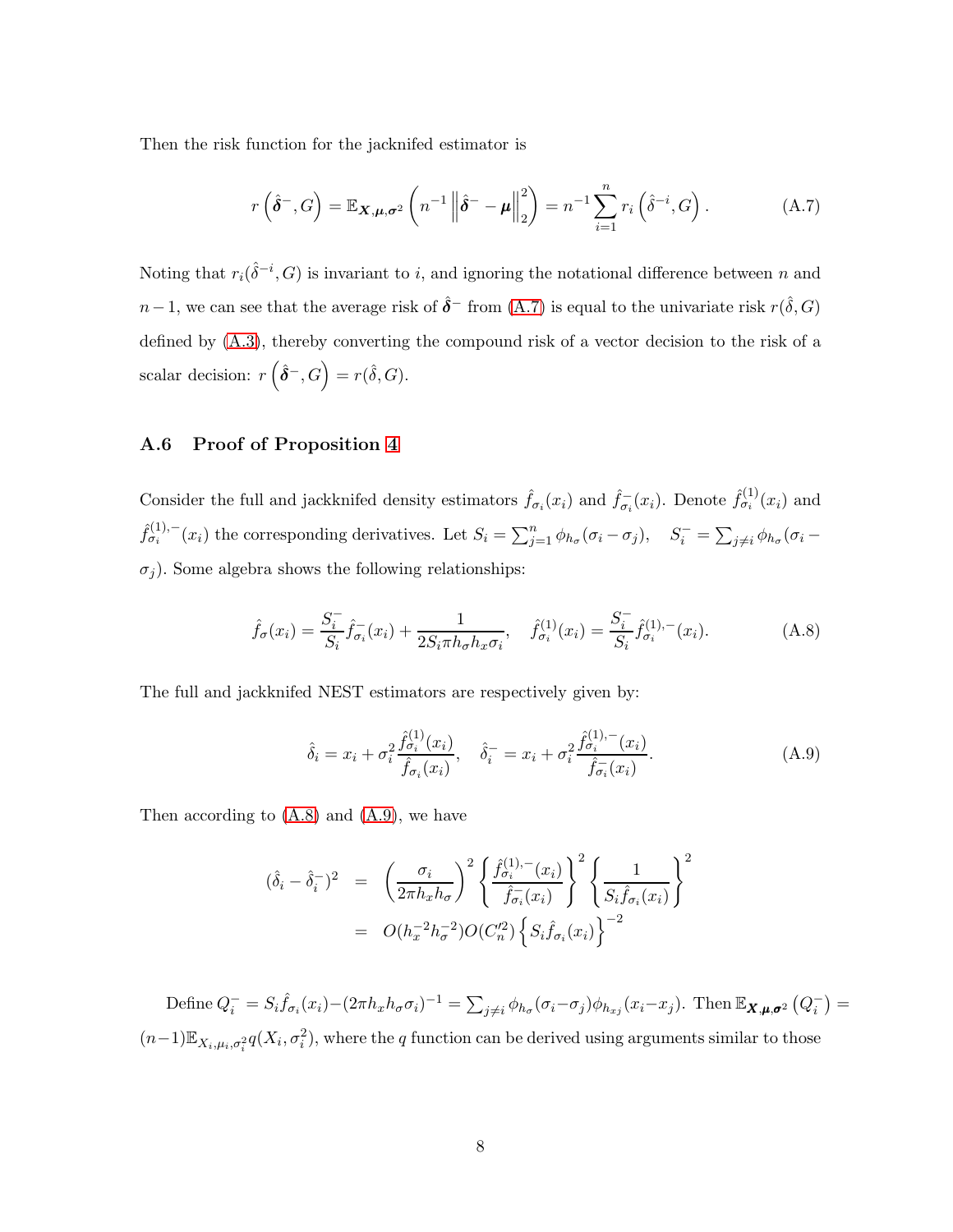in Section [A.4:](#page-37-0)

$$
q(x, \sigma^2) = \int \{g_\mu * \phi_{\nu y}\} (x) \phi_{h_\sigma} (y - \sigma) dG_\sigma (y).
$$

Let  $Y_{ij} = \phi_{h_{\sigma}}(\sigma_i - \sigma_j)\phi_{h_{xj}}(x_i - x_j)$  and  $\bar{Y}_i$  be its average. Then  $\mathbb{E}(\bar{Y}_i) = \mathbb{E}\{q(X_i, \sigma_i^2)\}\.$  Let  $A_i$  be the event such that  $\bar{Y} < \frac{1}{2} \mathbb{E}(\bar{Y})$ . Then applying Hoeffding's inequality, we claim that

$$
\mathbb{P}(A_i) \le P\left\{ |\bar{Y}_i - \mathbb{E}(\bar{Y}_i)| \ge \frac{1}{2}(\bar{Y}_i) \right\} = O(n^{-\epsilon})
$$

for some  $\epsilon > 0$ . Note that on event  $A_i$ , we have

$$
\mathbb{E}_{\mathbf{X},\boldsymbol{\mu},\boldsymbol{\sigma}^2}\left\{(\hat{\delta}_i-\hat{\delta}_i^{-})^2\mathbb{1}_{A_i}\right\}=O(C_n'^2)O(n^{-\epsilon})=o(1).
$$

for all i. On the complement,

$$
\mathbb{E}_{\mathbf{X}, \mu, \sigma^2} \left\{ (\hat{\delta}_i - \hat{\delta}_i^{-})^2 \mathbb{1}_{A_i^C} \right\} \le O(h_x^{-2} h_{\sigma}^{-2}) O(C_n'^2) (Q_i^{-})^{-2}
$$
  

$$
\le O(h_x^{-2} h_{\sigma}^{-2}) O(C_n'^2) \left\{ \frac{1}{2} (n-1) \mathbb{E} \{ q(X_i, \sigma_i^2) \} \right\}^{-2}
$$

Our assumption on bounded  $\sigma_i^2$  implies that  $\mathbb{E}\{q(X_i,\sigma_i^2)\}\$ is bounded below by a constant. Hence

$$
\mathbb{E}_{\mathbf{X},\mu,\sigma^2} \left\{ (\hat{\delta}_i - \hat{\delta}_i^{-})^2 \mathbb{1}_{A_i^C} \right\} = O(n^{-2}h_x^{-2}h_{\sigma}^{-2}C_n'^2) = o(1).
$$

Finally we apply the triangle inequality and the compound risk definition to claim that

$$
\mathbb{E}_{\mathbf{X},\boldsymbol{\mu},\boldsymbol{\sigma}^2}\left(n^{-1}\left\|\hat{\boldsymbol{\delta}}^-\boldsymbol{-\mu}\right\|_2^2\right) = \mathbb{E}_{\mathbf{X},\boldsymbol{\mu},\boldsymbol{\sigma}^2}\left(n^{-1}\left\|\hat{\boldsymbol{\delta}}-\boldsymbol{\mu}\right\|_2^2\right) + o(1),
$$

which proves the desired result.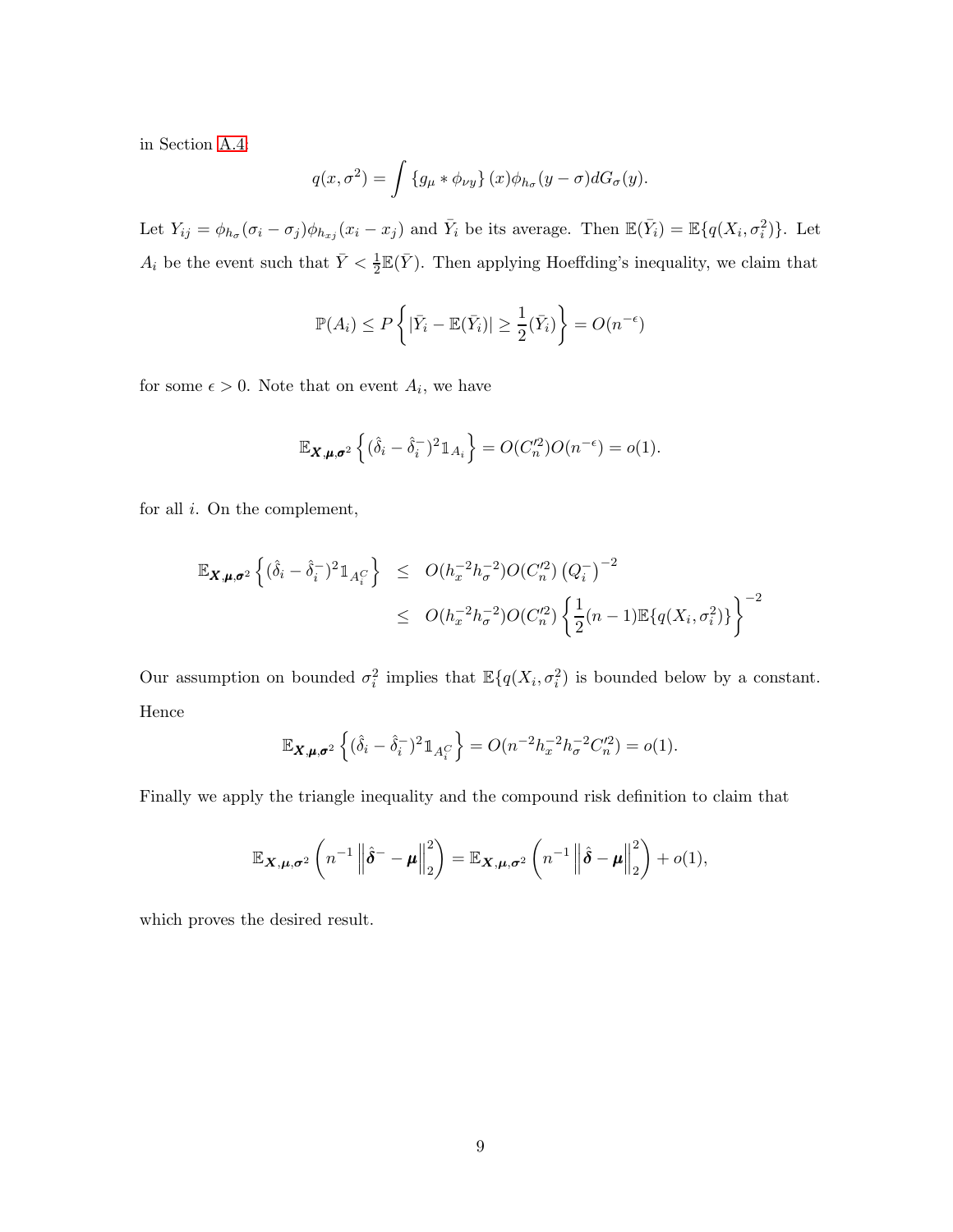#### A.7 Proof of Theorem [3](#page-16-3)

Consider the distribution of X restricted to the region  $[t, +\infty]$ . The density of the truncated  $X$  is given by

<span id="page-42-1"></span>
$$
f_{\sigma}(x|X > t) = \frac{d}{dx} \left\{ \frac{\int_t^x f_{\sigma}(y) dy}{\int_t^{\infty} f_{\sigma}(y) dy} \right\} = \frac{f_{\sigma}(x)}{1 - F_{\sigma}(x)} \text{ for } x > t,
$$
 (A.10)

where  $f_{\sigma}$  and  $F_{\sigma}$  are defined in the theorem. The expected value of  $X - \mu$  can be computed as

$$
\int_{t}^{\infty} (x - \mu) f_{\sigma}(x | X > t) dx = \frac{\int_{t}^{\infty} (x - \mu) f_{\sigma}(x) dx}{1 - F_{\sigma}(x)}
$$

$$
= \frac{\int \int_{t}^{\infty} (x - \mu) \phi_{\sigma}(x - \mu) dx dG(\mu)}{1 - F_{\sigma}(x)}
$$

$$
= -\sigma^{2} \frac{\int \int_{t}^{\infty} d\phi_{\sigma}(x - \mu) dG(\mu)}{1 - F_{\sigma}(x)}
$$

$$
= \sigma^{2} \frac{\int \phi_{\sigma}(t - \mu) dG(\mu)}{1 - F_{\sigma}(x)}
$$

$$
= \sigma^{2} \frac{f_{\sigma}(t)}{1 - F_{\sigma}(t)},
$$

<span id="page-42-0"></span>which gives the desired result.

#### A.8 Proof of Theorem [4](#page-16-4)

We first prove that the oracle estimator  $\delta^{\pi}$  is unbiased. Using the density of the truncated variable [\(A.10\)](#page-42-1), the conditional expectation of the ratio  $f_{\sigma}^{(1)}(X)/f_{\sigma}(X)$  can be computed as

$$
E_{X,\mu|X>t}\left\{\frac{f_{\sigma}^{(1)}(X)}{f_{\sigma}(X)}\right\} = \int_{t}^{\infty} \frac{f_{\sigma}^{(1)}(x)}{f_{\sigma}(x)} \frac{f_{\sigma}(x)}{1-F_{\sigma}(t)} dx
$$

$$
= \frac{-f_{\sigma}(t)}{1-F_{\sigma}(t)}.
$$

By Theorem [3,](#page-16-3) we claim that the oracle estimator is unbiased.

Next we discuss the general steps to show that  $\mathbb{E}_{\mathbf{D}|X_i>t}(\hat{\delta}_i - \delta_i^{\pi}) = o(1)$ . Details will be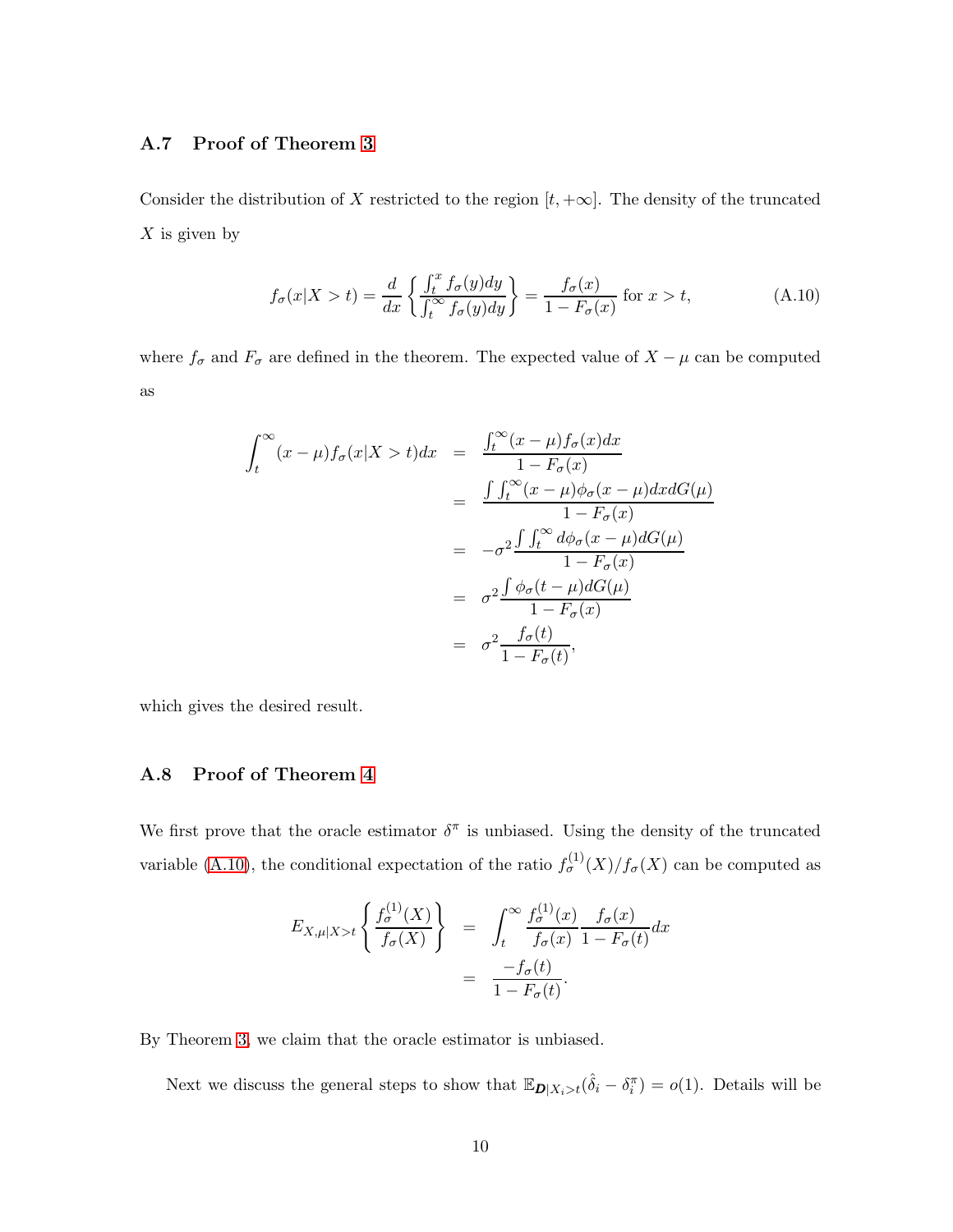omitted. We only need to prove the convergence of NEST to the oracle Tweedie estimator under the  $L_2$  risk:

<span id="page-43-1"></span>
$$
\mathbb{E}_{\mathbf{D}|X_i > t}(\hat{\delta}_i - \delta_i^{\pi})^2 = o(1). \tag{A.11}
$$

Following similar arguments to those in previous sections, the proof of [\(A.11\)](#page-43-1) essentially boils down to proving the result for a generic triple  $(X, \mu, \sigma^2)$  and the corresponding decision rules  $\hat{\delta}$  and  $\delta^{\pi}$ :  $\mathbb{E}_{\mathbf{D}}\left\{\mathbb{E}_{X|X>t}(\hat{\delta}-\delta^{\pi})^2\right\} = o(1)$ . The proof can be done similarly to that of Proposition 3 as the conditional density function  $f_{\sigma}(x|X > t)$  is proportional to  $f_{\sigma}(x)$ .  $\blacksquare$ 

# <span id="page-43-0"></span>B Tweedie's Formulae for Common Members of the Exponential Family

We observe  $(x_1, \theta_1), \ldots, (x_n, \theta_n)$  with conditional distribution

<span id="page-43-2"></span>
$$
f_{\theta_i}(x_i|\eta_i) = \exp\{\eta_i z_i - \psi(\eta_i)\} h_{\theta_i}(z_i),
$$
\n(B.1)

where  $\theta_i$  is a known nuisance parameter and  $\eta_i$  is an unknown parameter of interest. In addition to the Gaussian distribution, there are several common cases of [\(B.1\)](#page-43-2).

#### B.1 Probability distributions

#### Binomial:

$$
f_{n_i}(x_i|\eta_i) = \frac{n_i!}{x_i!(n_i - x_i)!}p_i^{x_i}(1 - p_i)^{n_i - x_i} = \exp \{\eta_i x_i - \psi(\eta_i)\}h_{n_i}(x_i),
$$

where  $\eta_i = \log \left( \frac{p_i}{1 - i} \right)$  $1-p_i$  $\bigg), \theta_i = n_i, \psi(\eta_i) = n_i \log (1 + e^{\eta_i}), \text{ and } h_{n_i}(x_i) = \frac{n_i!}{x_i!(n_i - x_i)!}.$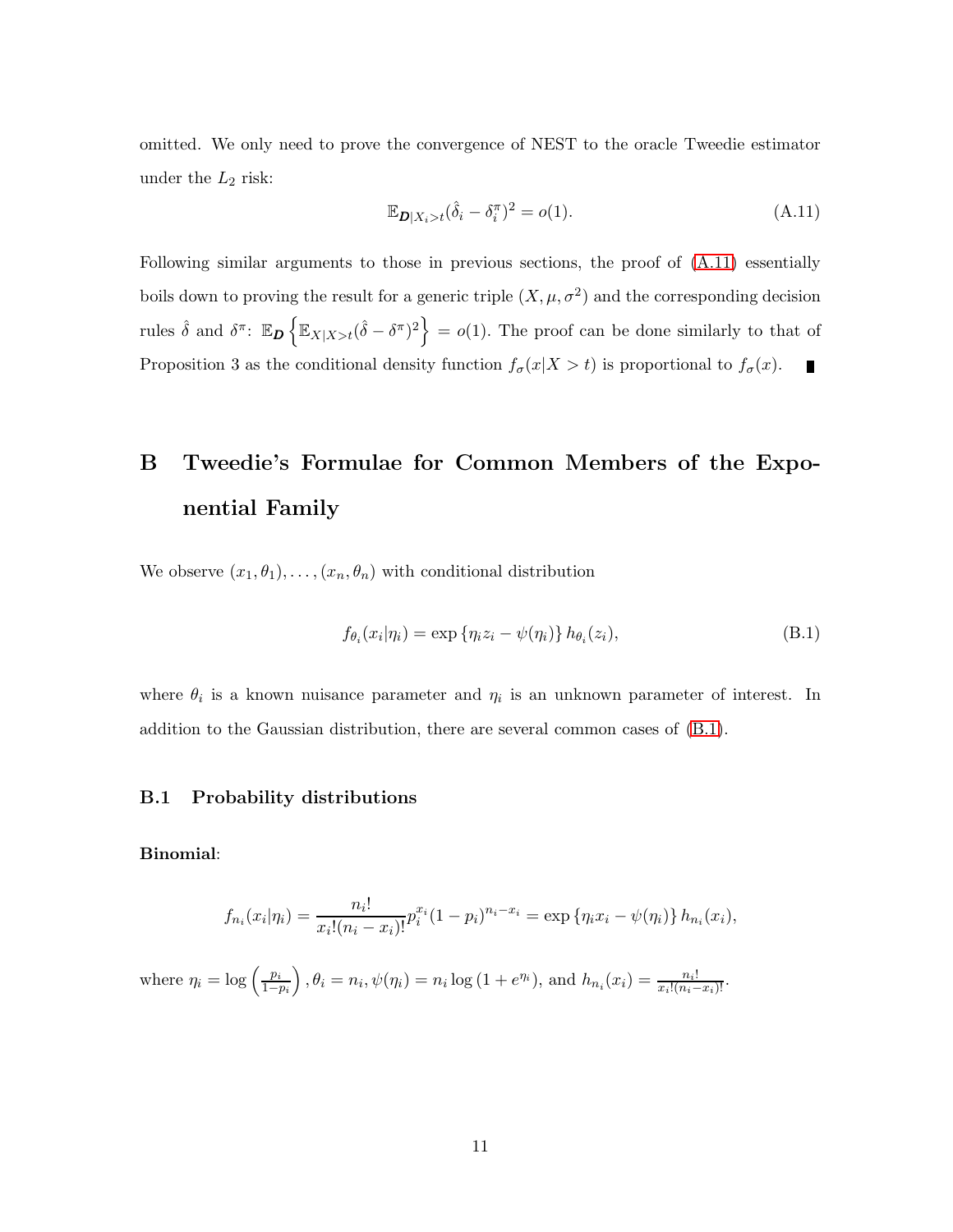Negative Binomial:

$$
f_{r_i}(x_i|\eta_i) = \frac{(x_i + r_i - 1)!}{x_i!(r_i - 1)!} p_i^{z_i} (1 - p_i)^{r_i} = \exp \{\eta_i x_i - \psi(\eta_i)\} h_{r_i}(x_i),
$$

where  $\eta_i = \log p_i, \theta_i = r_i, \psi(\eta_i) = r_i \log (1 - e^{\eta_i}),$  and  $h_{r_i}(x_i) = \frac{(x_i + r_i - 1)!}{z_i!(r_i - 1)!}.$ 

#### Gamma:

$$
f_{\alpha_i}(x_i|\eta_i) = \frac{1}{\Gamma(\alpha_i)} \beta_i^{\alpha_i} x_i^{\alpha_i - 1} \exp(-\beta_i x_i) = \exp \{ \eta_i x_i - \psi(\eta_i) \} h_{\alpha_i}(x_i),
$$

where  $\eta_i = -\beta_i$ ,  $\theta_i = \alpha_i$ ,  $\psi(\eta_i) = -\alpha_i \log(-\eta_i)$ , and  $h_{\alpha_i}(x_i) = \frac{1}{\Gamma(\alpha_i)} x_i^{\alpha-1}$ .

#### Beta:

$$
f_{\alpha_i}(z_i|\eta_i) = \frac{1}{B(\alpha_i, \beta_i)} x_i^{\alpha_i} (1 - x_i)^{\beta_i - 1} = \exp \{ \eta_i z_i - \psi(\eta_i) \} h_{\beta_i}(z_i),
$$

where  $z_i = \log x_i$ ,  $\eta_i = \alpha_i$ ,  $\theta_i = \beta_i$ ,  $\psi(\eta_i) = \log B(\eta_i, \beta_i)$  and  $h_{\beta_i}(z_i) = (1 - e^{z_i})^{\beta_i - 1}$ .

# **B.2** Expressions of  $l_{h,\theta}^{(1)}(z)$

We can compute  $l'_{h,\theta}(z)$  explicitly for these distributions.

• Binomial:  $-l'_{h,n_i}(x_i) = \sum_{k=1}^{x_i} \frac{1}{k} + \sum_{k=1}^{n_i-x_i} \frac{1}{k} - 2\gamma$  where  $\gamma$  is the Euler-Mascheroni constant

• Negative Binomial: 
$$
-l'_{h,r_i}(x_i) = \begin{cases} \sum_{k=x_i+1}^{x_i+r_i-1} \frac{1}{k} & r_i > 1 \\ 0 & r_i = 1 \end{cases}
$$

• Gamma: 
$$
-l'_{h,\alpha_i}(x_i) = (1 - \alpha_i) \frac{1}{x_i}
$$

• Beta:  $-l'_{h,\alpha_i}(z_i) = (\beta_i - 1) \frac{e^{z_i}}{1 - e^{z_i}}$  $\frac{e^{z_i}}{1-e^{z_i}} = (\beta_i - 1) \frac{x_i}{1-x_i}.$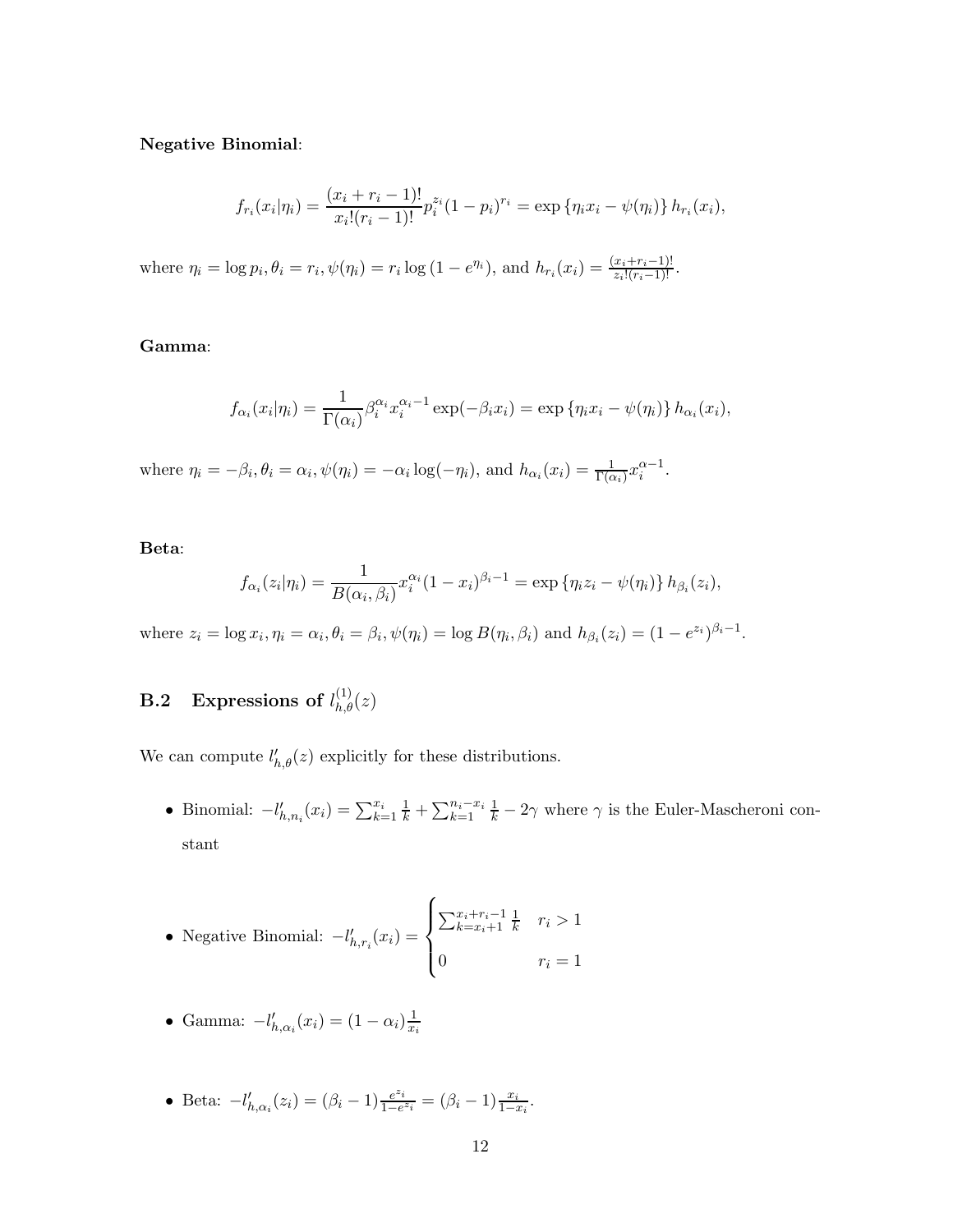#### B.3 Tweedie's formulae

Combining these expressions with [\(2.8\)](#page-7-4) we can express  $E_{\theta}(\eta|x)$  as follows:

• Binomial:  $E_{n_i} \left( \log(\frac{p_i}{1-p_i}) | x_i \right) = \sum_{k=1}^{x_i} \frac{1}{k} + \sum_{k=1}^{n_i - x_i} \frac{1}{k} - 2\gamma + l'_{f,n_i}(x_i)$ 

• Negative Binomial: 
$$
E_{r_i}(\log p_i|x_i) = l'_{f,r_i}(x_i) + \begin{cases} \sum_{k=x_i+1}^{x_i+r_i-1} \frac{1}{k} & r_i > 1 \\ 0 & r_i = 1 \end{cases}
$$

- Gamma:  $E_{\alpha_i}(\beta_i|x_i) = (\alpha_i 1)\frac{1}{x_i} l'_{f,\alpha_i}(x_i)$
- <span id="page-45-0"></span>• Beta:  $E_{\beta_i}(\alpha_i|z_i) = (\beta_i - 1) \frac{x_i}{1 - x_i} + l'_{f, \beta_i}(z_i)$ .

# <span id="page-45-1"></span>C Proof of Technical Lemmas

#### C.1 Proof of Lemma [1](#page-39-1)

We first argue in Section [C.1.1](#page-46-0) that it is sufficient to prove the result over the following domain

<span id="page-45-2"></span>
$$
\mathbb{R}_x := \{x : C_n - \log n \le x \le C_n + \log n\}.
$$
 (C.1)

This simplification can be applied to the proofs of other lemmas.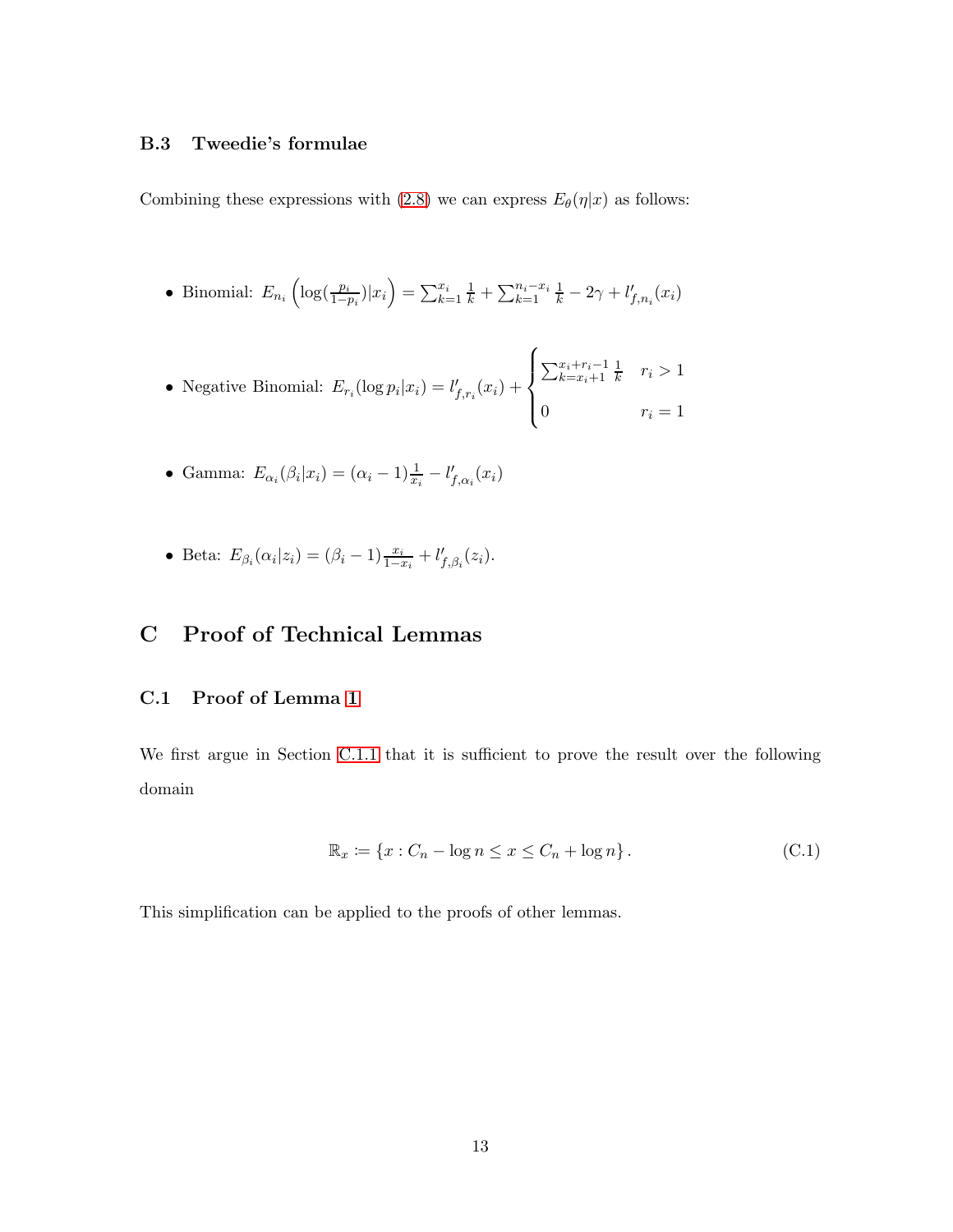#### <span id="page-46-0"></span>C.1.1 Truncating the domain

Our goal is to show that  $(\hat{\delta} - \delta^{\pi})^2$  is negligible on  $\mathbb{R}_x^C$ . Since  $|\mu| \leq C_n$  by Assumption [1,](#page-14-1) the oracle estimator is bounded:

$$
\delta^{\pi} = \mathbb{E}(X|\mu, \sigma^2) = \frac{\int \mu \phi_{\sigma}(x - \mu) dG_{\mu}(\mu)}{\int \phi_{\sigma}(x - \mu) dG_{\mu}(\mu)} < C_n.
$$

Let  $C'_n = C_n + \log n$ . Consider the truncated NEST estimator  $\hat{\delta} \wedge C'_n$ . The two intermediate estimators  $\tilde{\delta}$  and  $\bar{\delta}$  are truncated correspondingly without altering their notations. Let  $\mathbb{1}_{\mathbb{R}_x}$ be the indicator function that is 1 on  $\mathbb{R}_x$  and 0 elsewhere. Our goal is to show that

$$
\int \int \int_{\mathbb{R}_x^C} (\hat{\delta} - \delta^{\pi})^2 \phi_{\sigma}(x - \mu) dx dG_{\mu}(\mu) dG_{\sigma}(\sigma) = O(n^{-\kappa})
$$
\n(C.2)

for some small  $\kappa > 0$ . Note that for all  $x \in \mathbb{R}^C_x$ , the normal tail density vanishes exponentially:  $\phi_{\sigma}(x-\mu) = O(n^{-\epsilon'})$  for some  $\epsilon' > 0$ . The desired result follows from the fact that  $(\hat{\delta} - \delta^{\pi})^2 =$  $o(n^{\eta})$  for any  $\eta > 0$ , according to the assumption on  $C_n$ .

#### C.1.2 Proof of the lemma

We first apply triangle inequality to obtain

$$
(\bar{\delta}-\delta^{\pi})^2 \leq \sigma^4 \left\{ \frac{f_{\sigma}^{(1)}(x)}{f_{\sigma}(x)} \right\}^2 \left\{ \frac{f_{\sigma}(x)}{\bar{f}_{\sigma}(x)} \right\}^2 \left[ \left\{ \frac{\bar{f}_{\sigma}^{(1)}(x)}{f_{\sigma}^{(1)}(x)} - 1 \right\}^2 + \left\{ \frac{\bar{f}_{\sigma}(x)}{f_{\sigma}(x)} - 1 \right\}^2 \right]^2.
$$

Hence the lemma follows if we can prove the following facts for  $x \in \mathbb{R}_x$ .

- (i)  $f_{\sigma}^{(1)}(x)/f_{\sigma}(x) = O(C'_n)$ , where  $C'_n = C_n + \log n$ .
- (ii)  $\bar{f}_{\sigma}(x)/f_{\sigma}(x) = 1 + O(n^{-\epsilon})$  for some  $\epsilon > 0$ .
- (iii)  $\bar{f}_{\sigma}^{(1)}(x)/f_{\sigma}^{(1)}(x) = 1 + O(n^{-\varepsilon})$  for some  $\varepsilon > 0$ .

To prove (i), note that  $\delta^{\pi} = O(C_n)$  as shown earlier, and  $x = O(C'_n)$  if  $x \in \mathbb{R}_x$ . The oracle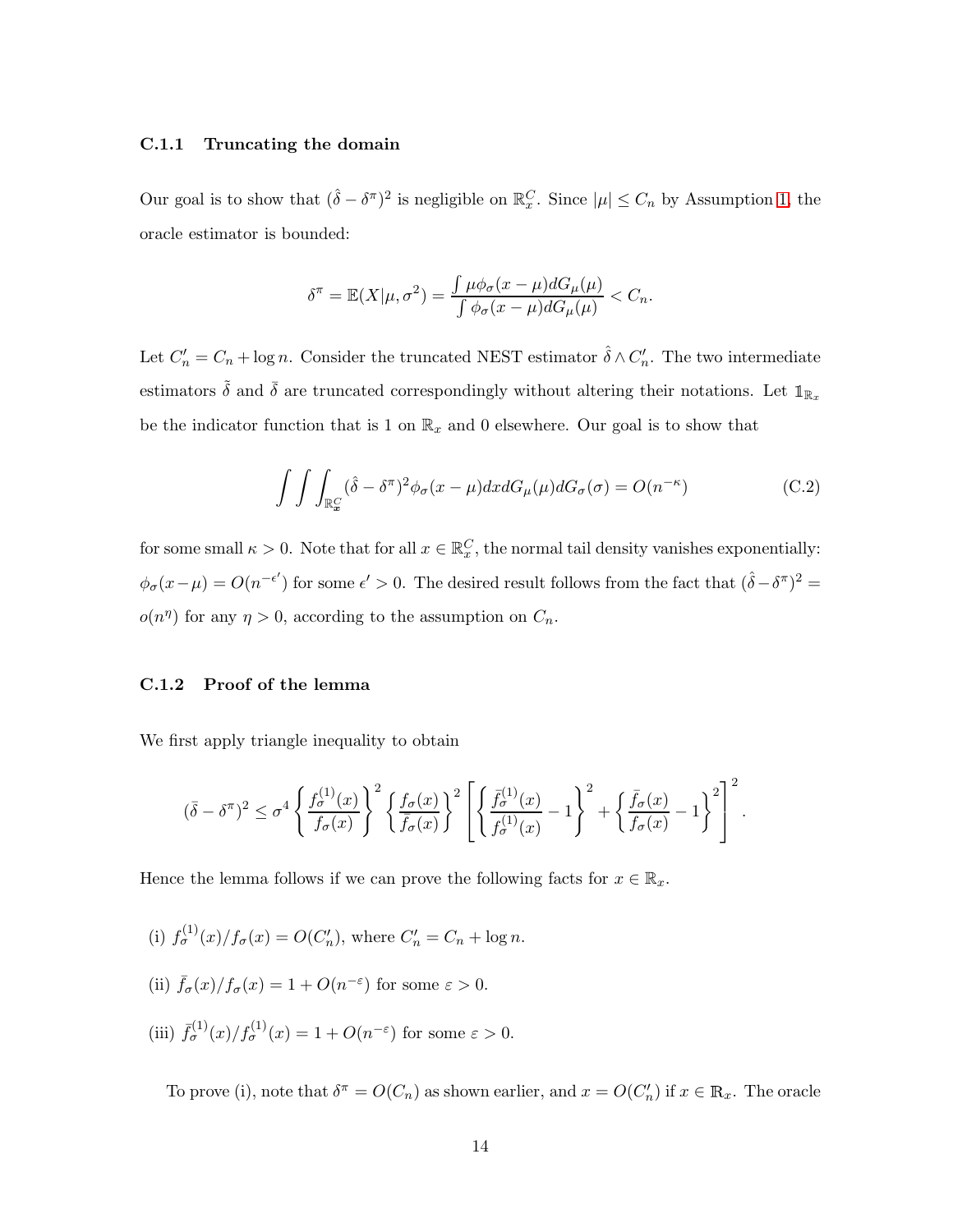estimator satisfies  $\delta^{\pi} = x + \sigma^2 f_{\sigma}^{(1)}(x) / f_{\sigma}(x)$ . By Assumption 2,  $G_{\sigma}$  has a finite support, so we claim that  $f_{\sigma}^{(1)}(x)/f_{\sigma}(x) = O(C_n)$ .

Now consider claim (ii). Let  $\mathcal{A}_{\mu} := \{ \mu : |\mu - x| \leq \sqrt{\log(n)} \}$ . Following similar arguments to the previous sections, we apply the normal tail bounds to claim that  $\phi_{\nu\bar{\sigma}}(\mu - x) =$  $O\{n^{-1/(2\sigma^2+1)}\}$ . Similar arguments apply to  $f_{\sigma}(x)$  when  $\mu \in \mathcal{A}_{\mu}$ . Therefore

<span id="page-47-1"></span>
$$
\frac{\bar{f}_{\sigma}(x)}{f_{\sigma}(x)} = \frac{\int_{\mu \in A_{\mu}} \phi_{\nu \bar{\sigma}}(x - \mu) dG_{\mu}(\mu)}{\int_{\mu \in A_{\mu}} \phi_{\sigma}(x - \mu) dG_{\mu}(\mu)} \left\{ 1 + O(n^{-\kappa_1}) \right\}
$$
(C.3)

for some  $\kappa_1 > 0$ . Next, we evaluate the ratio in the range of  $\mathcal{A}_{\mu}$ :

<span id="page-47-0"></span>
$$
\frac{\phi_{\nu\bar{\sigma}}(\mu-x)}{\phi_{\sigma}(\mu-x)} = \frac{\sigma}{(\nu\bar{\sigma})} \exp\left[-\frac{1}{2}(\mu-x)^2 \left\{\frac{1}{(\nu\bar{\sigma})^2} - \frac{1}{\sigma^2}\right\}\right] = 1 + O(n^{-\kappa_2})\tag{C.4}
$$

for some  $\kappa_2 > 0$ . This result follows from our definition of  $\bar{\sigma}$ , which is in the range of  $[\sigma - L_n, \sigma + L_n]$  for some  $L_n \sim n^{-\eta}$ . Since the result [\(C.4\)](#page-47-0) holds for all  $\mu$  in  $\mathcal{A}_{\mu}$ , we have

$$
\int_{\mu \in A_{\mu}} \phi_{\bar{\sigma}}(x - \mu) dG_{\mu}(\mu) = \int_{\mu \in A_{\mu}} \phi_{\sigma}(x - \mu) \frac{\phi_{\nu \bar{\sigma}}(\mu - x)}{\phi_{\sigma}(\mu - x)} dG_{\mu}(\mu)
$$

$$
= \int_{\mu \in A_{\mu}} \phi_{\bar{\sigma}}(x - \mu) dG_{\mu}(\mu) \{1 + O(n^{-\kappa_2})\}.
$$

Together with [\(C.3\)](#page-47-1), claim (ii) holds true.

To prove claim (iii), we first show that

$$
f_{\sigma}^{(1)}(x) = \int \phi_{\sigma}(x-\mu) \frac{\mu-x}{\sigma^2} dG_{\mu}(\mu)
$$
  
= 
$$
\int_{\mu \in A_{\mu}} \phi_{\sigma}(x-\mu) \frac{\mu-x}{\sigma^2} dG_{\mu}(\mu) \{1+O(n^{-\kappa_2})\}
$$

for some  $\kappa > 0$ . The above claim holds true by using similar arguments for normal tails (as the term  $(x - \mu)$  essentially has no impact on the rate). We can likewise argue that

$$
\bar{f}_{\sigma}^{(1)}(x) = \int_{\mathcal{A}_{\mu}} \frac{\sigma^2}{(\nu \bar{\sigma})^2} \frac{\phi_{\nu \bar{\sigma}}(\mu - x)}{\phi_{\sigma}(\mu - x)} \phi_{\sigma}(\mu - x) \frac{\mu - x}{\sigma^2} dG_{\mu}(\mu)
$$

$$
= f_{\sigma}^{(1)}(x) \{ 1 + O(n^{-\epsilon}) \}
$$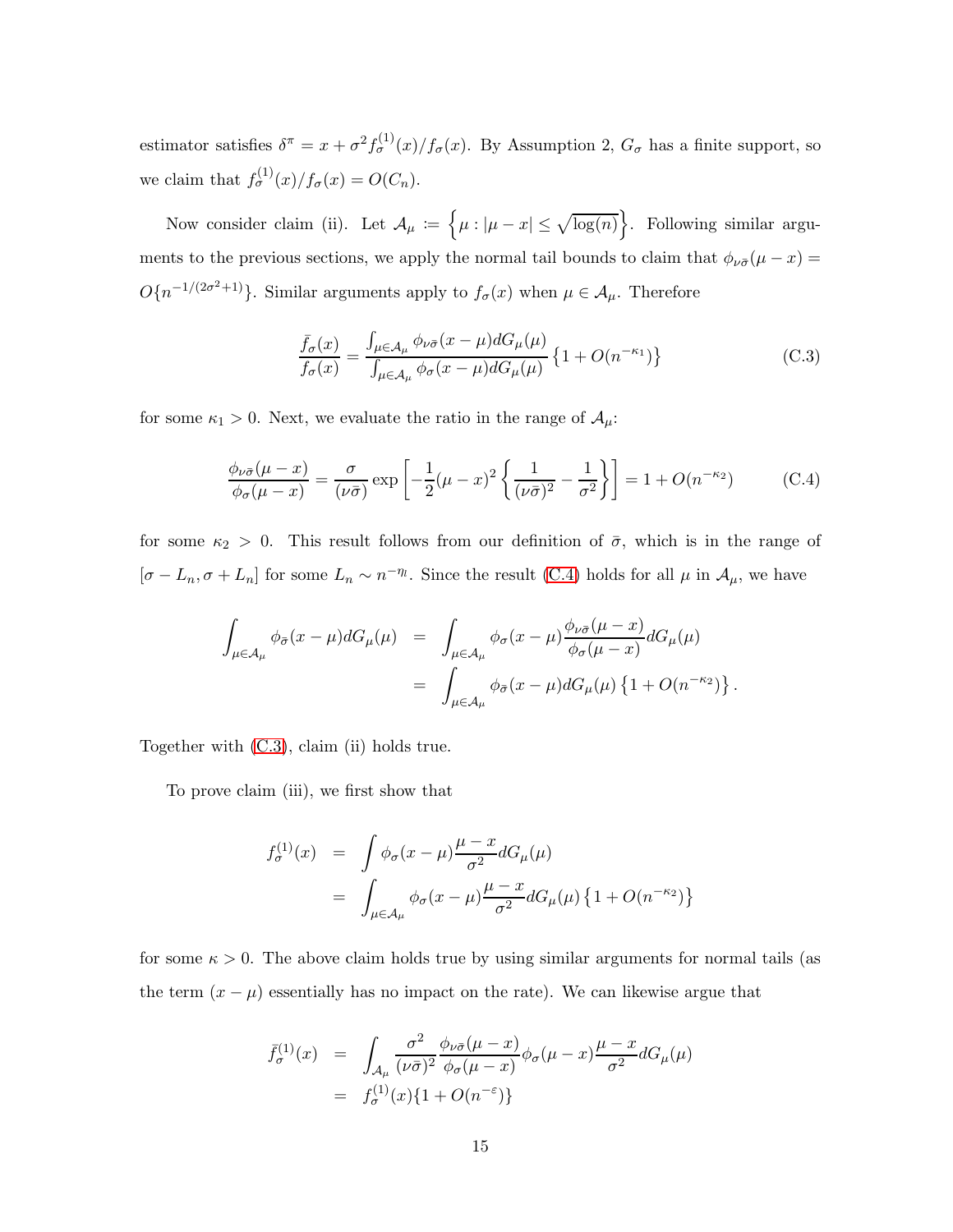for some  $\epsilon > 0$ . This proves (iii) and completes the proof of the lemma. Note that the proof is done without using the truncated version of  $\bar{\delta}$ . Since the truncation will always reduce the MSE, the result holds for the truncated  $\bar{\delta}$  automatically.

#### C.2 Proof of Lemma [2](#page-39-2)

It is sufficient to prove the result over  $\mathbb{R}_x$  defined in [\(C.1\)](#page-45-2). Begin by defining  $R_1 = \tilde{f}_{\sigma}^{(1)}(x)$  –  $\bar{f}_{\sigma}^{(1)}(x)$  and  $R_2 = \tilde{f}_{\sigma}(x) - \bar{f}_{\sigma}(x)$ . Then we can represent the squared difference as

<span id="page-48-1"></span>
$$
(\tilde{\delta} - \bar{\delta})^2 = O\left(\left\{\frac{R_1}{\bar{f}_{\sigma}(x) + R_2}\right\}^2 + \left[\frac{R_2 \bar{f}_{\sigma}^{(1)}(x)}{\bar{f}_{\sigma}(x)\{\bar{f}_{\sigma}(x) + R_2\}}\right]^2\right). \tag{C.5}
$$

Consider  $L_n$  defined in the previous section. We first study the asymptotic behavior of  $R_2$ .

<span id="page-48-0"></span>
$$
R_2 = \sum_{\sigma_j \in \mathcal{A}_{\sigma}} w_j \left\{ f_{\sigma_j}(x) - f_{\nu \bar{\sigma}}(x) \right\} + K_n(\sigma), \tag{C.6}
$$

where the last term can be calculated as

$$
K_n(\sigma) = \sum_{\sigma_j \in \mathcal{A}_{\sigma}^C} w_j \left\{ f_{\sigma_j}(x) - f_{\nu \bar{\sigma}}(x) \right\} = O\left(\sum_{\sigma_j \in \mathcal{A}_{\sigma}^C} w_j\right).
$$

The last equation holds since both  $f_{\sigma_j}(x)$  and  $f_{\nu\bar{\sigma}}(x)$  are bounded according to our assumption  $\sigma_l^2 \leq \sigma_j^2 \leq \sigma_u^2$  for all j. Consider  $\mathcal{A}_{\mu} := \{ \mu : |\mu - x| \leq \sqrt{\log(n)} \}$ . We have

$$
\frac{f_{\nu\bar{\sigma}}(x)}{f_{\sigma_j}(x)} = \frac{\int_{\mu \in A_{\mu}} \phi_{\nu\bar{\sigma}}(x - \mu) dG_{\mu}(\mu)}{\int_{\mu \in A_{\mu}} \phi_{\sigma_j}(x - \mu) dG_{\mu}(\mu)} \left\{ 1 + O(n^{-\kappa_1}) \right\}
$$

for some  $\kappa_1 > 0$ , and in the range of  $\mu \in A_{\mu}$ , we have

$$
\phi_{\nu\bar{\sigma}}(\mu-x)/\phi_{\sigma}(\mu-x) = 1 + O(n^{-\kappa_2})
$$

for some  $\kappa_2 > 0$  and all j such that  $\sigma_j \in \mathcal{A}_{\sigma}$ . We conclude that the first term in [\(C.6\)](#page-48-0) is  $O(n^{-\kappa})$  for some  $\kappa > 0$  since  $f_{\sigma_j}(x)$  is bounded and  $\sum_{j \in \mathcal{N}_{\sigma}} w_j \leq 1$ .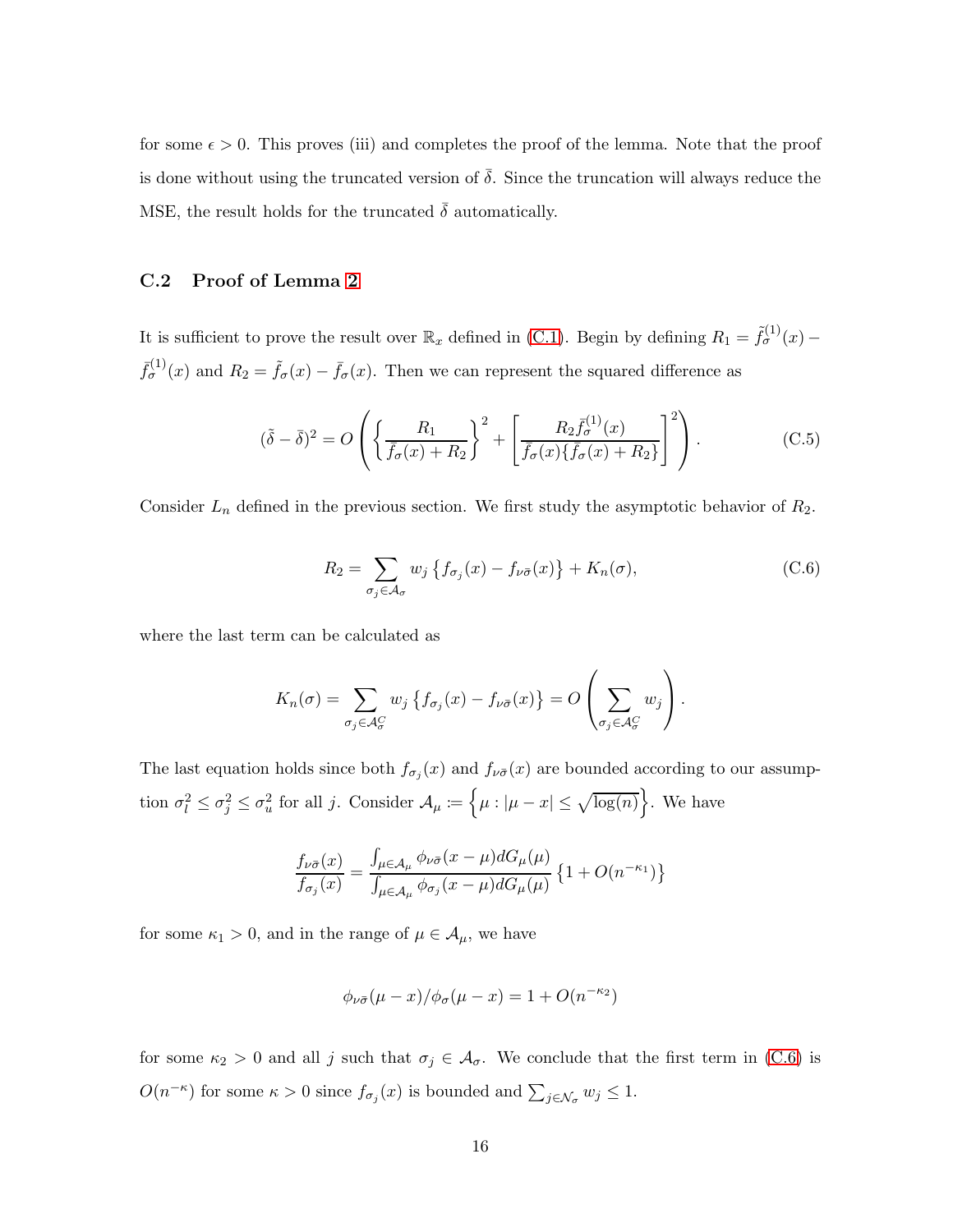Now we focus on the asymptotic behavior of  $\sum_{\sigma_j \in A_{\sigma}^C} \omega_{\sigma_j}(\sigma)$ . Let  $K_1$  be the event that

$$
n^{-1} \sum_{j=1}^{n} \phi_{h_{\sigma}}(\sigma_j - \sigma) < \frac{1}{2} \{ g_{\sigma} * \phi_{h_{\sigma}} \}(\sigma)
$$

and  $K_2$  the event that

$$
n^{-1} \sum_{j=1}^{n} \mathbb{1}_{\{\sigma_j \in A^C_{\sigma}\}} \phi_{h_{\sigma}}(\sigma_j - \sigma) > 2 \int_{A^C_{\sigma}} g_{\sigma}(y) \phi(y - \sigma) dy.
$$

Let  $Y_j = \phi_{h_\sigma}(\sigma_j - \sigma)$ . Then for  $a_j \le Y_j \le b_j$ , we use Hoeffding's inequality

$$
\mathbb{P}\left(|\bar{Y}-\mathbb{E}(\bar{Y})|\geq t\right)\leq 2\exp\left\{-\frac{2n^2t^2}{\sum_{j=1}^n(b_i-a_i)^2}\right\}.
$$

Taking  $t=\frac{1}{2}$  $\frac{1}{2}\mathbb{E}(Y_i)$ , we have

$$
\mathbb{P}(K_1) \le 2 \exp\left\{-\frac{(1/2)n^2 \{\mathbb{E}(Y_i)\}^2}{n \cdot O(h_\sigma^{-1})}\right\} = O(n^{-\epsilon})
$$

for some  $\epsilon > 0$ . Similarly we can show that  $\mathbb{P}(K_2) = O(n^{-\epsilon})$  for some  $\epsilon > 0$ . Moreover, on the event  $K = K_1^C \cap K_2^C$ , we have

$$
\sum_{\sigma_j \in A_{\sigma}^C} \omega_{\sigma_j}(\sigma) \le \frac{4 \int_{A_{\sigma}^C} g_{\sigma}(y) \phi(y - \sigma) dy}{\{g_{\sigma} * \phi_{h_{\sigma}}\}(\sigma)} = O(n^{-\epsilon})
$$

for some  $\epsilon > 0$ . We use the same  $\epsilon$  in the previous arguments, which can be achieved easily by appropriate adjustments (taking the smallest). Previously we have shown that the first term in [\(C.6\)](#page-48-0) is  $O(n^{-\epsilon})$ . Hence on event K,  $R_2 = O(n^{-\kappa})$  for some  $\kappa > 0$ .

Now consider the domain  $\mathbb{R}_x$ . Define  $\mathbb{S}_x := \{x : \bar{f}_{\sigma}(x) > n^{-\kappa'}\}$ , where  $0 < \kappa' < \kappa$ . On  $\mathbb{R}_x \cap \mathbb{S}_x^C$ , we have

<span id="page-49-0"></span>
$$
\int \int_{\mathbb{R}_x \cap \mathbb{S}_x^C} (\tilde{\delta} - \bar{\delta})^2 f_{\sigma}(x) dx dG_{\sigma}(\sigma) = O\{C_n'^2 \cdot \mathbb{P}(\mathbb{R}_x \cap \mathbb{S}_x^C)\} = O(n^{-\kappa})
$$
 (C.7)

for some  $\kappa > 0$ . The previous claim holds true since the length of  $\mathbb{R}_x$  is bounded by  $C'_n$ , and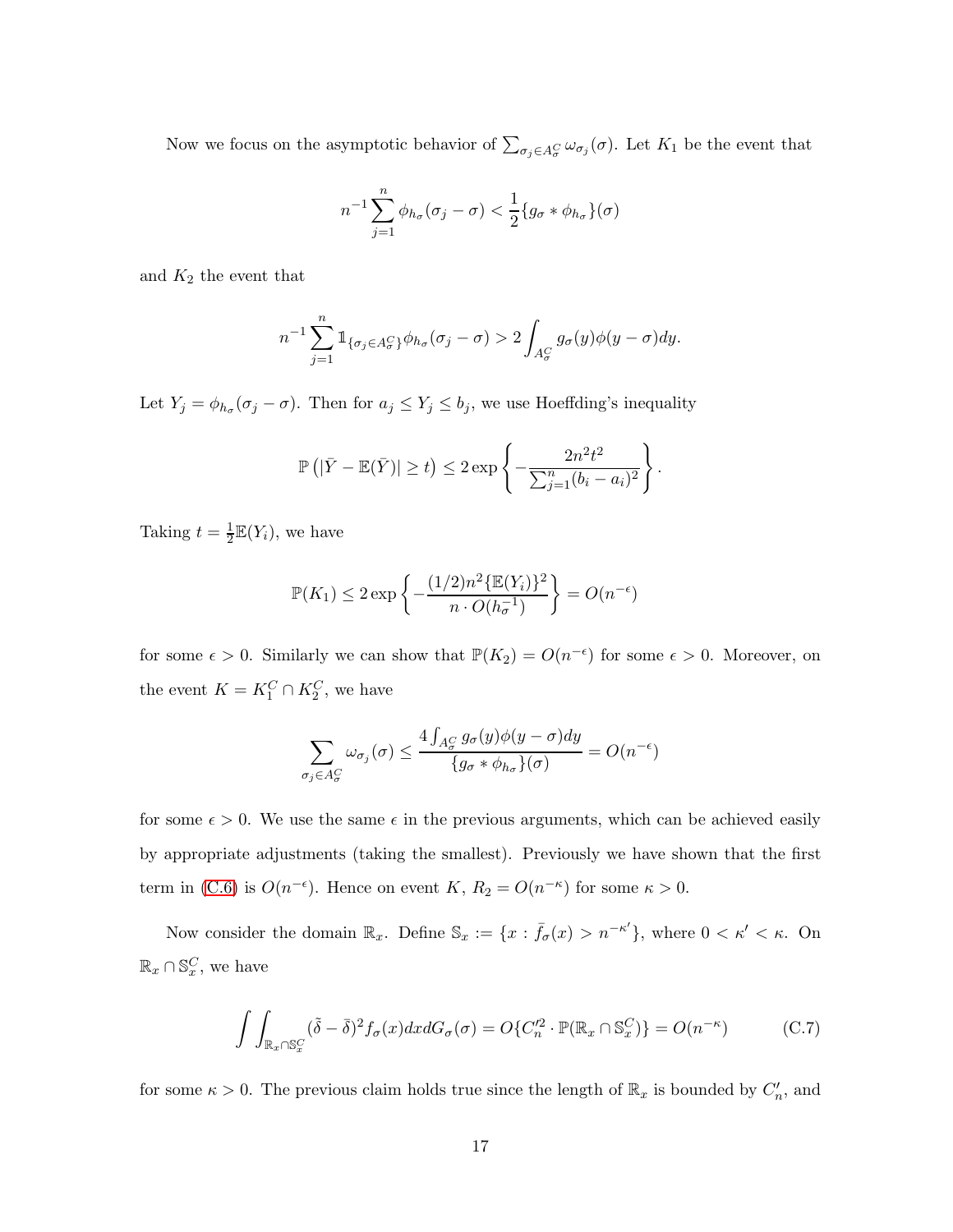both  $\tilde{\delta}$  and  $\bar{\delta}$  are truncated by  $C'_n$ .

Now we only need to prove the result for the region  $\mathbb{R}_x \cap \mathbb{S}_x$ . On event K, we have

$$
\mathbb{E}_{\sigma^2} \left( \mathbb{1}_K \cdot \int \int_{\mathbb{R}_x \cap \mathbb{S}_x} \left[ \frac{R_2 \bar{f}_{\sigma}^{(1)}(x)}{\bar{f}_{\sigma}(x) \{ \bar{f}_{\sigma}(x) + R_2 \}} \right]^2 f_{\sigma}(x) dx dG_{\sigma}(\sigma) \right)
$$
  
=  $O(C_n'^2) O\left(n^{-(\kappa - \kappa')}\right),$ 

which is  $O(n^{-\eta})$  for some  $\eta > 0$ . On event  $K^C$ ,

$$
\mathbb{E}_{\sigma^2}\left(\mathbb{1}_{K^C}\cdot\int\int_{\mathbb{R}_x\cap\mathbb{S}_x}(\tilde{\delta}-\bar{\delta})^2f_{\sigma}(x)dxdG_{\sigma}(\sigma)\right)=O(C_n'^2)O(n^{-\epsilon}),
$$

which is also  $O(n^{-\eta})$ . Hence the risk regarding the second term of  $(C.5)$  is vanishingly small. Similarly, we can show that the first term satisfies

$$
\mathbb{E}_{\sigma^2}\left(\int\int_{\mathbb{R}_x\cap\mathbb{S}_x}\left\{\frac{R_1}{\bar{f}_{\sigma}(x)+R_2}\right\}^2f_{\sigma}(x)dxdG_{\sigma}(\sigma)\right)=O(n^{-\eta}).
$$

<span id="page-50-0"></span>Together with [\(C.7\)](#page-49-0), we establish the desired result.

## C.3 Proof of Lemma [3](#page-39-3)

Let  $S_1 = \hat{f}_{\sigma}^{(1)}(x) - \tilde{f}_{\sigma}^{(1)}(x)$  and  $S_2 = \hat{f}_{\sigma}(x) - \tilde{f}_{\sigma}(x)$ . Then

<span id="page-50-1"></span>
$$
(\tilde{\delta} - \hat{\delta})^2 \le 2\sigma^4 \left[ \left\{ \frac{\tilde{f}_{\sigma}^{(1)}(x)}{\tilde{f}_{\sigma}(x)} \right\}^2 \left\{ \frac{S_2}{S_2 + \tilde{f}_{\sigma}(x)} \right\}^2 + \left\{ \frac{S_1}{S_2 + \tilde{f}_{\sigma}(x)} \right\}^2 \right].
$$
 (C.8)

According to the definition of  $\tilde{f}_{\sigma}(x)$  [cf. equation [\(A.5\)](#page-37-2)], we have  $\mathbb{E}_{\mathbf{X},\boldsymbol{\mu}|\sigma^2}(S_2) = 0$ . By doing differentiation on both sides we further have  $\mathbb{E}_{\mathbf{X},\boldsymbol{\mu}|\boldsymbol{\sigma}^2}(S_1)=0$ .

A key step in our analysis is to study the variance of  $S_2$ . We aim to show that

$$
\mathbb{V}_{\mathbf{X},\mu,\sigma^2}(S_2) = O(n^{-1}h_{\sigma}^{-1}h_x^{-1}).
$$
\n(C.9)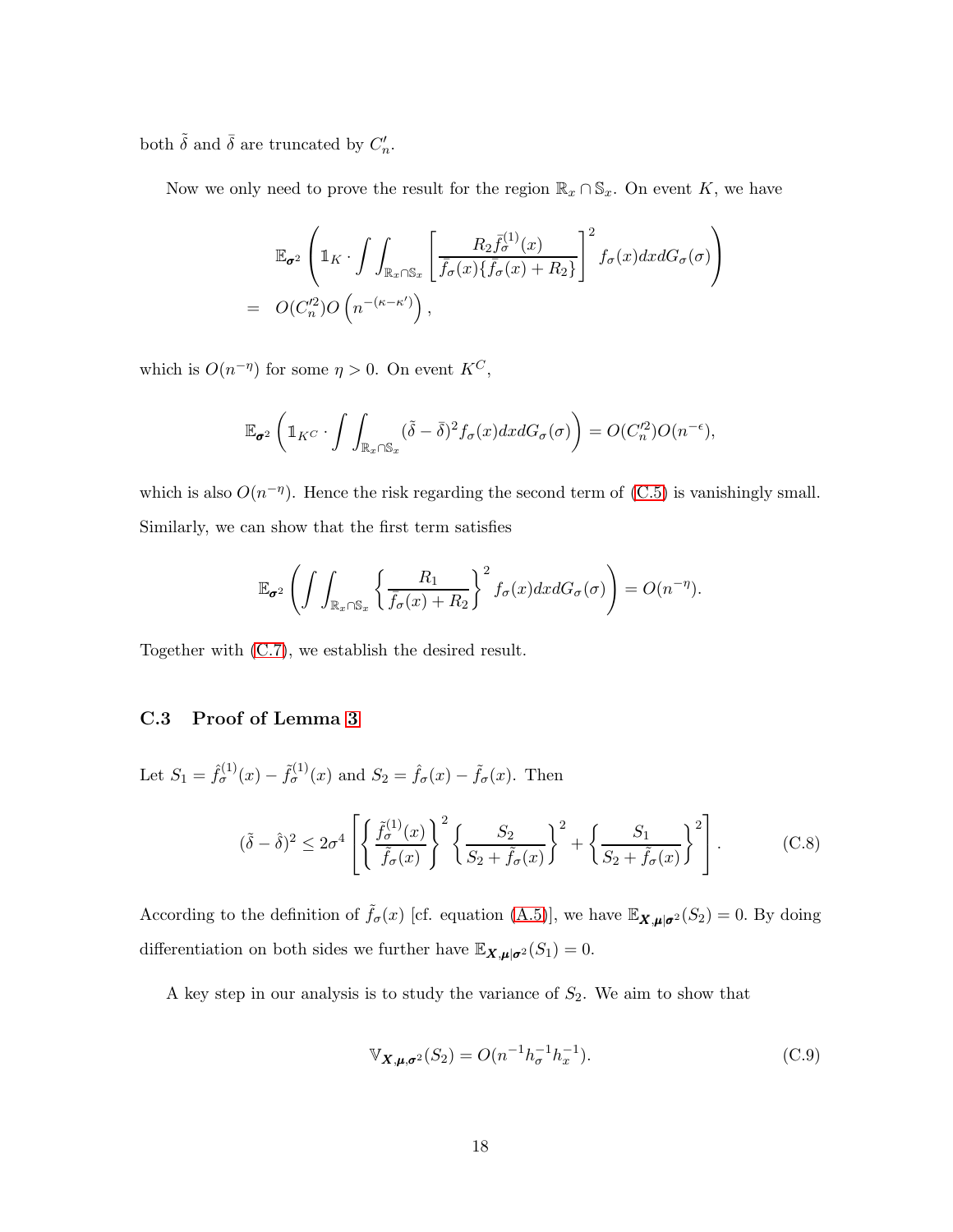To see this, first note that

$$
\mathbb{V}_{\mathbf{X},\boldsymbol{\mu}|\boldsymbol{\sigma}^2}(S_2) = \sum_{j=1}^n w_j^2 \mathbb{V}_{\mathbf{X},\boldsymbol{\mu}|\boldsymbol{\sigma}^2} \{\phi_{h_{xj}}(x - X_j)\}, \text{ where}
$$

$$
\begin{split}\n& \mathbb{V}\{\phi_{h_{xj}}(x - X_j)\} \\
&= \int \{\phi_{h_{xj}}(x - y)\}^2 \{g_{\mu} * \phi_{\sigma_j}\}(y) dy - \left\{ \int \phi_{h_{xj}}(x - y) \{g_{\mu} * \phi_{\sigma_j}\}(y) dy \right\}^2 \\
&= \frac{1}{h_x \sigma_j^2} \int \phi^2(z) g_{\mu} * \phi(x + h_x \sigma_j z) dz - \left\{ \frac{1}{\sigma_j} \int \phi(z) g_{\mu} * \phi_{\sigma_j}(x + h_x \sigma_j z) dz \right\}^2 \\
&= \frac{1}{h_x \sigma_j^2} \left\{ \int \phi^2(z) dz \right\} f_{\sigma_j}(x) \{1 + o(1)\} - \left\{ \frac{1}{\sigma_j} f_{\sigma_j}(x) \right\}^2 \{1 + o(1)\} \\
&= O(h_x^{-1}).\n\end{split}
$$

Next we shall show that

<span id="page-51-0"></span>
$$
\mathbb{E}_{\sigma^2} \left\{ \sum_{j=1}^n w_j^2 \right\} = O\left(n^{-1} h_{\sigma}^{-1}\right). \tag{C.10}
$$

Observe that  $\phi_{h_{\sigma}}(\sigma_j - \sigma) = O(h_{\sigma}^{-1})$  for all j. Therefore we have

$$
\sum_{j=1}^{n} \phi_{h_{\sigma}}^{2}(\sigma_{j}-\sigma) = O(h_{\sigma}^{-1}) \sum_{j=1}^{n} \phi_{h_{\sigma}}(\sigma_{j}-\sigma),
$$

which further implies that

$$
\sum_{j=1}^{n} w_j^2 = \frac{\sum_{j=1}^{n} \phi_{h_\sigma}^2 (\sigma_j - \sigma)}{\left\{ \sum_{j=1}^{n} \phi_{h_\sigma} (\sigma_j - \sigma) \right\}^2} = \frac{O(n^{-1} h_\sigma^{-1})}{n^{-1} \sum_{j=1}^{n} \phi_{h_\sigma} (\sigma_j - \sigma)}.
$$

Let  $Y_j = \phi_{h_\sigma}(\phi_i - \phi)$  and  $\bar{Y} = n^{-1} \sum_{j=1}^n Y_i$ . Then  $0 \le Y_j \le (\sqrt{2\pi}h_\sigma)^{-1}$  and

$$
\mathbb{E}(Y_j) = \{g_{\sigma} * \phi_{h_{\sigma}}\}(\sigma) = g_{\sigma}(\sigma) + O(h_{\sigma}^2).
$$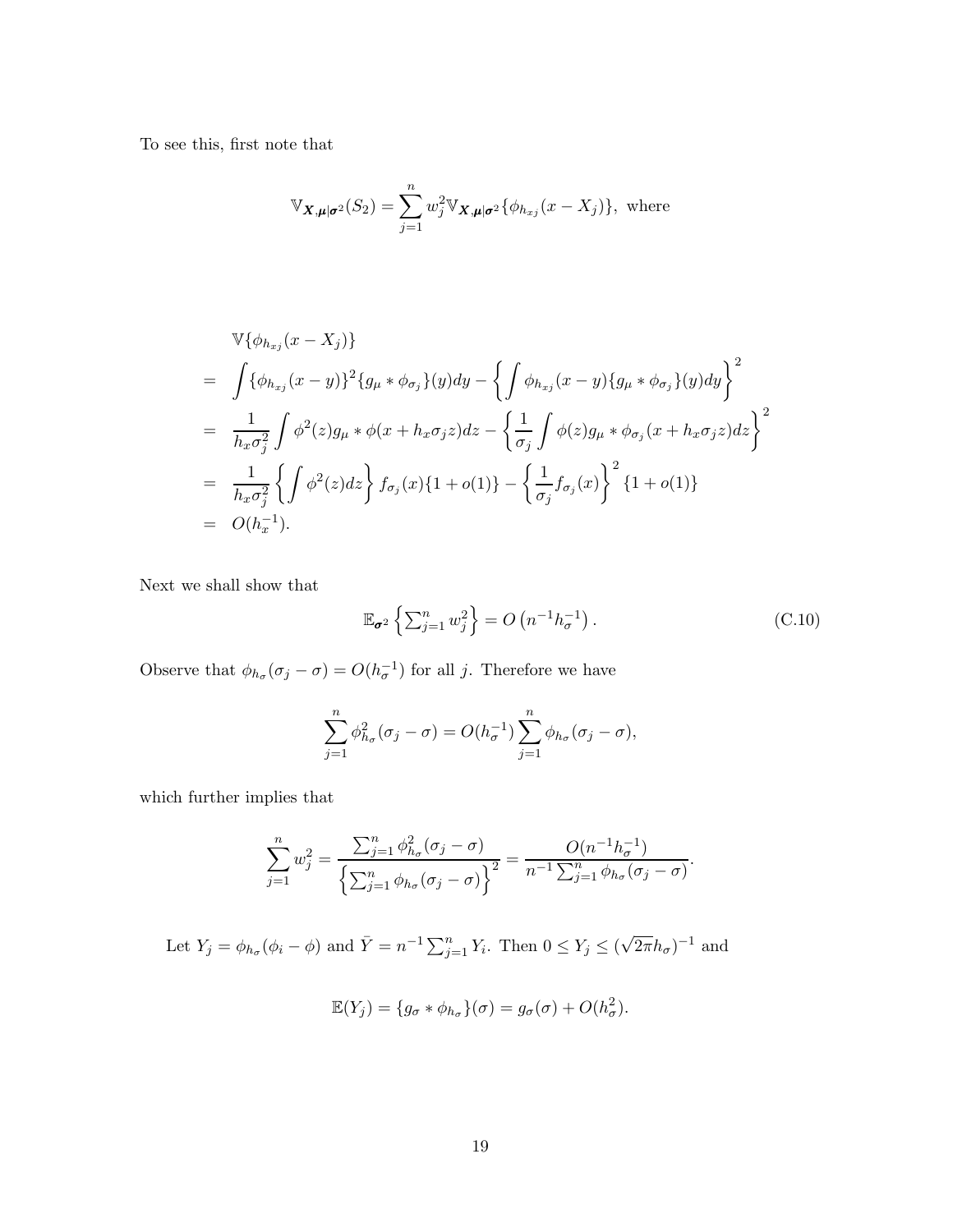Let  $E_1$  be the event such that  $\bar{Y} < \frac{1}{2}E(\bar{Y})$ . We apply Hoeffding's inequality to obtain

$$
\begin{array}{lcl} \mathbb{P}\left\{\bar{Y} < \frac{1}{2}E(\bar{Y})\right\} & \leq & \mathbb{P}\left\{|\bar{Y} - E(\bar{Y})| \geq \frac{1}{2}E(\bar{Y})\right\} \\ & \leq & 2\exp\left\{-\frac{2n^2g_{\sigma}*\phi_{h_{\sigma}}(\sigma)}{n(2\pi)^{-1}h_{\sigma}^{-2}}\right\} \\ & \leq & 2\exp(Chh_{\sigma}^2) = O(n^{-1}). \end{array}
$$

Note that  $\sum_{j=1}^n w_j^2 \le \sum_{j=1}^n w_j = 1$ . We have

$$
\mathbb{E}(\sum_{j=1}^{n} w_j^2) = \mathbb{E}\left(\sum_{j=1}^{n} w_j^2 \mathbb{1}_E\right) + \mathbb{E}\left(\sum_{j=1}^{n} w_j^2 \mathbb{1}_E^C\right)
$$
  
=  $O(n^{-1}h_\sigma^{-1}) + O(n^{-1})$   
=  $O(n^{-1}h_\sigma^{-1}),$ 

proving [\(C.10\)](#page-51-0). Next, consider the variance decomposition

$$
\mathbb{V}_{\mathbf{X},\boldsymbol{\mu},\boldsymbol{\sigma}^2}(S_2)=\mathbb{V}_{\boldsymbol{\sigma}^2}\{\mathbb{E}_{\mathbf{X},\boldsymbol{\mu}|\boldsymbol{\sigma}^2}(S_2)\}+\mathbb{E}_{\boldsymbol{\sigma}^2}\{\mathbb{V}_{\mathbf{X},\boldsymbol{\mu}|\boldsymbol{\sigma}^2}(S_2)\}.
$$

The first term is zero, and the second term is given by

$$
\mathbb{E}_{\sigma^2}\{\mathbb{V}_{\boldsymbol{X},\boldsymbol{\mu}|\sigma^2}(S_2)\} = O(h_x^{-1})\mathbb{E}\left(\sum_{j=1}^n w_j^2\right) = O(n^{-1}h_{\sigma}^{-1}h_x^{-1}).
$$

We simplify the notation and denote the variance of  $S_2$  by  $\mathbb{V}(S_2)$  directly. Therefore  $\mathbb{V}(S_2)$  =  $O(n^{-\epsilon})$  for some  $\epsilon > 0$ . Consider the following space  $\mathbb{Q}_x = \{x : \tilde{f}_\sigma(x) > n^{-\epsilon'}\}$ , where  $2\epsilon' < \epsilon$ . In the proof of the previous lemmas, we showed that on  $\mathbb{R}_x$ ,

$$
\tilde{f}_{\sigma}(x) = f_{\sigma}(x)\{1 + O(n^{-\epsilon})\} + K_n,
$$

where  $K_n$  is a bounded random variable due to the variability of  $\sigma_j^2$ , and  $E_{\sigma^2}(K_n) = O(n^{-\epsilon})$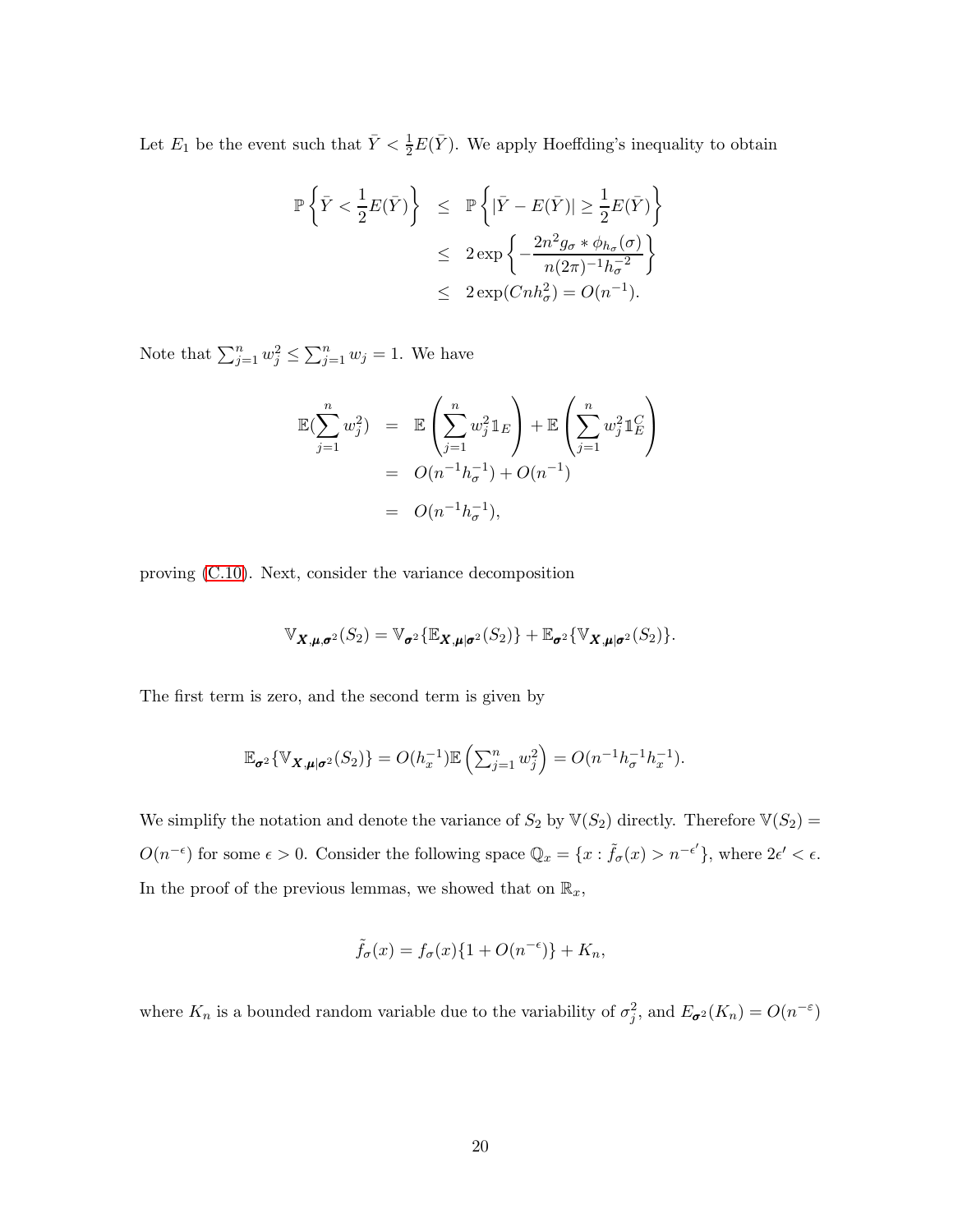for some  $\varepsilon > 0$ . Next we show it is sufficient to only consider  $\mathbb{Q}_x$ . To see this, note that

$$
\mathbb{E}_{\sigma^2} \left( \int \int_{\mathbb{R}_x \cap \mathbb{Q}_x^C} (\tilde{\delta} - \bar{\delta})^2 f_{\sigma}(x) dx dG_{\sigma}(\sigma) \right)
$$
\n
$$
= \mathbb{E}_{\sigma^2} \left( \int \int_{\mathbb{R}_x \cap \mathbb{Q}_x^C} (\tilde{\delta} - \bar{\delta})^2 \left[ \tilde{f}_{\sigma}(x) \{ 1 + O(n^{-\epsilon}) \} + K_n \right] dx dG_{\sigma}(\sigma) \right)
$$
\n
$$
= O(C_n'^3) \left\{ O(n^{-\epsilon'}) + O(n^{-\epsilon'-\epsilon}) + O(n^{-1/2}) \right\},
$$

which is also  $O(n^{-\eta})$  for some  $\eta > 0$ . Let

$$
Y_j = w_j \phi_{h_{xj}}(x - X_j) - w_j \left\{ g_\mu * \phi_{\nu \sigma_j} \right\}(x)
$$

and  $\bar{Y} = n^{-1} \sum_{j=1}^{n} Y_j$ . Then  $\mathbb{E}(Y_j) = 0$ ,  $S_2 = \sum_{j=1}^{n} Y_j$ , and  $0 \le Y_j \le D_n$ , where  $D_n \sim h_x^{-1}$ . Let  $E_2$  be the event such that  $S_2 < -\frac{1}{2}$  $\frac{1}{2}\tilde{f}_{\sigma}(x)$ . Then by applying Hoeffding's inequality,

$$
\mathbb{P}(E_2) \leq \mathbb{P}\left\{ |\bar{Y} - E(\bar{Y})| \geq \frac{1}{2}\tilde{f}_{\sigma}(x) \right\}
$$
  
 
$$
\leq 2 \exp\left\{ -\frac{2n^2 \{\frac{1}{2}\tilde{f}_{\sigma}(x)\}^2}{nD_n^2} \right\} = O(n^{-\epsilon})
$$

for some  $\epsilon > 0$ . Note that on event  $E_2$ , we have

$$
\mathbb{E}_{\mathbf{X},\boldsymbol{\mu},\boldsymbol{\sigma}^2}\left\{(\hat{\delta}-\tilde{\delta})^2\mathbb{1}_{E_2}\right\} = O(C_n^2)O(n^{-\epsilon}) = o(1).
$$

Therefore, we only need to focus on the event  $E_2^C$ , on which we have

$$
\tilde{f}_{\sigma}(x) + S_2 \ge \frac{1}{2} \tilde{f}_{\sigma}(x).
$$

It follows that on  $E_2^C$ , we have

$$
\{S_2/(\tilde{f}_{\sigma}(x) + S_2)\}^2 \le 4S_2^2/\{\tilde{f}_{\sigma}(x)\}^2.
$$